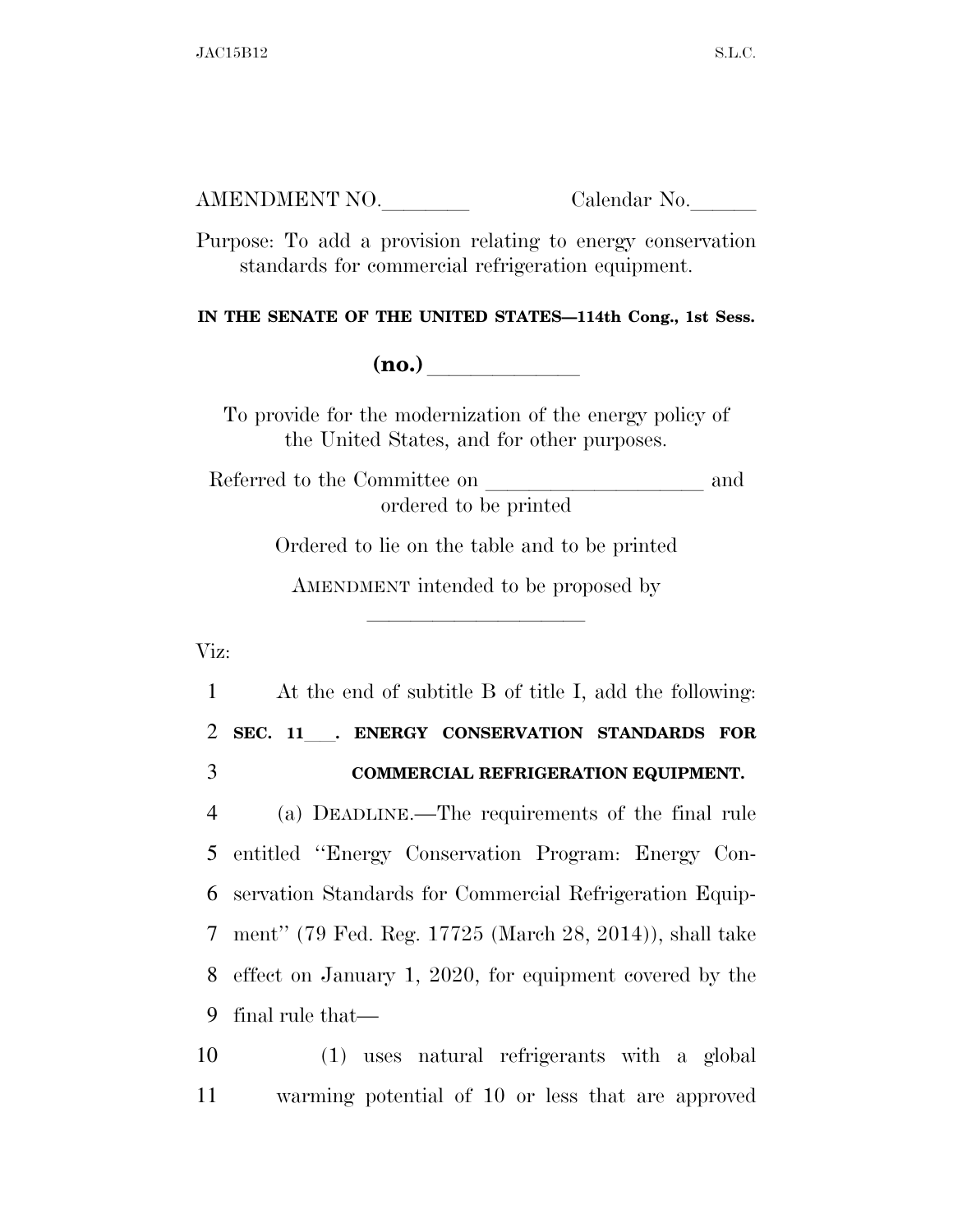| $\mathbf{1}$   | for use by the Environmental Protection Agency           |
|----------------|----------------------------------------------------------|
| $\overline{2}$ | under the Significant New Alternatives Program;          |
| 3              | $(2)$ is within 1 of the following product cat-          |
| $\overline{4}$ | egories:                                                 |
| 5              | (A) VCT.SC.M vertical cooler with trans-                 |
| 6              | parent door self contained medium temperature;           |
| $\overline{7}$ | <b>or</b>                                                |
| 8              | HCT.SC.M horizontal cooler<br>(B)<br>with                |
| 9              | transparent door self contained medium tem-              |
| 10             | perature; and                                            |
| 11             | $(3)$ uses not more than 115 percent of the en-          |
| 12             | ergy use allowed by applicable standards under En-       |
| 13             | ergy Star 3.0.                                           |
| 14             | (b) FUTURE RULEMAKINGS.—Nothing in this section          |
| 15             | changes the criteria to be considered during future      |
| 16             | rulemakings undertaken by the Department under title III |
|                | 17 of the Energy Policy and Conservation Act (42 U.S.C.  |
| 18             | 6291 et seq.).                                           |
| 19             | (c) REVIEW.—Notwithstanding subsection (a), the          |
| 20             | next review required under section $342(e)(6)(B)$ of the |
| 21             | Energy Policy and Conservation Act (42 U.S.C.            |
| 22             | $6313(c)(6)(B)$ shall be conducted based on an effective |
| 23             | date of March $27, 2017$ .                               |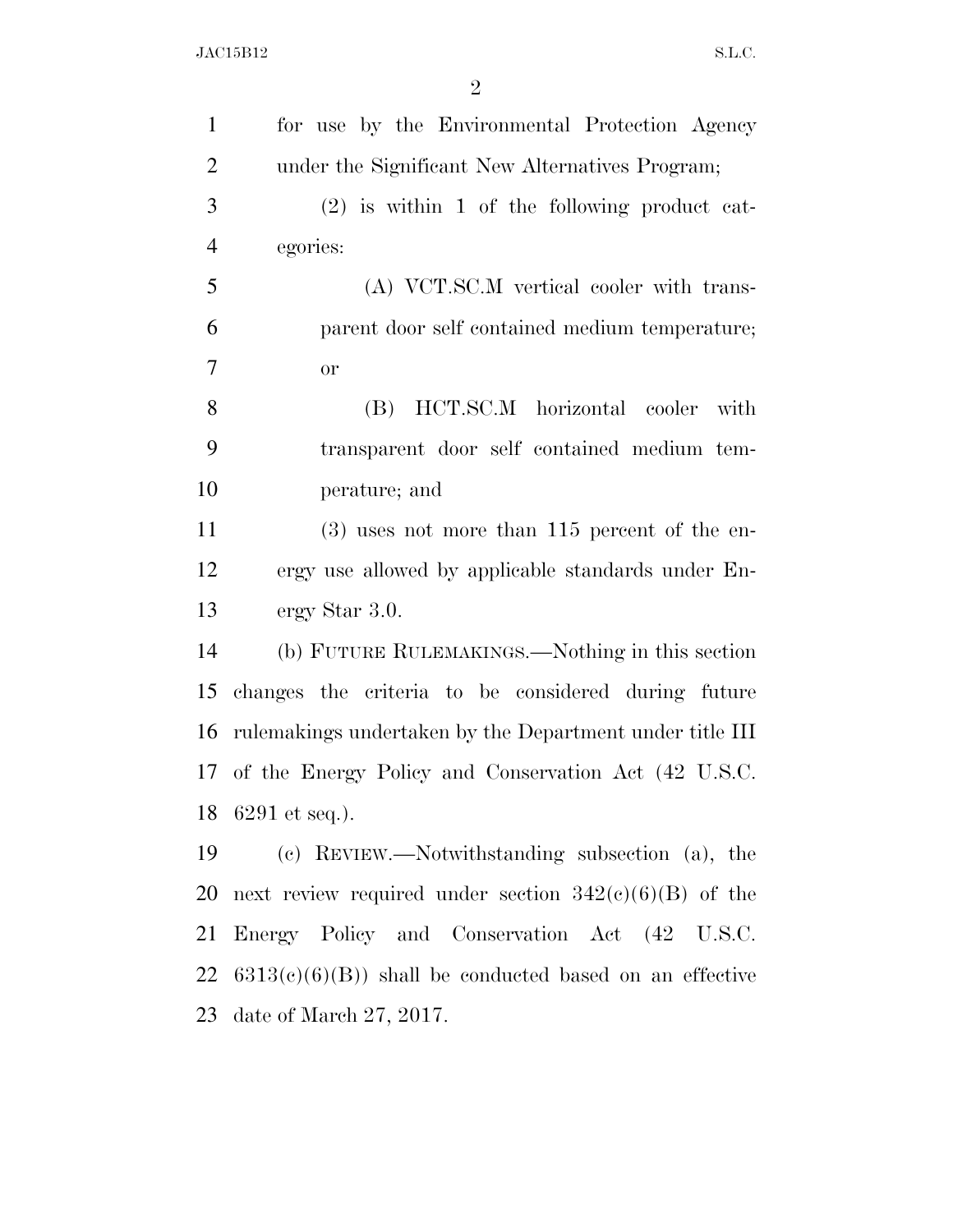Purpose: To require the evaluation of potentially duplicative green building programs within the Department of Energy.

**IN THE SENATE OF THE UNITED STATES—114th Cong., 1st Sess.** 

**(no.)**  $\qquad \qquad \blacksquare$ 

To provide for the modernization of the energy policy of the United States, and for other purposes.

Referred to the Committee on and ordered to be printed

Ordered to lie on the table and to be printed

AMENDMENT intended to be proposed by Mr. FLAKE

Viz:

 At the appropriate place, insert the following: 2 SEC. BYALUATION OF POTENTIALLY DUPLICATIVE **GREEN BUILDING PROGRAMS WITHIN DE- PARTMENT OF ENERGY.**  (a) DEFINITIONS.—In this section: (1) ADMINISTRATIVE EXPENSES.— (A) IN GENERAL.—The term ''administra- tive expenses'' has the meaning given the term by the Director of the Office of Management and Budget under section 504(b)(2) of the En-ergy and Water Development and Related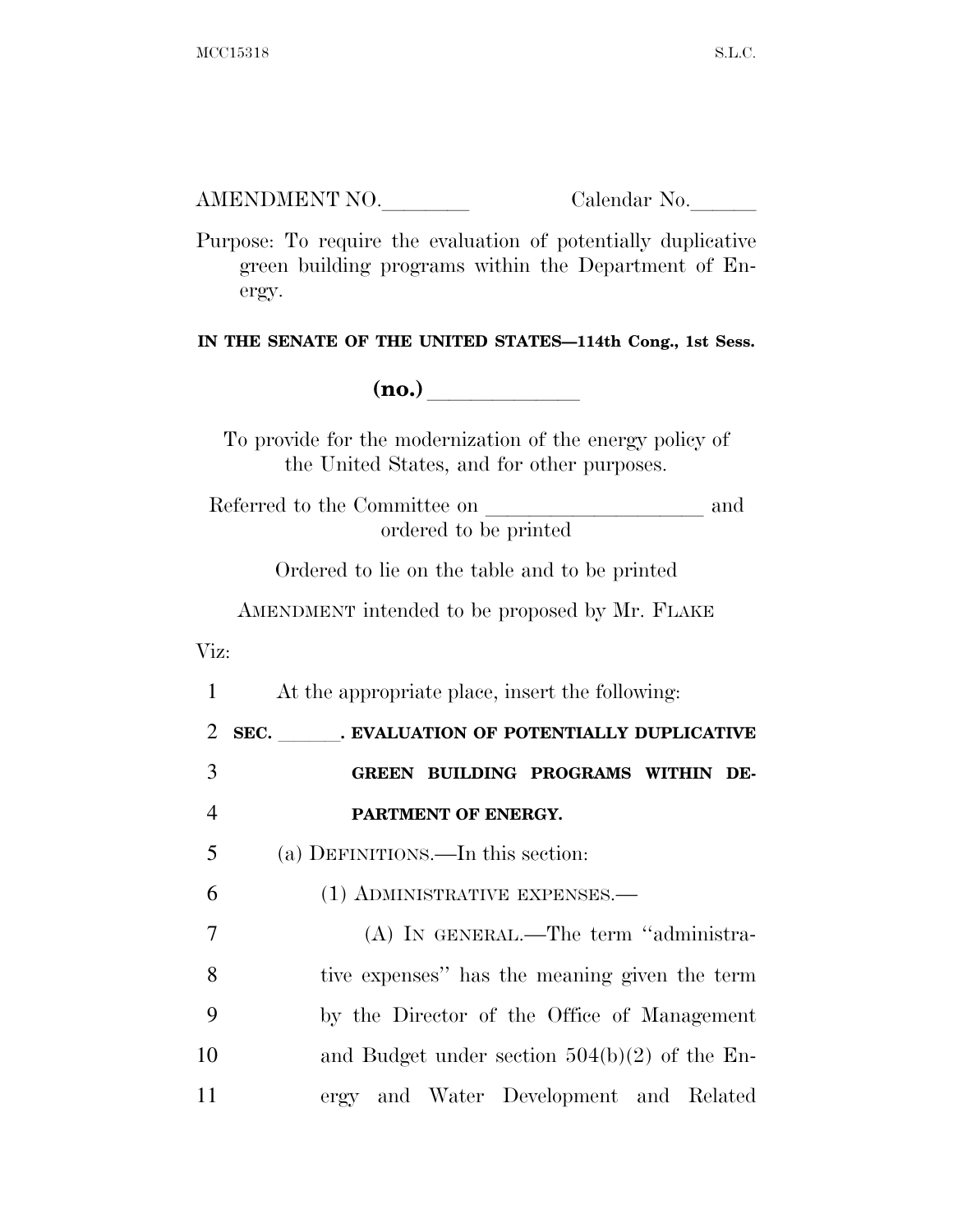| $\mathbf{1}$   | Agencies Appropriations Act, 2010 (31 U.S.C.       |
|----------------|----------------------------------------------------|
| $\overline{2}$ | 1105 note; Public Law $111-85$ ).                  |
| 3              | (B) INCLUSIONS.—The term "administra-              |
| $\overline{4}$ | tive expenses" includes, with respect to an        |
| 5              | agency-                                            |
| 6              | (i) costs incurred by—                             |
| $\tau$         | $(I)$ the agency; or                               |
| 8              | (II) any grantee, subgrantee, or                   |
| 9              | other recipient of funds from a grant              |
| 10             | program or other program adminis-                  |
| 11             | tered by the agency; and                           |
| 12             | (ii) expenses relating to personnel sal-           |
| 13             | aries and benefits, property management,           |
| 14             | travel, program management, promotion,             |
| 15             | reviews and audits, case management, and           |
| 16             | communication regarding, promotion of,             |
| 17             | and outreach for programs and program              |
| 18             | activities administered by the agency.             |
| 19             | (2) APPLICABLE PROGRAM.—The term "appli-           |
| 20             | cable program" means any program that is—          |
| 21             | (A) listed in Table 9 (pages $348-350$ ) of        |
| 22             | the report of the Government Accountability        |
| 23             | Office entitled "2012 Annual Report: Opportu-      |
| 24             | nities<br>Reduce Duplication, Overlap<br>to<br>and |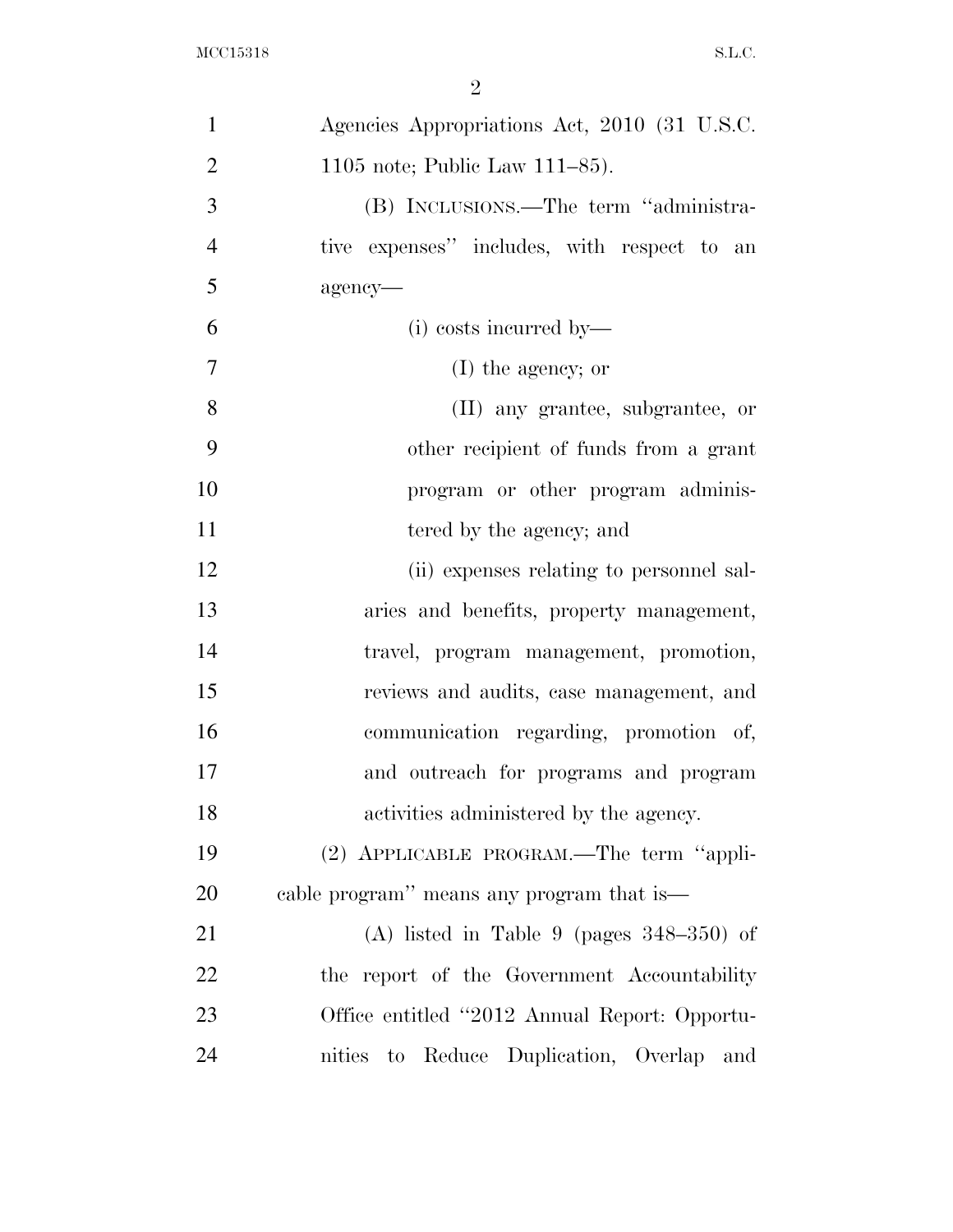| $\mathbf{1}$   | Fragmentation, Achieve Savings, and Enhance          |
|----------------|------------------------------------------------------|
| $\overline{2}$ | Revenue"; and                                        |
| 3              | (B) administered by the Secretary.                   |
| $\overline{4}$ | $(3)$ SERVICE.—                                      |
| 5              | (A) IN GENERAL.—Subject to subpara-                  |
| 6              | graph $(B)$ , the term "service" has the meaning     |
| $\tau$         | given the term by the Director of the Office of      |
| 8              | Management and Budget.                               |
| 9              | REQUIREMENTS.—For purposes of<br>(B)                 |
| 10             | subparagraph (A), the term "service" shall be        |
| 11             | limited to activities, assistance, or other aid      |
| 12             | that provides a direct benefit to a recipient,       |
| 13             | such as—                                             |
| 14             | (i) the provision of technical assist-               |
| 15             | ance;                                                |
| 16             | (ii) assistance for housing or tuition;              |
| 17             | <b>or</b>                                            |
| 18             | <i>(including)</i><br>(iii)<br>financial support     |
| 19             | grants, loans, tax credits, and tax deduc-           |
| 20             | tions).                                              |
| 21             | (b) REPORT.—                                         |
| 22             | (1) IN GENERAL.—Not later than January 1,            |
| 23             | 2016, the Secretary shall submit to Congress and     |
| 24             | make available on the public Internet website of the |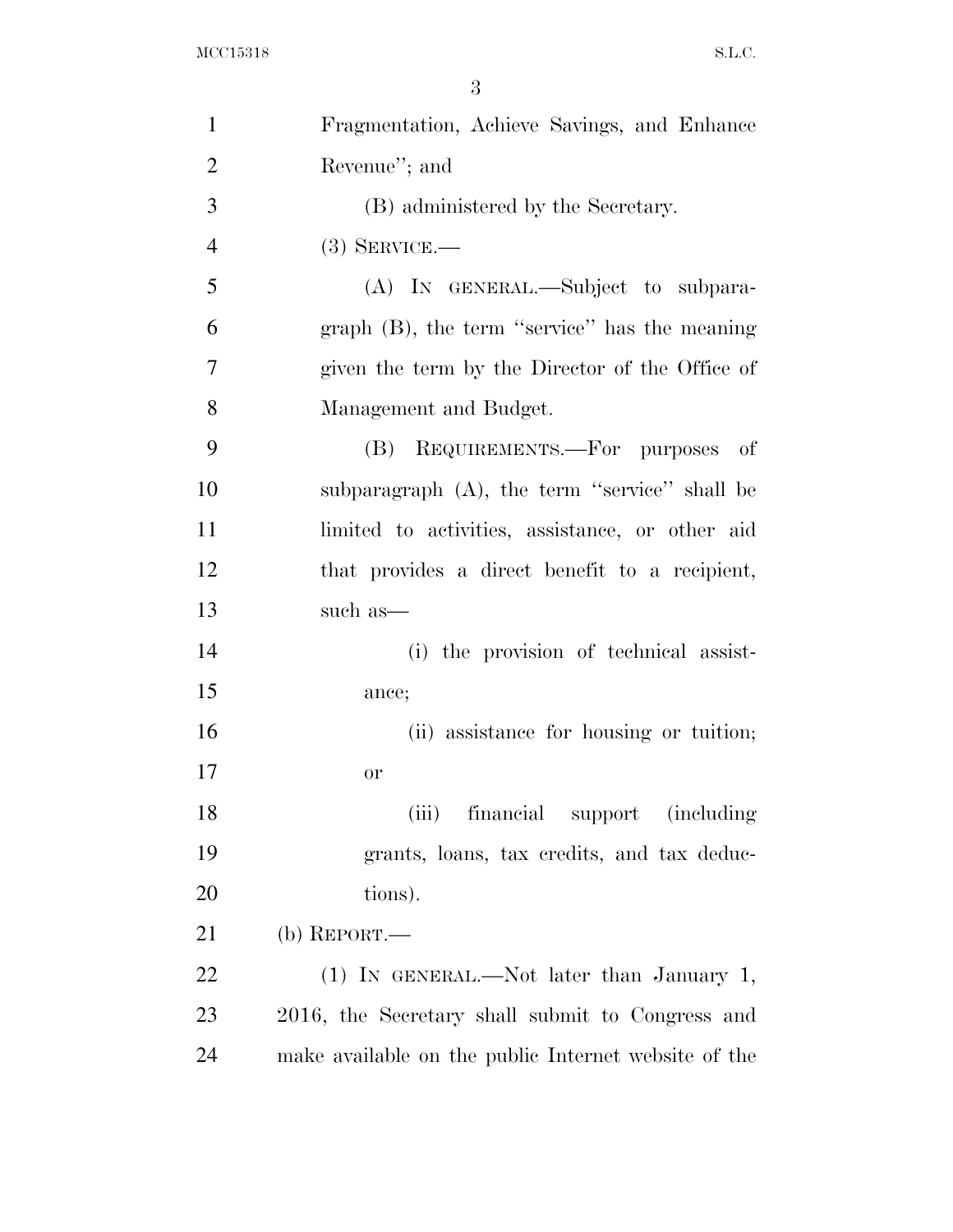| $\mathbf{1}$   | Department a report that describes the applicable |  |
|----------------|---------------------------------------------------|--|
| $\overline{2}$ | programs.                                         |  |
| 3              | (2) REQUIREMENTS.—In preparing the report         |  |
| $\overline{4}$ | under paragraph $(1)$ , the Secretary shall—      |  |
| 5              | (A) determine the approximate annual              |  |
| 6              | total administrative expenses of each applicable  |  |
| 7              | program;                                          |  |
| 8              | (B) determine the approximate annual ex-          |  |
| 9              | penditures for services for each applicable pro-  |  |
| 10             | gram;                                             |  |
| 11             | (C) describe the intended market for each         |  |
| 12             | applicable program, including the—                |  |
| 13             | (i) estimated the number of clients               |  |
| 14             | served by each applicable program; and            |  |
| 15             | (ii) beneficiaries who received services          |  |
| 16             | or information under the applicable pro-          |  |
| 17             | gram (if applicable and if data is readily        |  |
| 18             | available);                                       |  |
| 19             | (D) estimate—                                     |  |
| 20             | (i) the number of full-time employees             |  |
| 21             | who administer each applicable program;           |  |
| 22             | and                                               |  |
| 23             | (ii) the number of full-time equiva-              |  |
| 24             | lents (the salary of whom is paid in part         |  |
| 25             | or full by the Federal Government through         |  |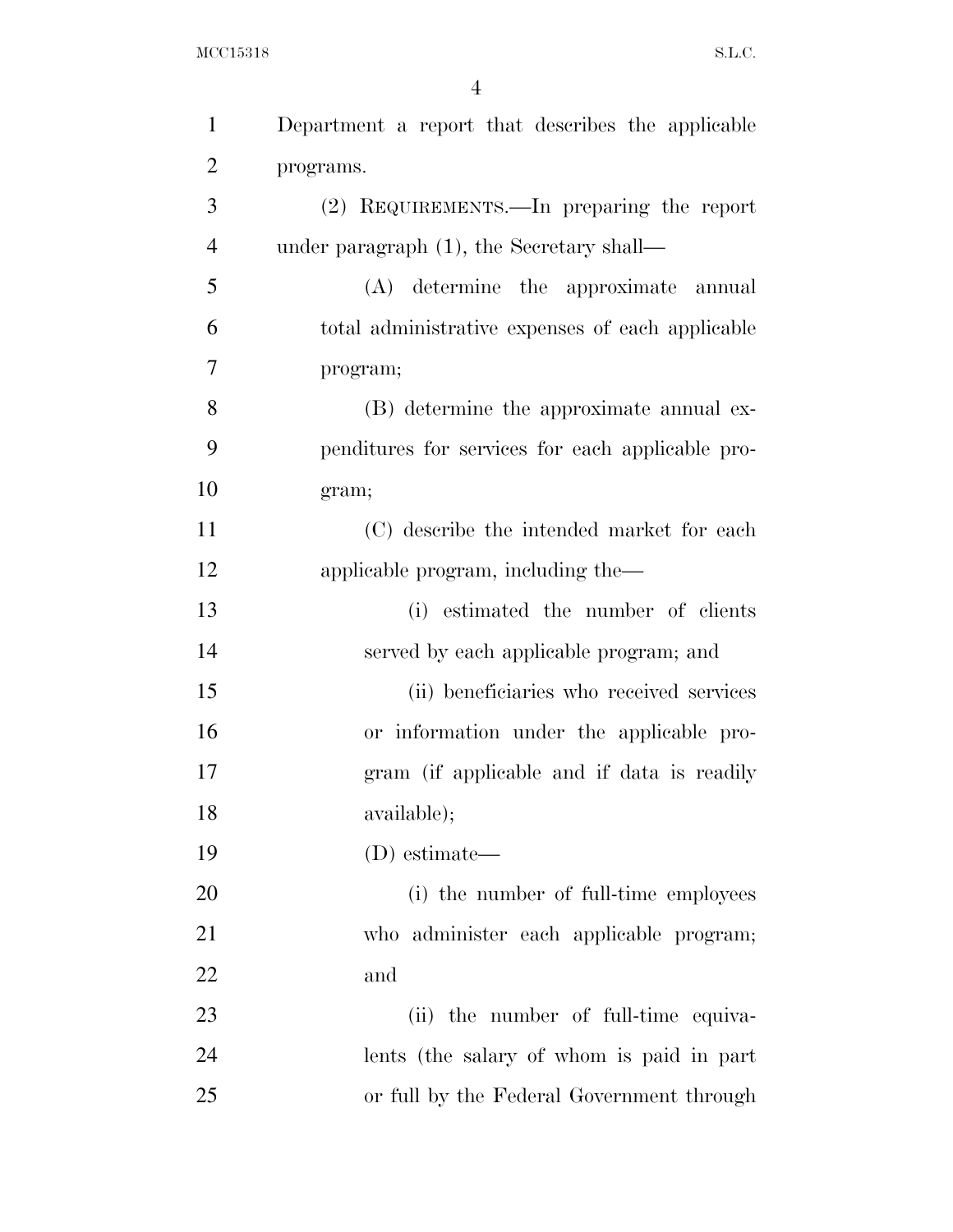MCC15318 S.L.C.

| $\mathbf{1}$   | a grant or contract, a subaward of a grant                 |
|----------------|------------------------------------------------------------|
| $\overline{2}$ | or contract, a cooperative agreement, or                   |
| 3              | another form of financial award or assist-                 |
| $\overline{4}$ | ance) who assist in administering the ap-                  |
| 5              | plicable program;                                          |
| 6              | (E) briefly describe the type of services                  |
| 7              | each applicable program provides, such as infor-           |
| 8              | mation, grants, technical assistance, loans, tax           |
| 9              | credits, or tax deductions;                                |
| 10             | $(F)$ identify the type of recipient who is in-            |
| 11             | tended to benefit from the services or informa-            |
| 12             | tion provided under the applicable program,                |
| 13             | such as individual property owners or renters,             |
| 14             | local governments, businesses, nonprofit organi-           |
| 15             | zations, or State governments; and                         |
| 16             | (G) identify whether written program goals                 |
| 17             | are available for each applicable program.                 |
| 18             | (c) RECOMMENDATIONS.—Not later than January 1,             |
| 19             | 2016, the Secretary shall submit to Congress a report that |
| 20             | includes-                                                  |
| 21             | (1) a recommendation of whether any applicable             |
| 22             | program should be eliminated or consolidated, in-          |
| 23             | cluding any legislative changes that would be nec-         |
| 24             | essary to eliminate or consolidate applicable pro-         |
| 25             | grams; and                                                 |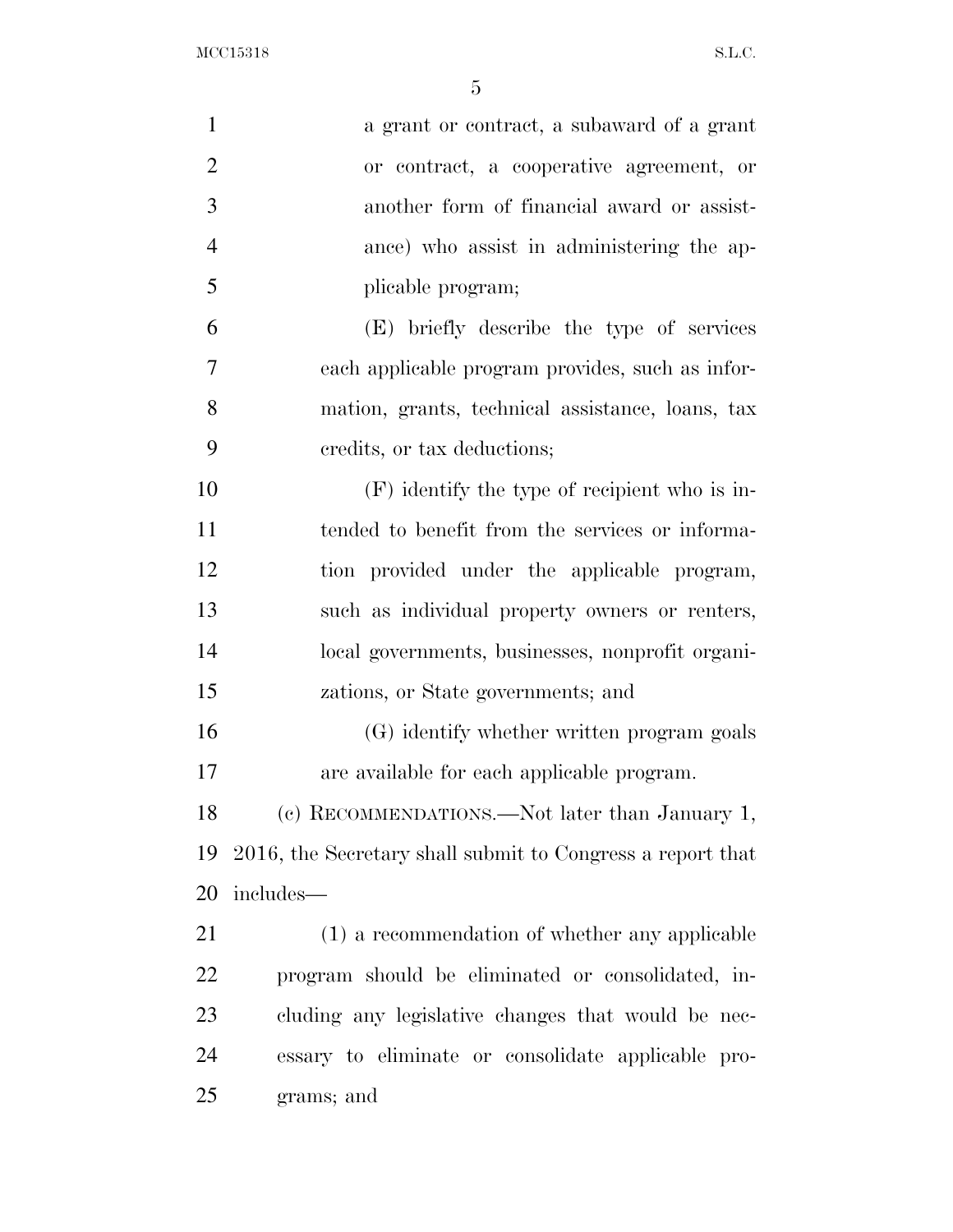| $\mathbf{1}$   | (2) methods to improve the applicable programs         |
|----------------|--------------------------------------------------------|
| $\overline{2}$ | by establishing program goals or increasing collabo-   |
| 3              | ration to reduce any potential overlap or duplication, |
| $\overline{4}$ | taking into account—                                   |
| 5              | $(A)$ the 2011 report of the Government Ac-            |
| 6              | countability Office entitled "Federal Initiatives"     |
| 7              | for the NonFederal Sector Could Benefit from           |
| 8              | More Interagency Collaboration"; and                   |
| 9              | (B) the report of the Government Account-              |
| 10             | ability Office entitled "2012 Annual Report:           |
| 11             | Opportunities to Reduce Duplication, Overlap           |
| 12             | and Fragmentation, Achieve Savings, and En-            |
| 13             | hance Revenue".                                        |
| 14             | (d) ANALYSES.—Not later than January 1, 2016, the      |
| 15             | Secretary shall identify—                              |
| 16             | (1) which applicable programs were specifically        |
| 17             | authorized by Congress; and                            |
| 18             | (2) which applicable programs are carried out          |
| 19             | solely under the discretionary authority of the Sec-   |
| 20             | retary.                                                |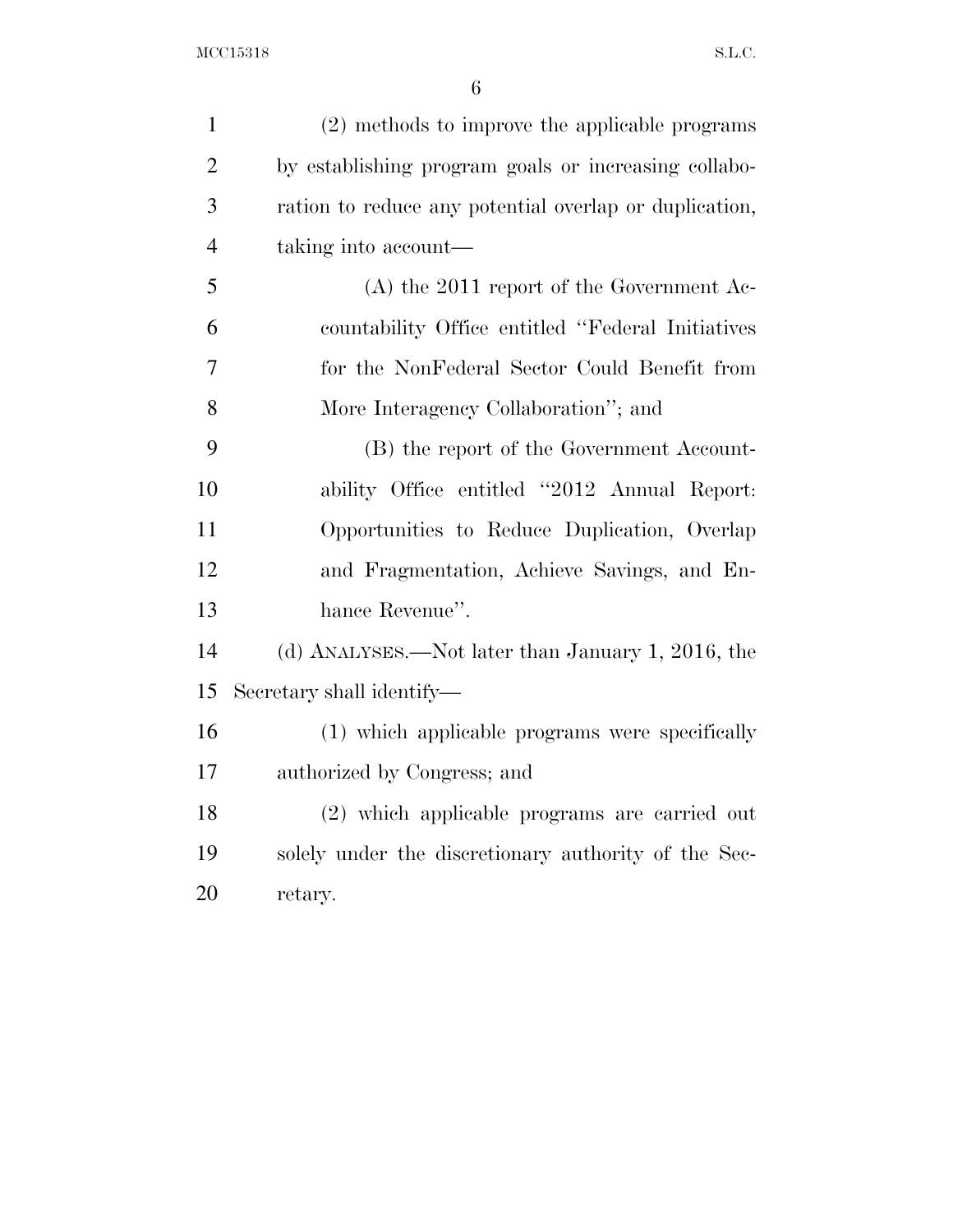Purpose: To modify sections relating to the 21st century energy workforce advisory board and energy workforce pilot grant program.

**IN THE SENATE OF THE UNITED STATES—114th Cong., 1st Sess.** 

**(no.)**  $\qquad \qquad \blacksquare$ 

To provide for the modernization of the energy policy of the United States, and for other purposes.

Referred to the Committee on and ordered to be printed

Ordered to lie on the table and to be printed

AMENDMENTS intended to be proposed by Mr. HEINRICH Viz:

1 On page 261, strike lines 18 through 20, and insert 2 the following:

 (4) encourages leaders in the education system of the United States to equip students with the skills, mentorships, training, and technical expertise necessary to fill the employment opportunities vital to managing and operating the energy- and manu-facturing-related industries of the United States;

9 On page 261, strike lines 23 and 24, and insert the 10 following: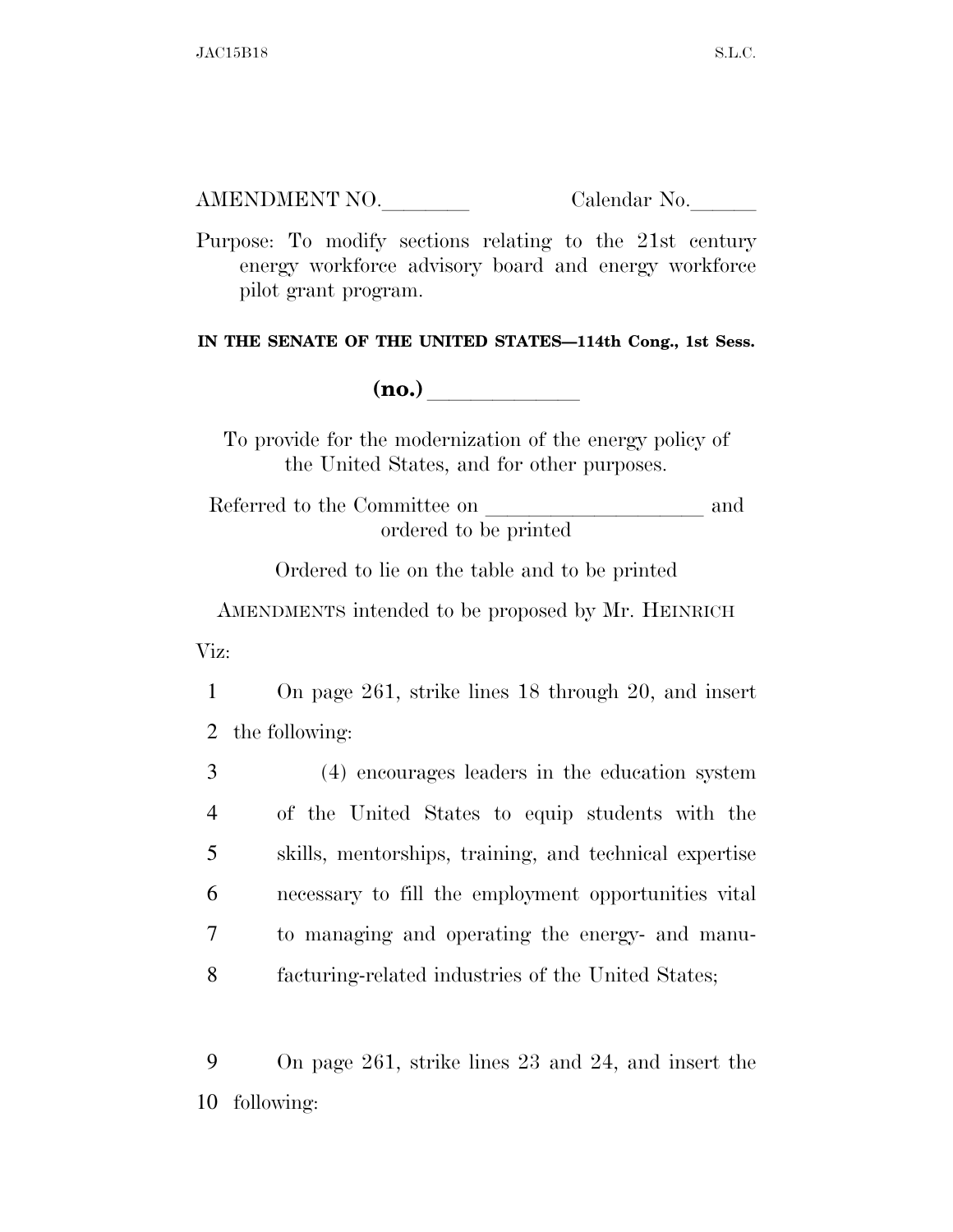(6) strengthens and more fully engages work- force training programs of the Department and the National Laboratories in carrying out the Minorities in Energy Initiative of the Department and other Department workforce priorities;

 On page 262, line 4, strike the period at the end and insert a semicolon.

 On page 262, between lines 4 and 5, insert the fol-lowing:

 (8) develops plans to support and retrain dis-placed and unemployed energy sector workers; and

 (9) makes a Department priority to provide education and job training to underrepresented groups, including ethnic minorities, Indian tribes (as defined in section 4 of the Indian Self-Determination and Education Assistance Act (25 U.S.C. 450b)), women, veterans, and socioeconomically disadvan-taged individuals.

19 On page 263, line 3, strike "or".

 On page 263, line 5, strike the period at the end and 21 insert "; or".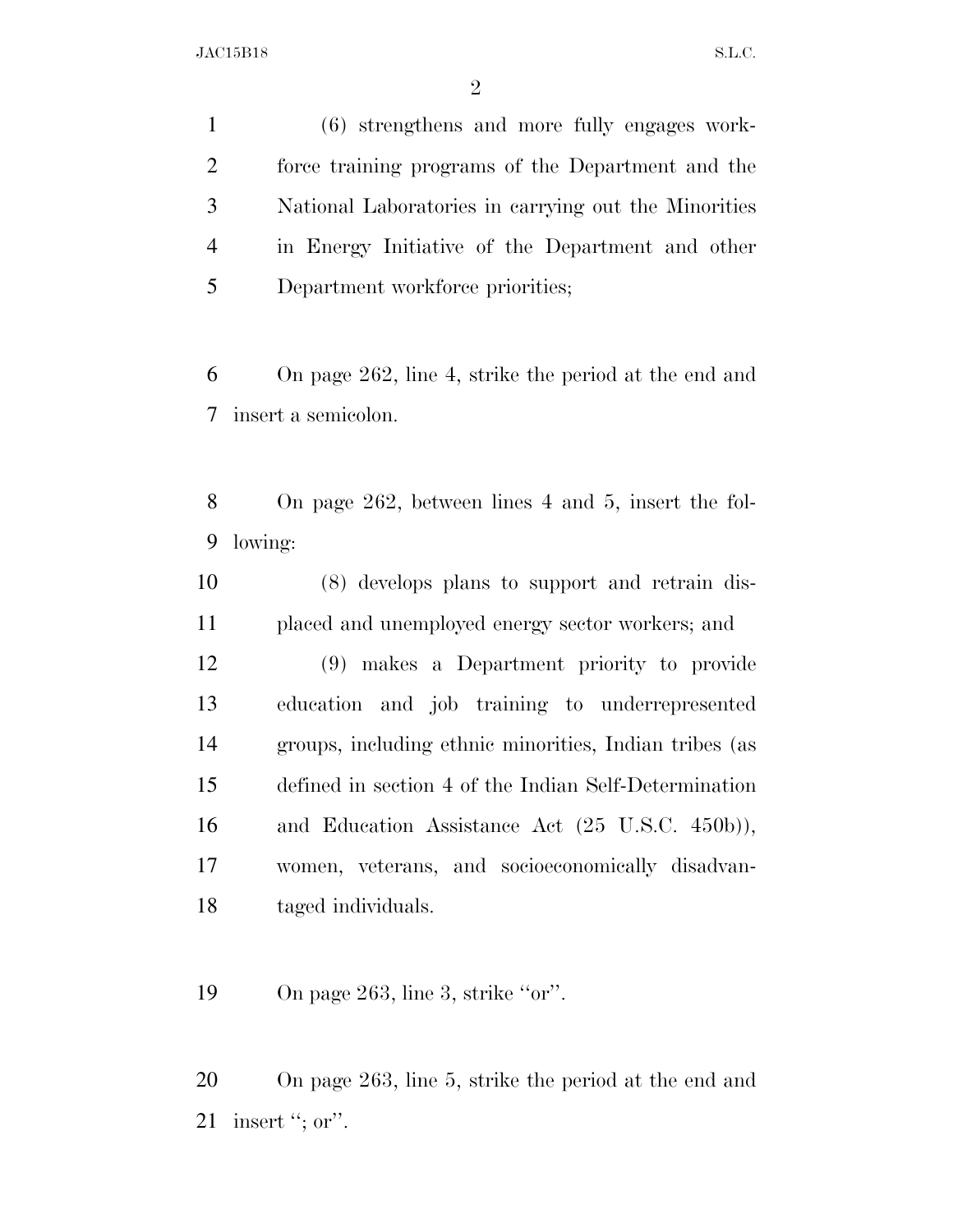On page 263, between lines 5 and 6, insert the fol- lowing: (F) have expertise in bringing underrep-

 resented groups, including ethnic minorities, women, veterans, and socioeconomically dis-advantaged individuals, into the workforce.

 On page 263, line 9, insert ''minority participation,'' 8 after "education,".

9 On page 263, line 23, strike "and".

 On page 264, line 3, strike the period at the end and insert a semicolon.

 On page 264, between lines 3 and 4, insert the fol-lowing:

| 14 | (C) identify ways in which the Department   |
|----|---------------------------------------------|
| 15 | and National Laboratories can—              |
| 16 | (i) increase outreach to minority-serv-     |
| 17 | ing institutions; and                       |
| 18 | make resources available to in-<br>(ii)     |
| 19 | crease the number of skilled minorities and |
| 20 | women trained to go into the energy- and    |
| 21 | manufacturing-related sectors;              |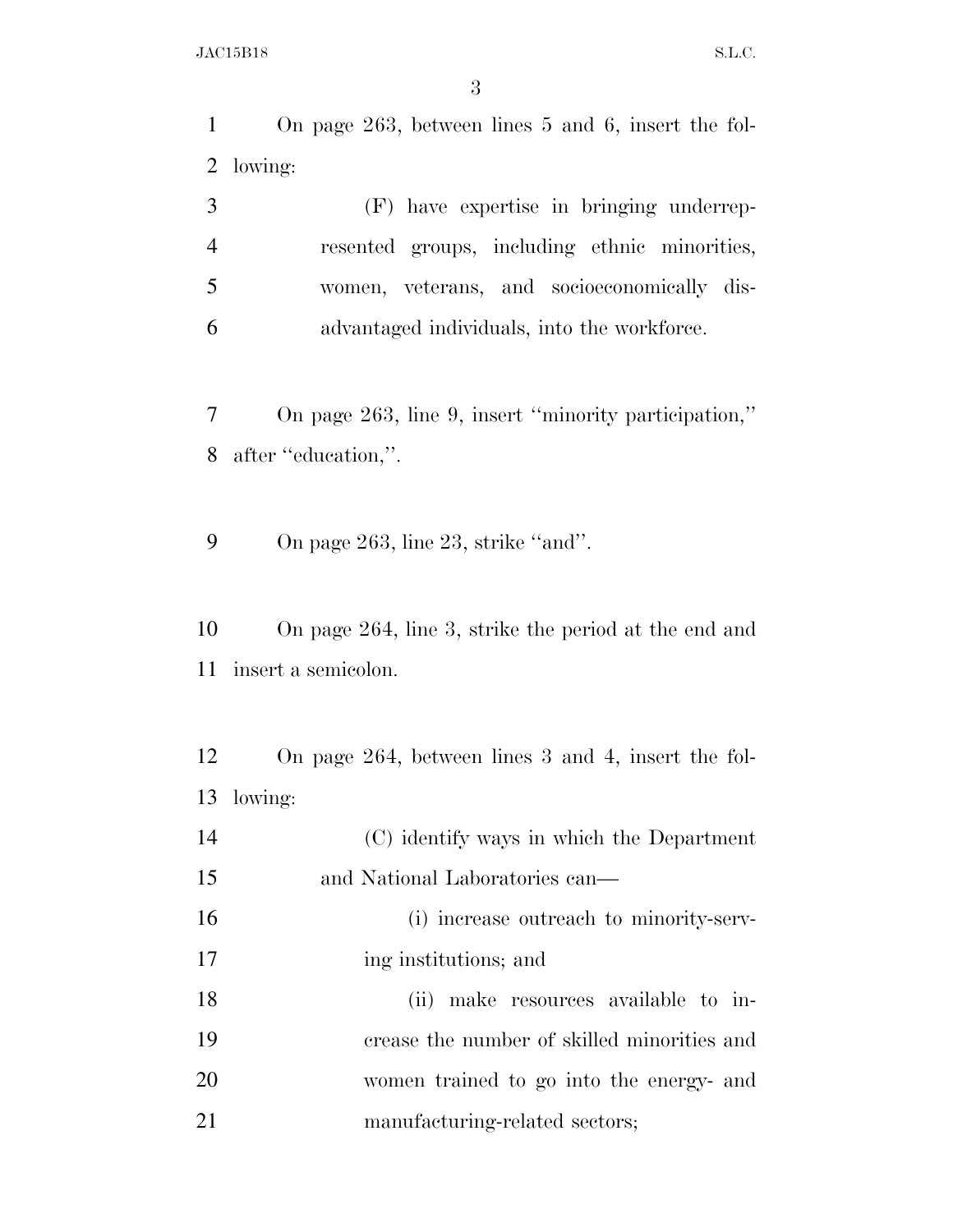| $\mathbf{1}$   | (D) identify ways in which the Department                     |  |
|----------------|---------------------------------------------------------------|--|
| $\overline{2}$ | and National Laboratories can —                               |  |
| 3              | (i) increase outreach to displaced and                        |  |
| $\overline{4}$ | unemployed energy sector workers; and                         |  |
| 5              | (ii) make resources available to pro-                         |  |
| 6              | vide training to displaced and unemployed                     |  |
| $\overline{7}$ | energy sector workers to reenter the en-                      |  |
| 8              | ergy workforce; and                                           |  |
| 9              | (E) identify the energy sectors in greatest                   |  |
| 10             | need of workforce training and develop guide-                 |  |
| 11             | lines for the skills necessary to develop a work-             |  |
| 12             | force trained to work in those energy sectors.                |  |
|                |                                                               |  |
| 13             | On page 265, line 7, strike "(e)" and insert "(f)".           |  |
|                |                                                               |  |
| 14             | On page $265$ , between lines 6 and 7, insert the fol-        |  |
| 15             | lowing:                                                       |  |
| 16             | (e) CLEARINGHOUSE.—Based on the recommenda-                   |  |
| 17             | tions of the Board, the Secretary shall establish a clearing- |  |
| 18             | house—                                                        |  |
| 19             | (1) to maintain and update information and re-                |  |
| 20             | sources on training and workforce development pro-            |  |
| 21             | grams for energy- and manufacturing-related jobs;             |  |
| 22             | and                                                           |  |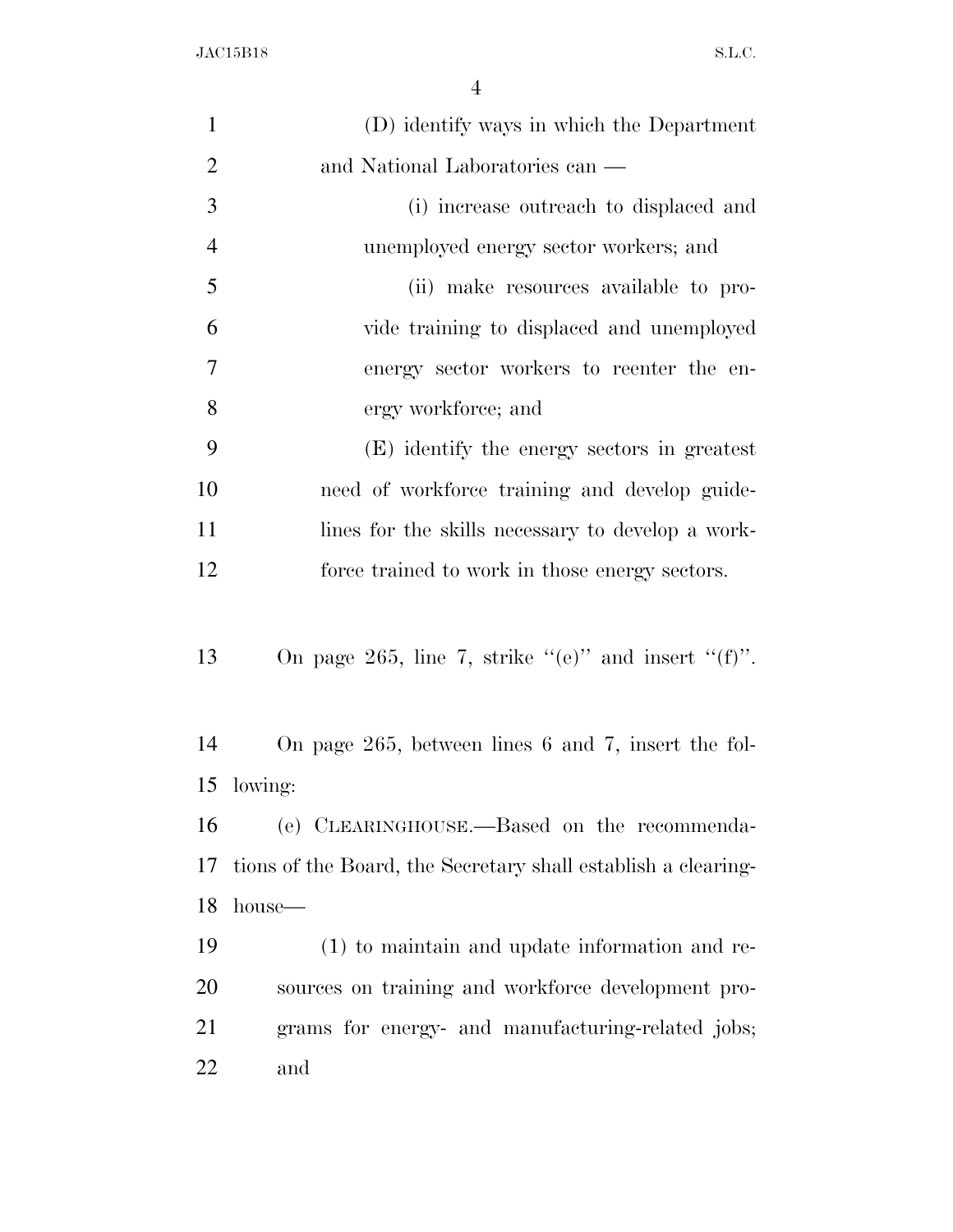(2) to act as a resource, and provide guidance, for secondary schools, institutions of higher edu- cation (including community colleges and minority- serving institutions), workforce development organi- zations, labor management organizations, and indus- try organizations that would like to develop and im- plement energy- and manufacturing-related training programs.

9 On page 267, line 22, strike "or".

 On page 267, line 24, strike the period at the end and insert a semicolon.

- On page 267, after line 24, insert the following:
- (9) work with minority-serving institutions to provide job training to increase the number of skilled minorities and women in the energy sector; or (10) provide job training for displaced and un-employed workers in the energy sector.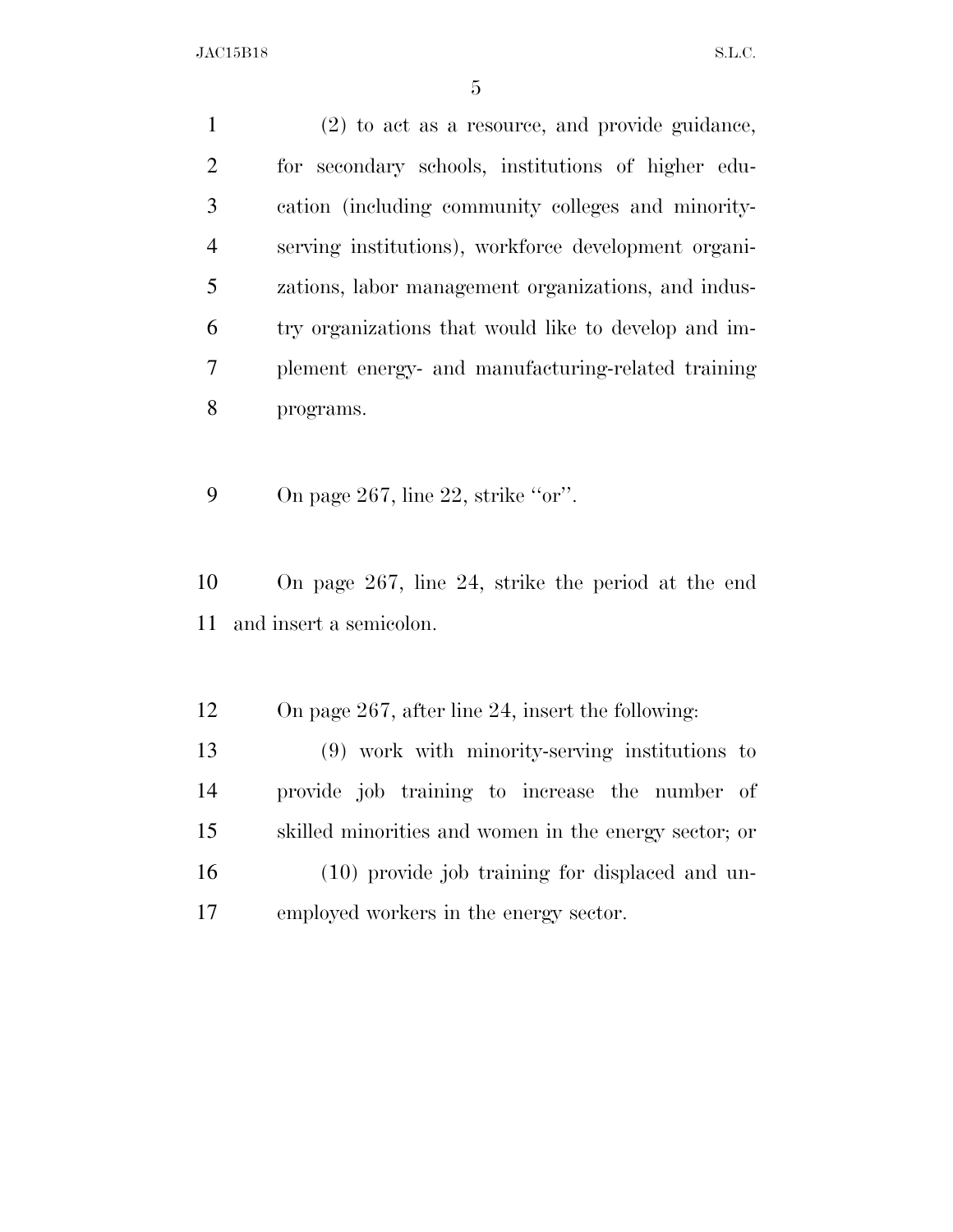Purpose: To add a provision relating to voluntary verification programs for air conditioning, furnace, boiler, heat pump, and water heater products.

**IN THE SENATE OF THE UNITED STATES—114th Cong., 1st Sess.** 

**(no.)**  $\qquad \qquad \blacksquare$ 

To provide for the modernization of the energy policy of the United States, and for other purposes.

Referred to the Committee on and ordered to be printed

Ordered to lie on the table and to be printed

AMENDMENT intended to be proposed by

lla se a lla se a lla se a lla se a lla se a lla se a lla se a lla se a lla se a lla se a lla se a lla se a ll

Viz:

 At the end of subtitle B of title I, add the following: **SEC. 11**ll**. VOLUNTARY VERIFICATION PROGRAMS FOR AIR CONDITIONING, FURNACE, BOILER, HEAT PUMP, AND WATER HEATER PRODUCTS.**  Section 326(b) of the Energy Policy and Conserva- tion Act (42 U.S.C. 6296(b)) is amended by adding at the end the following: 8 "(6) VOLUNTARY VERIFICATION PROGRAMS FOR AIR CONDITIONING, FURNACE, BOILER, HEAT PUMP, 10 AND WATER HEATER PRODUCTS.—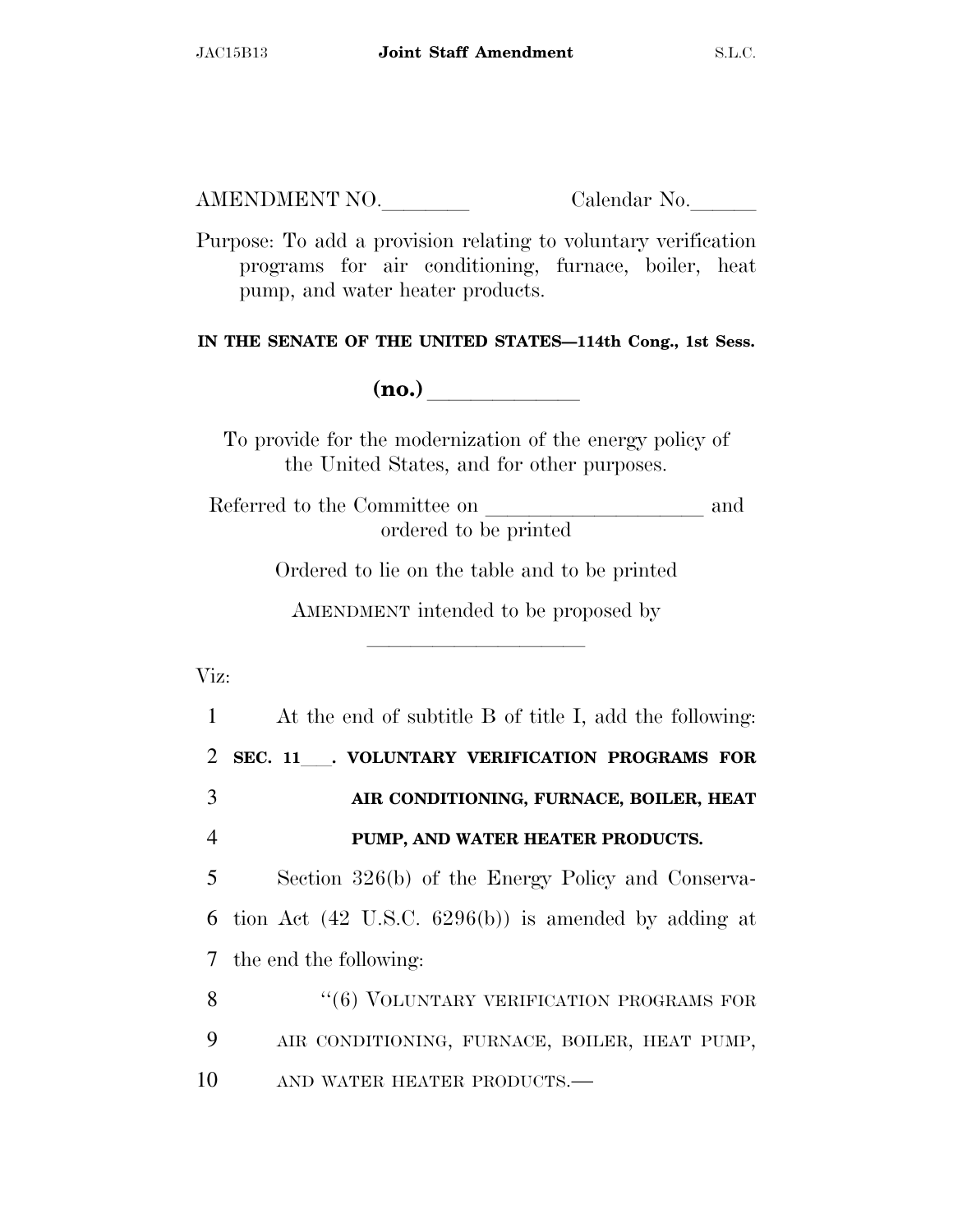$\mathfrak{D}$ 

1 "(A) RELIANCE ON VOLUNTARY PRO- GRAMS.—For the purpose of periodic testing to verify compliance with energy conservation standards and Energy Star specifications estab- lished under sections 324A, 325, and 342 for covered products described in paragraphs (3), 7 (4), (5), (9), and (11) of section  $322(a)$  and covered equipment described in subparagraphs 9 (B),  $(C)$ ,  $(D)$ ,  $(F)$ ,  $(I)$ ,  $(J)$ , and  $(K)$  of section 340(1), the Secretary and the Administrator of the Environmental Protection Agency shall rely on testing conducted by voluntary verification programs that are recognized by the Secretary 14 in accordance with subparagraph (B). 15 "(B) RECOGNITION OF VOLUNTARY **VERIFICATION PROGRAMS.** 17 ''(i) IN GENERAL.—Not later than 180 days after the date of enactment of this paragraph, the Secretary shall initiate a negotiated rulemaking in accordance 21 with subchapter III of chapter 5 of title 5, United States Code (commonly known as the 'Negotiated Rulemaking Act of 1990') to develop criteria that have consensus support for achieving recognition by the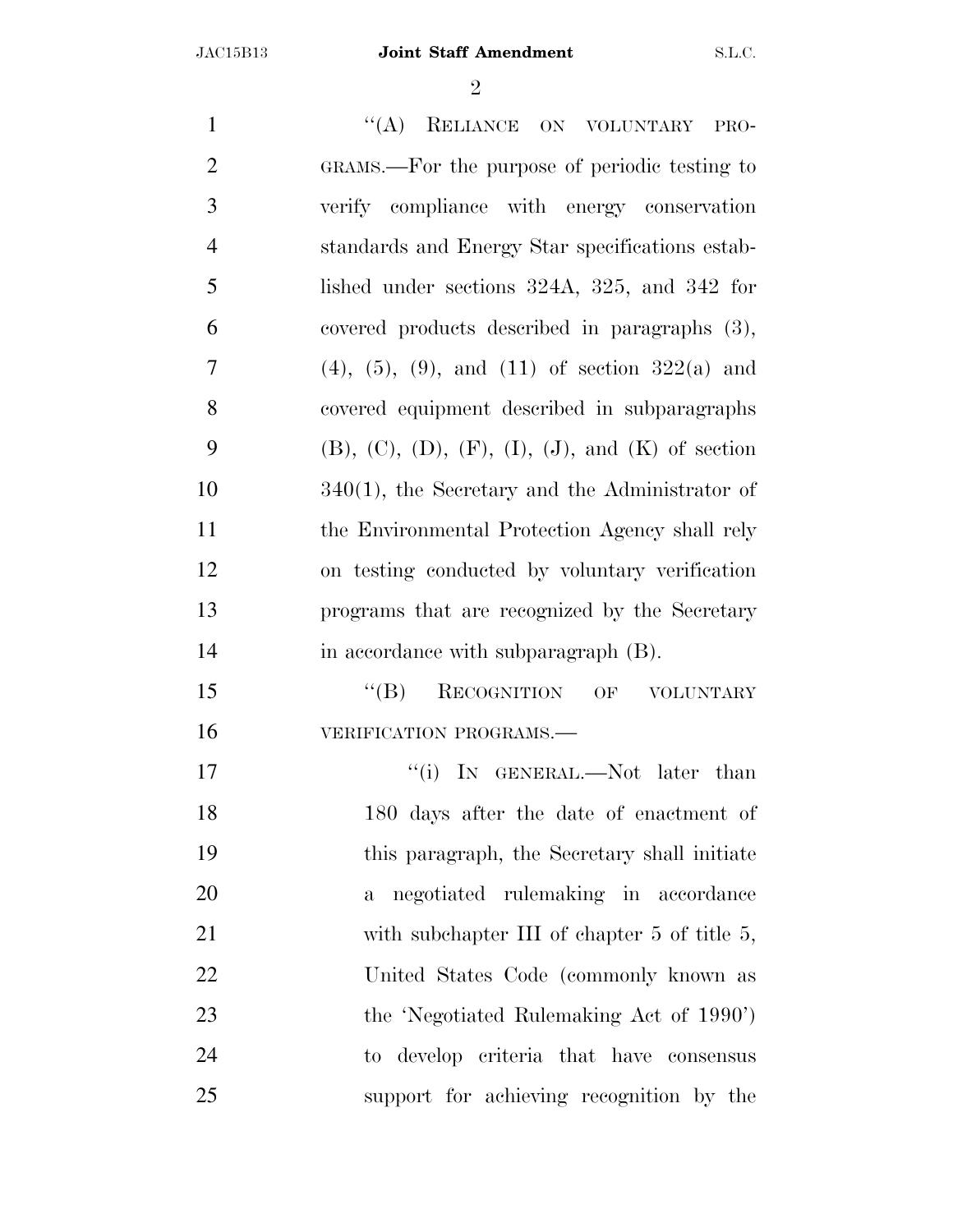| $\mathbf{1}$   | Secretary as an approved voluntary            |
|----------------|-----------------------------------------------|
| $\overline{2}$ | verification program.                         |
| 3              | "(ii) MINIMUM REQUIREMENTS.—The               |
| $\overline{4}$ | criteria developed under clause (i) shall, at |
| 5              | a minimum, ensure that the voluntary          |
| 6              | verification program—                         |
| $\overline{7}$ | $\lq\lq$ is nationally recognized;            |
| 8              | $\lq\lq$ (II) is operated by a third party    |
| 9              | and not directly operated by a pro-           |
| 10             | gram participant;                             |
| 11             | "(III) satisfies any applicable ele-          |
| 12             | ments of-                                     |
| 13             | "(aa) International Organi-                   |
| 14             | zation for Standardization stand-             |
| 15             | ard numbered 17025; and                       |
| 16             | "(bb) any other relevant                      |
| 17             | International Organization for                |
| 18             | Standardization standards identi-             |
| 19             | fied and agreed to through the                |
| 20             | negotiated rulemaking under                   |
| 21             | clause $(i)$ ;                                |
| 22             | $``(IV)$ at least annually tests              |
| 23             | independently obtained products fol-          |
| 24             | lowing the test procedures established        |
| 25             | under this title to verify the certified      |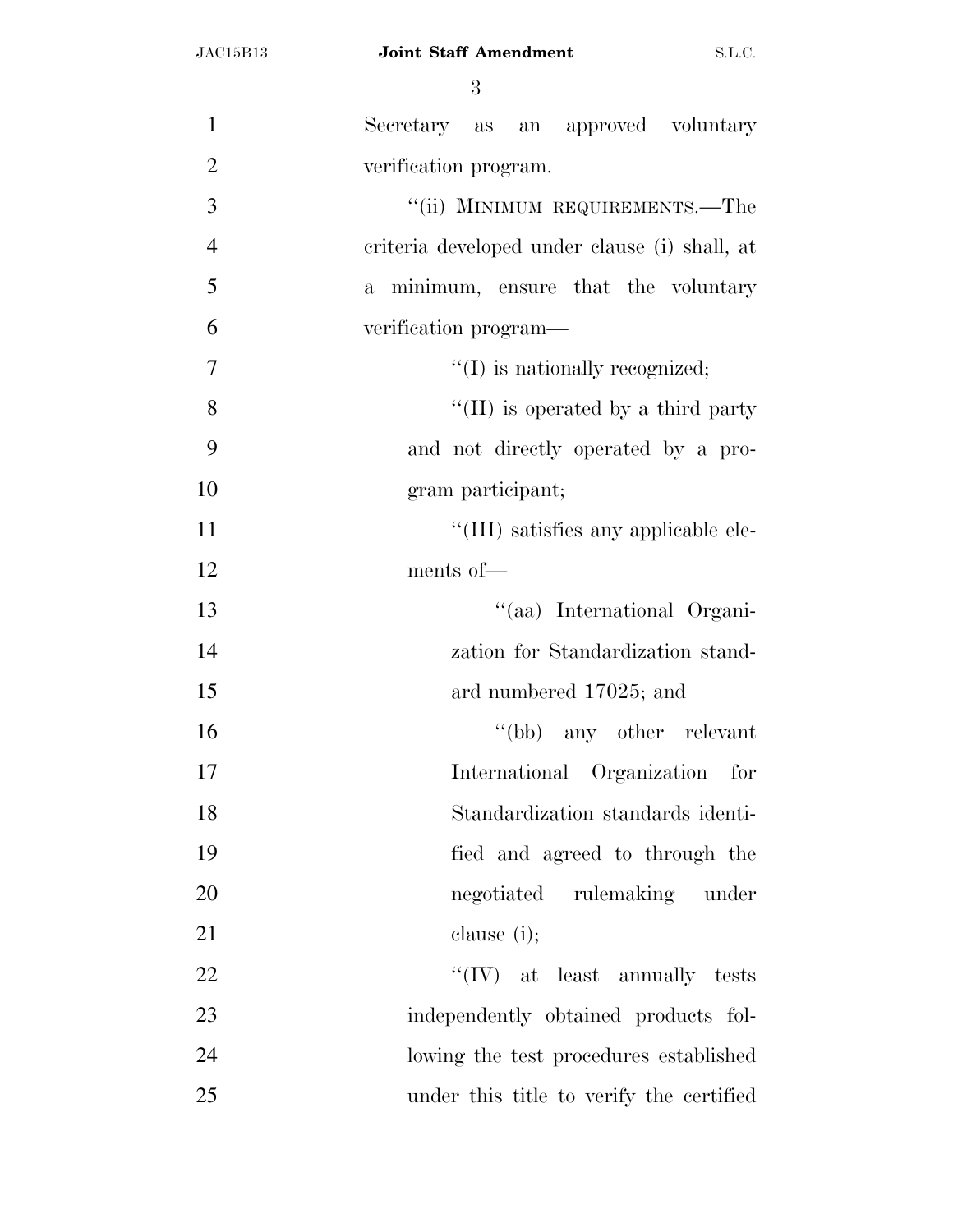#### JAC15B13 **Joint Staff Amendment** S.L.C.

| $\mathbf{1}$   | rating of a representative sample of      |
|----------------|-------------------------------------------|
| $\overline{2}$ | products and equipment within the         |
| 3              | scope of the program;                     |
| $\overline{4}$ | $\lq\lq$ maintains a publicly avail-      |
| 5              | able list of all ratings of products sub- |
| 6              | ject to verification;                     |
| $\overline{7}$ | "(VI) requires the changing of            |
| 8              | the performance rating or removal of      |
| 9              | the product or equipment from the         |
| 10             | program if testing determines that the    |
| 11             | performance rating does not meet the      |
| 12             | levels the manufacturer has certified     |
| 13             | to the Secretary;                         |
| 14             | "(VII) requires new program               |
| 15             | participants to substantiate ratings      |
| 16             | through test data generated in accord-    |
| 17             | ance with DOE regulations;                |
| 18             | "(VIII) allows for challenge test-        |
| 19             | ing of products and equipment within      |
| 20             | the scope of the program;                 |
| 21             | "(IX) requires program partici-           |
| 22             | pants to disclose the performance rat-    |
| 23             | ing of all covered products and equip-    |
| 24             | ment within the scope of the program      |
| 25             | for the covered product or equipment;     |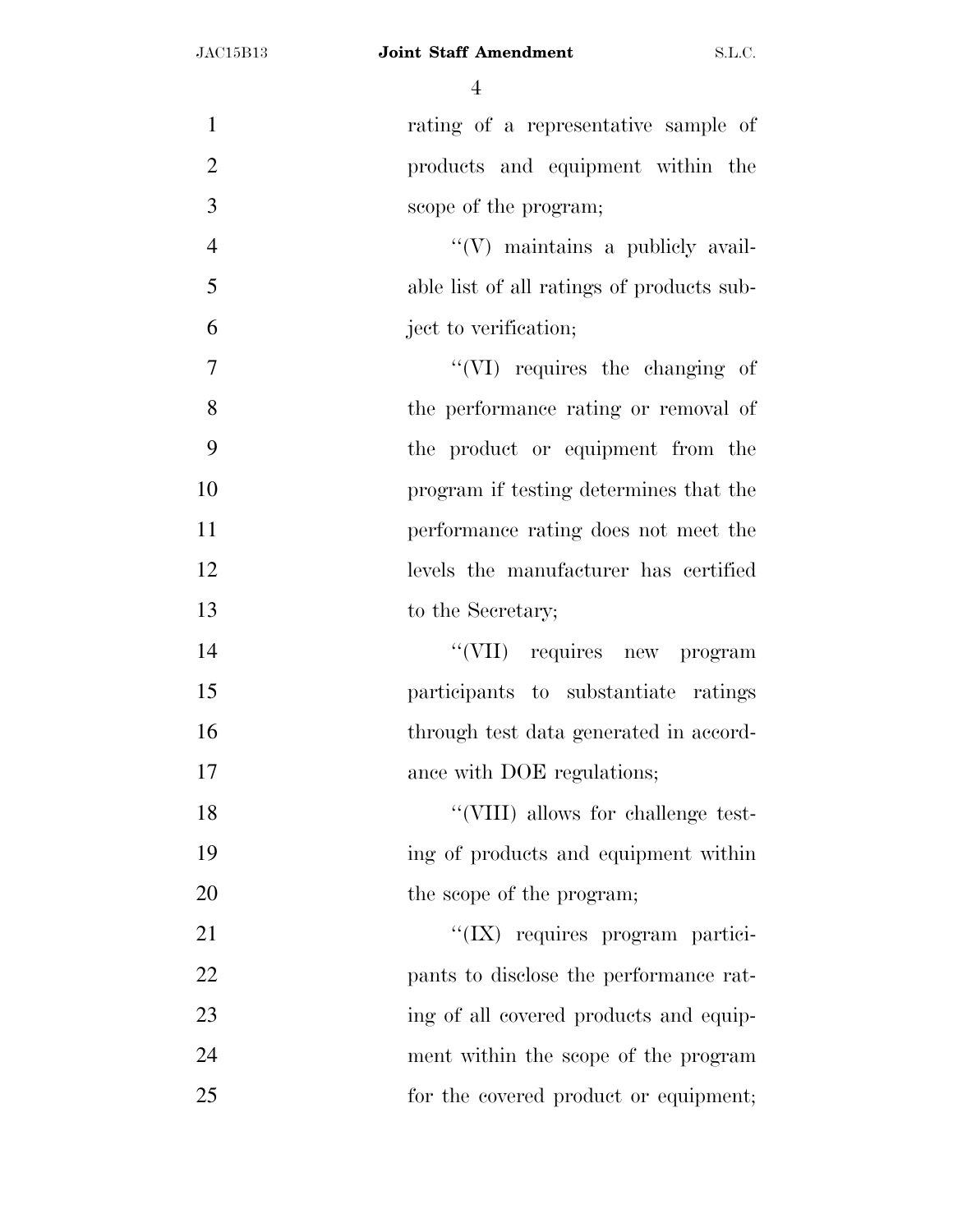| $\mathbf{1}$   | "(X) provides to the Secretary—            |
|----------------|--------------------------------------------|
| $\overline{2}$ | "(aa) an annual report of all              |
| 3              | test results, the contents of which        |
| $\overline{4}$ | shall be determined through the            |
| 5              | negotiated rulemaking process              |
| 6              | under clause (i); and                      |
| $\tau$         | "(bb) test reports, on the re-             |
| 8              | quest of the Secretary or the Ad-          |
| 9              | ministrator of the Environmental           |
| 10             | Protection Agency, that note any           |
| 11             | instructions specified by the man-         |
| 12             | ufacturer or the representative of         |
| 13             | the manufacturer for the purpose           |
| 14             | of conducting the verification             |
| 15             | testing, to be exempted from dis-          |
| 16             | closure to the extent provided             |
| 17             | under section $552(b)(4)$ of title         |
| 18             | 5, United States Code (commonly            |
| 19             | known as the 'Freedom of Infor-            |
| 20             | mation Act'); and                          |
| 21             | $\lq\lq$ (XI) satisfies any additional re- |
| 22             | quirements or standards that the Sec-      |
| 23             | retary and Administrator of the Envi-      |
| 24             | ronmental Protection Agency shall es-      |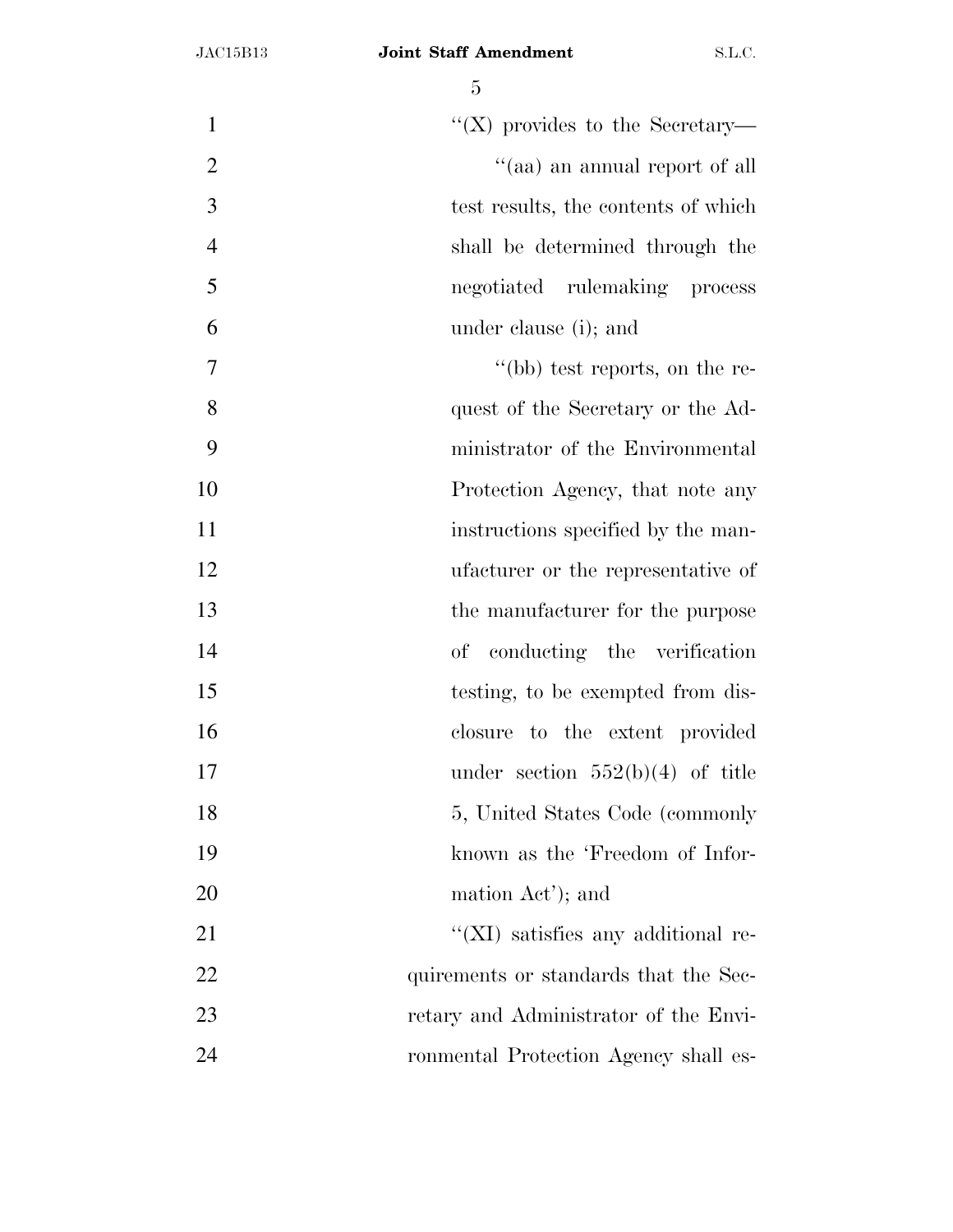tablish consistent with this subpara-2 graph. 3 "(iii) FINDING REQUIRED FOR CES- SATION OF RECOGNITION.—The Secretary may only cease recognition of a voluntary verification program as an approved pro- gram described in subparagraph (A) on a finding that the program is not meeting its obligations for compliance through pro- gram review criteria established under this subparagraph. 12 ''(iv) REVISIONS. ''(I) IN GENERAL.—Major revi- sions to voluntary verification pro- gram criteria established under this subparagraph shall only be made pur- suant to a subsequent negotiated rule- making in accordance with subchapter III of chapter 5 of title 5, United States Code (commonly known as the 'Negotiated Rulemaking Act of 22 1990'). 23 "'(II) NONMAJOR REVISIONS.— 24 ''(aa) IN GENERAL.—The Secretary may make all other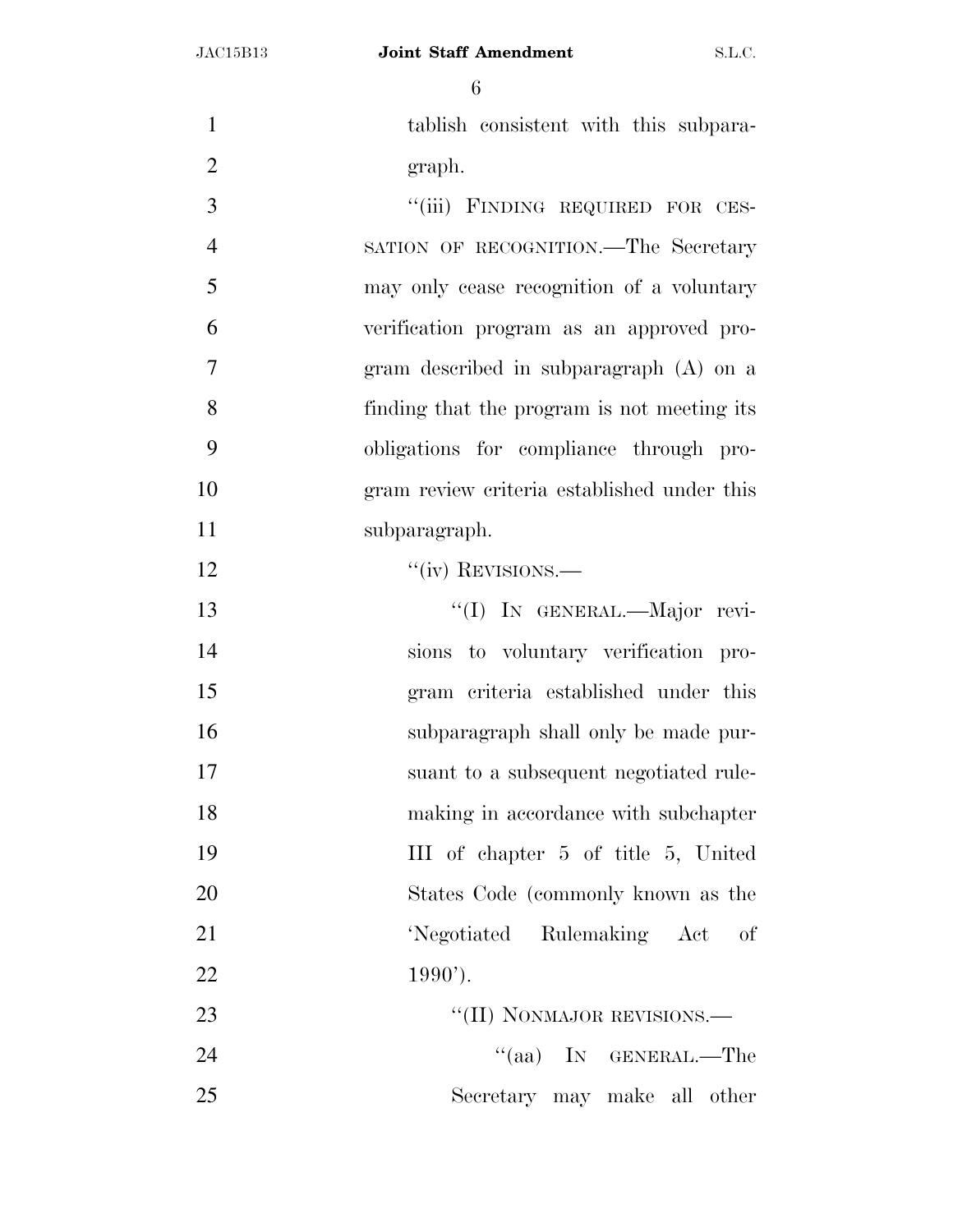| $\mathbf{1}$   | nonmajor criteria revisions by        |
|----------------|---------------------------------------|
| $\overline{2}$ | initiating a direct final rule in ac- |
| 3              | with<br>cordance<br>section           |
| $\overline{4}$ | $553(b)(3)(B)$ of title 5, United     |
| 5              | States Code, on a determination       |
| 6              | published in the Federal Register     |
| $\overline{7}$ | that revisions to the criteria are    |
| 8              | necessary and that substantive        |
| 9              | opposition to the proposed revi-      |
| 10             | sions is not expected.                |
| 11             | "(bb) CONDITIONS FOR EF-              |
| 12             | FECTIVENESS.—If the Secretary         |
| 13             | does not receive adversarial com-     |
| 14             | ments with respect to the deter-      |
| 15             | mination published under item         |
| 16             | (aa) during the 30-day-period fol-    |
| 17             | lowing publication of that deter-     |
| 18             | mination in the Federal Register,     |
| 19             | the direct final rule shall have      |
| 20             | the force and effect of law.          |
| 21             | ``(ee)<br>WITHDRAWAL<br>OF            |
| 22             | FINAL RULE.—Receipt of any ad-        |
| 23             | versarial comment with respect to     |
| 24             | determination<br>the<br>published     |
| 25             | under item (aa) shall require the     |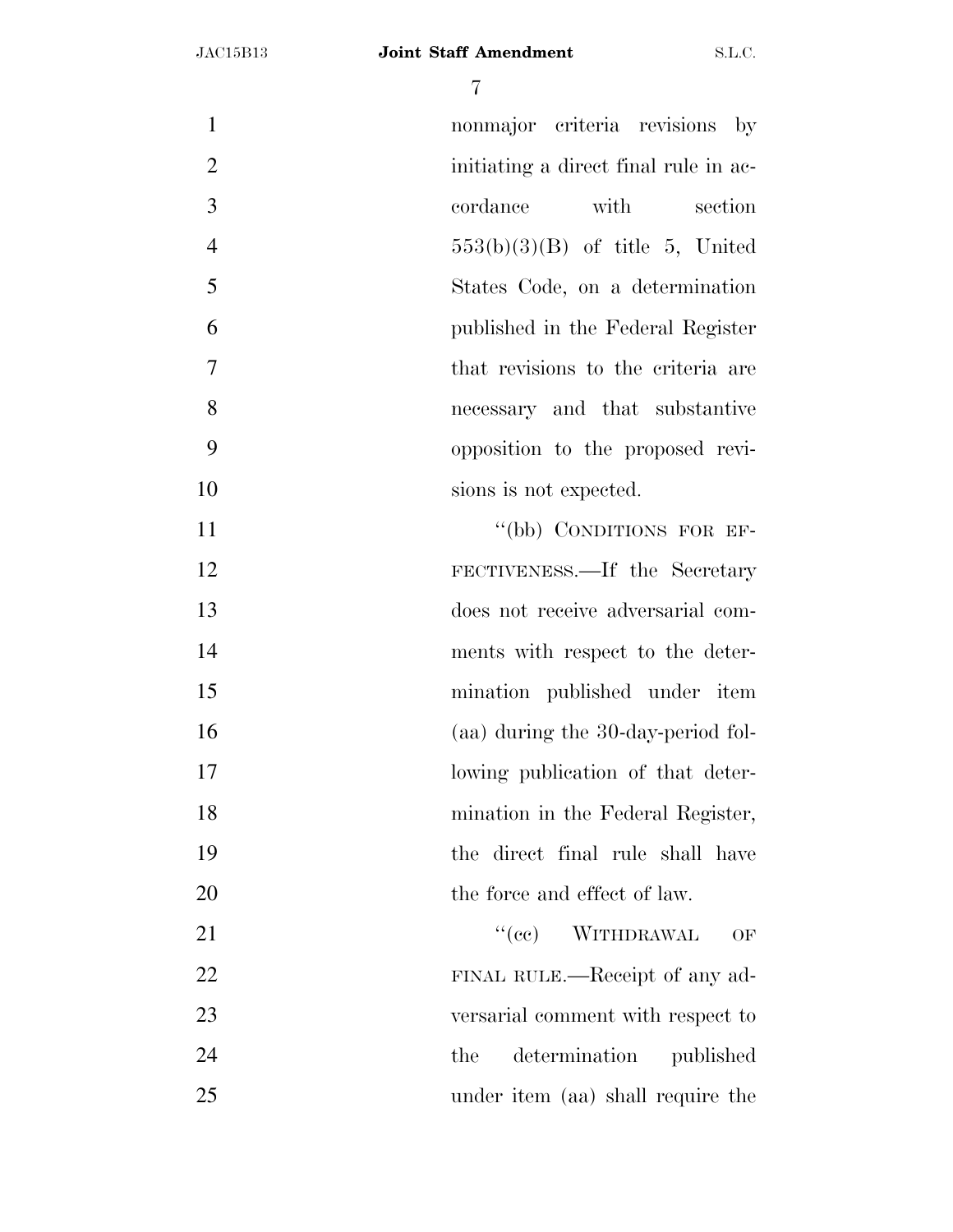| $\mathbf{1}$   | Secretary to withdraw the direct       |
|----------------|----------------------------------------|
| $\overline{2}$ | final rule and publish—                |
| 3              | "(AA) a notice of pro-                 |
| $\overline{4}$ | posed rulemaking pursuant              |
| 5              | to section $553$ of title 5,           |
| 6              | United States Code; or                 |
| $\overline{7}$ | "(BB) a notice of pro-                 |
| 8              | posed rulemaking pursuant              |
| 9              | to section $553$ of title $5$ ,        |
| 10             | United States Code, that in-           |
| 11             | cludes a determination that            |
| 12             | revisions to the criteria are          |
| 13             | necessary.                             |
| 14             | $``(C)$ ADMINISTRATION.—               |
| 15             | "(i) IN GENERAL.—The Secretary and     |
| 16             | the Administrator of the Environmental |
| 17             | Protection Agency shall not require—   |
| 18             | "(I) manufacturers to participate      |
| 19             | in a voluntary verification program    |
| 20             | described in subparagraph $(A)$ ; or   |
| 21             | "(II) participating manufacturers      |
| 22             | to provide information that has al-    |
| 23             | ready been provided to the Secretary   |
| 24             | or the Administrator.                  |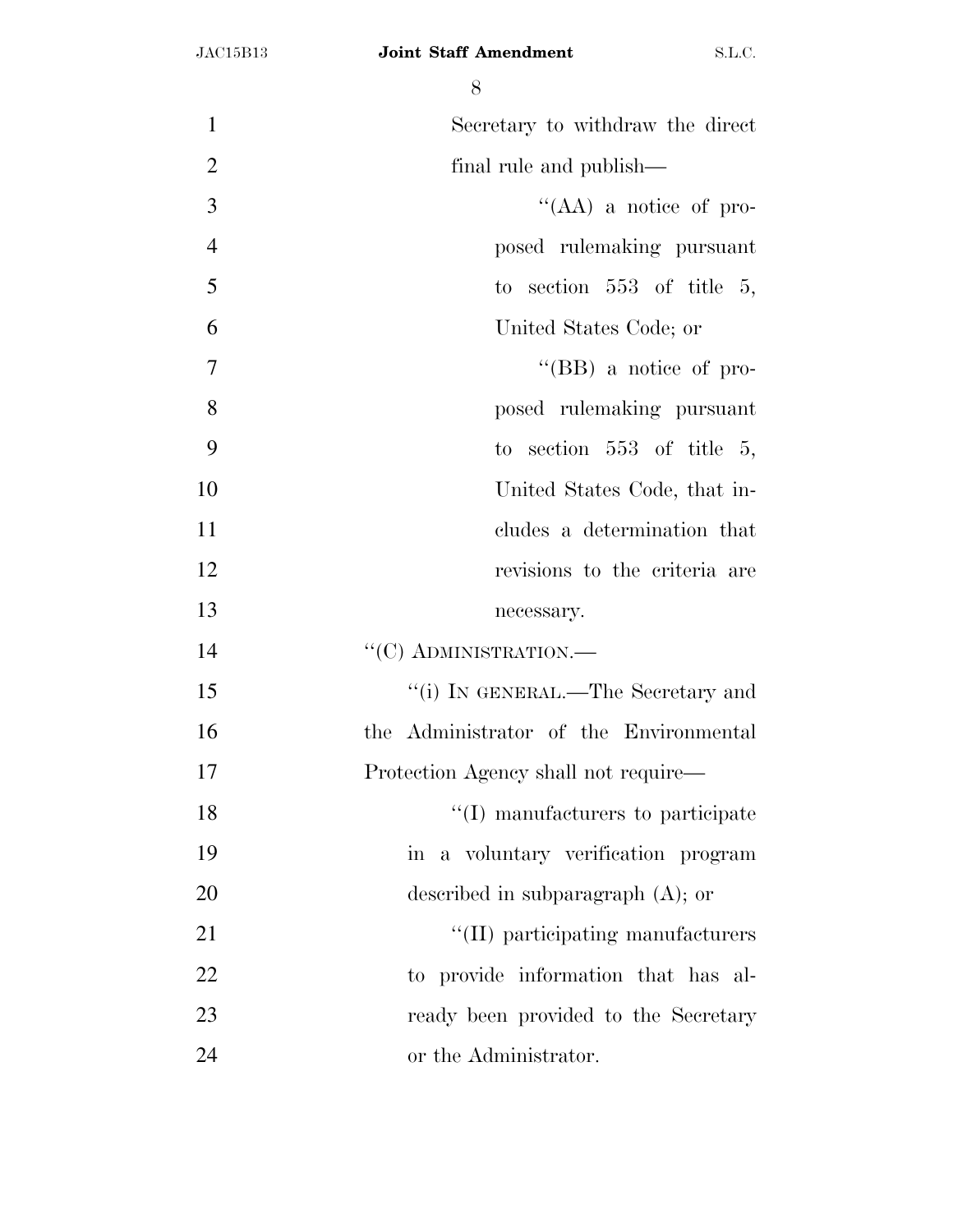| $\mathbf{1}$   | "(ii) LIST OF COVERED PRODUCTS.-              |
|----------------|-----------------------------------------------|
| $\overline{2}$ | The Secretary or the Administrator of the     |
| 3              | Environmental Protection Agency may           |
| $\overline{4}$ | maintain a publicly available list of covered |
| 5              | products and equipment that distinguishes     |
| 6              | between products that are, and are not        |
| $\overline{7}$ | covered products and equipment verified       |
| 8              | through a voluntary verification program      |
| 9              | described in subparagraph $(A)$ ;             |
| 10             | "(iii) PERIODIC VERIFICATION TEST-            |
| 11             | ING.                                          |
| 12             | ``(I)<br>IN GENERAL.—The<br>Sec-              |
| 13             | retary—                                       |
| 14             | "(aa) shall not subject prod-                 |
| 15             | ucts or equipment that have been              |
| 16             | verification tested under a vol-              |
| 17             | untary verification program de-               |
| 18             | scribed in subparagraph (A) to                |
| 19             | periodic verification testing that            |
| 20             | verifies the accuracy of the cer-             |
| 21             | tified performance rating of the              |
| 22             | products or equipment; but                    |
| 23             | "(bb) may test products or                    |
| 24             | equipment described in subclause              |
| 25             | $(I)$ if the testing is necessary—            |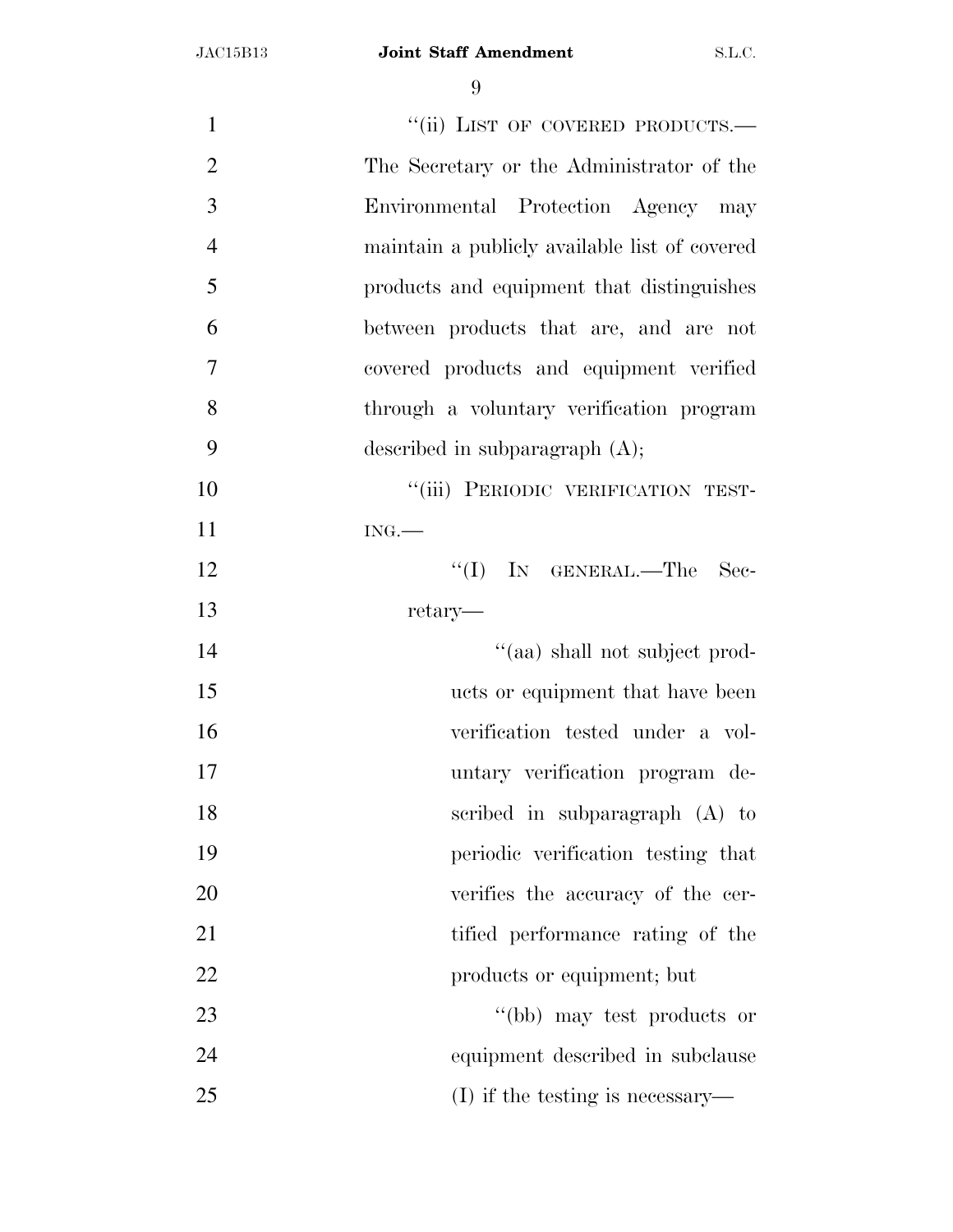| $\mathbf{1}$   | $\lq\lq$ (AA) to assess the                    |
|----------------|------------------------------------------------|
| $\overline{2}$ | overall performance of a vol-                  |
| 3              | untary verification program;                   |
| $\overline{4}$ | "(BB) to address spe-                          |
| 5              | cific performance issues;                      |
| 6              | "( $CC$ ) for use in updat-                    |
| $\tau$         | ing test procedures and                        |
| 8              | standards; or                                  |
| 9              | $\lq\lq$ (DD) for other pur-                   |
| 10             | poses consistent with this                     |
| 11             | title.                                         |
| 12             | "(II) ADDITIONAL TESTING.                      |
| 13             | The Secretary may subject products             |
| 14             | or equipment described in subclause            |
| 15             | (I) to periodic verification testing out-      |
| 16             | the restrictions of subclause<br>side          |
| 17             | $(I)(bb)$ , if agreed to during the rule-      |
| 18             | making described in subparagraph               |
| 19             | (B)                                            |
| 20             | "(D) EFFECT ON OTHER AUTHORITY.-               |
| 21             | Nothing in this paragraph limits the authority |
| 22             | of the Secretary or the Administrator of the   |
| 23             | Environmental Protection Agency to enforce     |
| 24             | compliance with any law.".                     |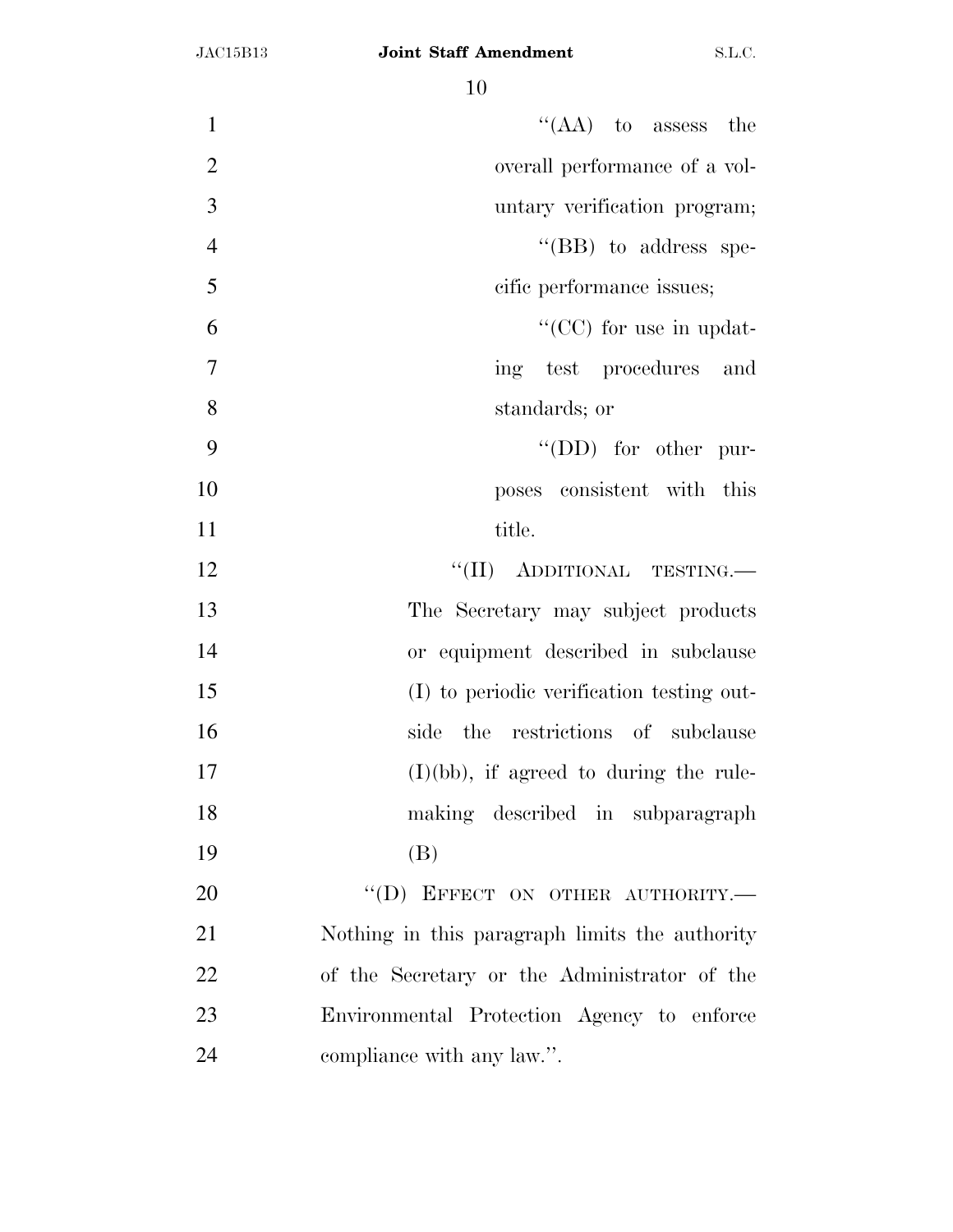Purpose: To modify a provision relating to bio-power.

### **IN THE SENATE OF THE UNITED STATES—114th Cong., 1st Sess.**

**(no.)**  $\blacksquare$ 

To provide for the modernization of the energy policy of the United States, and for other purposes.

Referred to the Committee on and ordered to be printed

Ordered to lie on the table and to be printed

AMENDMENT intended to be proposed by

lla se a lla se a lla se a lla se a lla se a lla se a lla se a lla se a lla se a lla se a lla se a lla se a ll

Viz:

1 Strike section 3017 and insert the following:

### 2 **SEC. 3017. BIO-POWER.**

3 (a) WOODY BIOMASS HEAT AND BIO-POWER INITIA-4 TIVE.—

 (1) DEFINITIONS OF WOODY BIOMASS HEAT AND BIO-POWER.—Section 9008(a) of the Farm Se- curity and Rural Investment Act of 2002 (7 U.S.C.  $8108(a)$  is amended— (A) by redesignating paragraphs (2) and (3) as paragraphs (4) and (5), respectively; (B) by inserting after paragraph (1) the

12 following: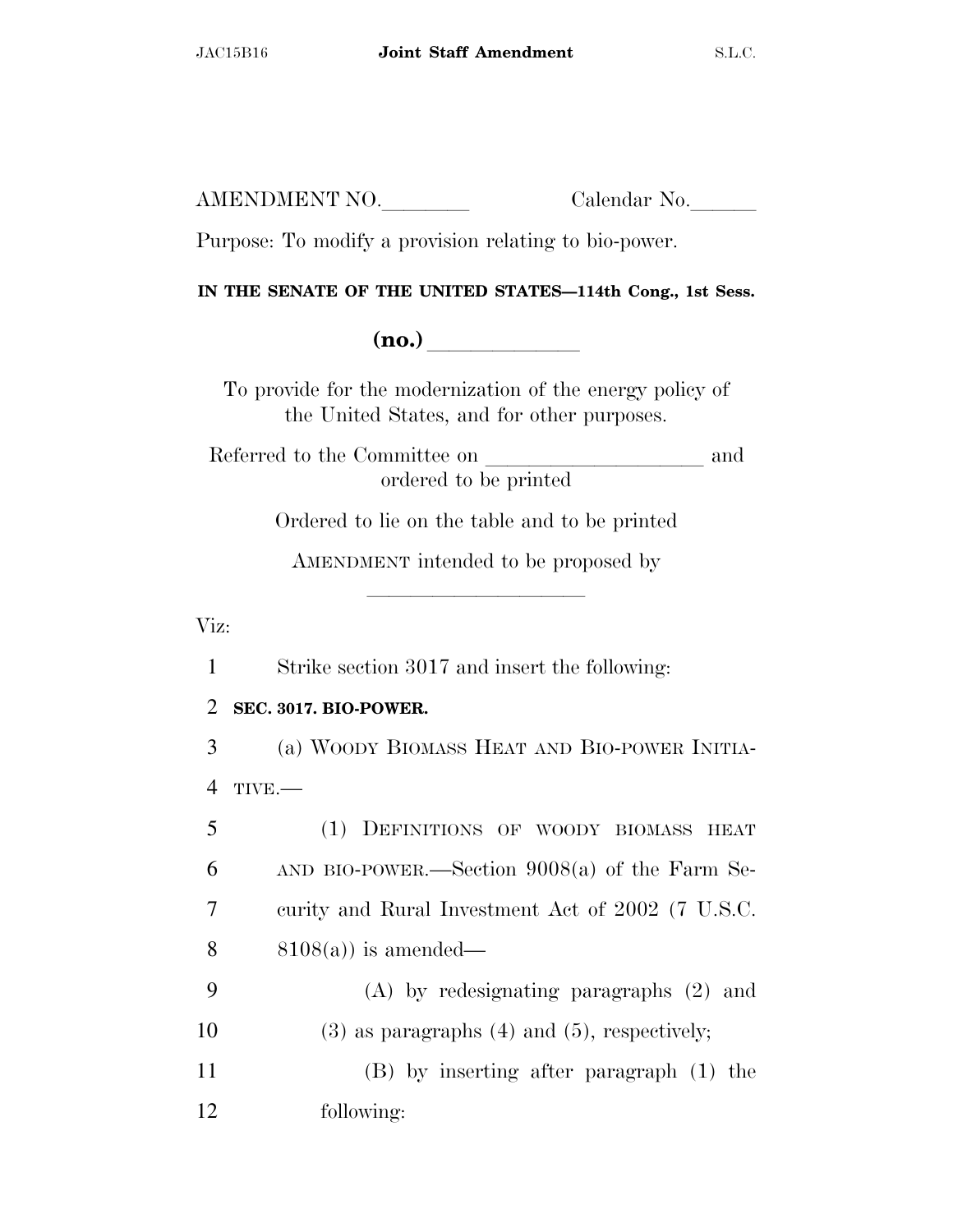| $\mathbf{1}$   | " $(2)$ BIO-POWER.—The term 'bio-power' means                |
|----------------|--------------------------------------------------------------|
| $\overline{2}$ | the use of woody biomass to generate electricity.            |
| 3              | "(3) BOARD.—The term 'Board' means the                       |
| $\overline{4}$ | Biomass Research and Development Board."; and                |
| 5              | (C) by adding at the end the following:                      |
| 6              | "(6) WOODY BIOMASS HEAT.—The term 'woody                     |
| 7              | biomass heat' means the use of woody biomass to              |
| 8              | generate heat.".                                             |
| 9              | (2) BIOMASS RESEARCH AND DEVELOPMENT                         |
| 10             | BOARD.—Section $9008(c)(3)(A)$ of the Farm Secu-             |
| 11             | rity and Rural Investment Act of 2002 (7 U.S.C.              |
| 12             | $8108(c)(3)(A)$ is amended by striking "biofuels and         |
| 13             | biobased products" and inserting "biofuels, biobased         |
| 14             | products, bio-power, and woody biomass<br>heat               |
| 15             | projects".                                                   |
| 16             | (3) WOODY BIOMASS HEAT AND BIO-POWER                         |
| 17             | GRANTS.—Section 9008 of the Farm Security and                |
| 18             | Rural Investment Act of 2002 (7 U.S.C. 8108) is              |
| 19             | amended—                                                     |
| 20             | $(A)$ by redesignating subsections $(f)$ , $(g)$ ,           |
| 21             | and $(h)$ as subsections $(g)$ , $(h)$ , and $(i)$ , respec- |
| 22             | tively; and                                                  |
| 23             | (B) by inserting after subsection (e) the                    |
| 24             | following:                                                   |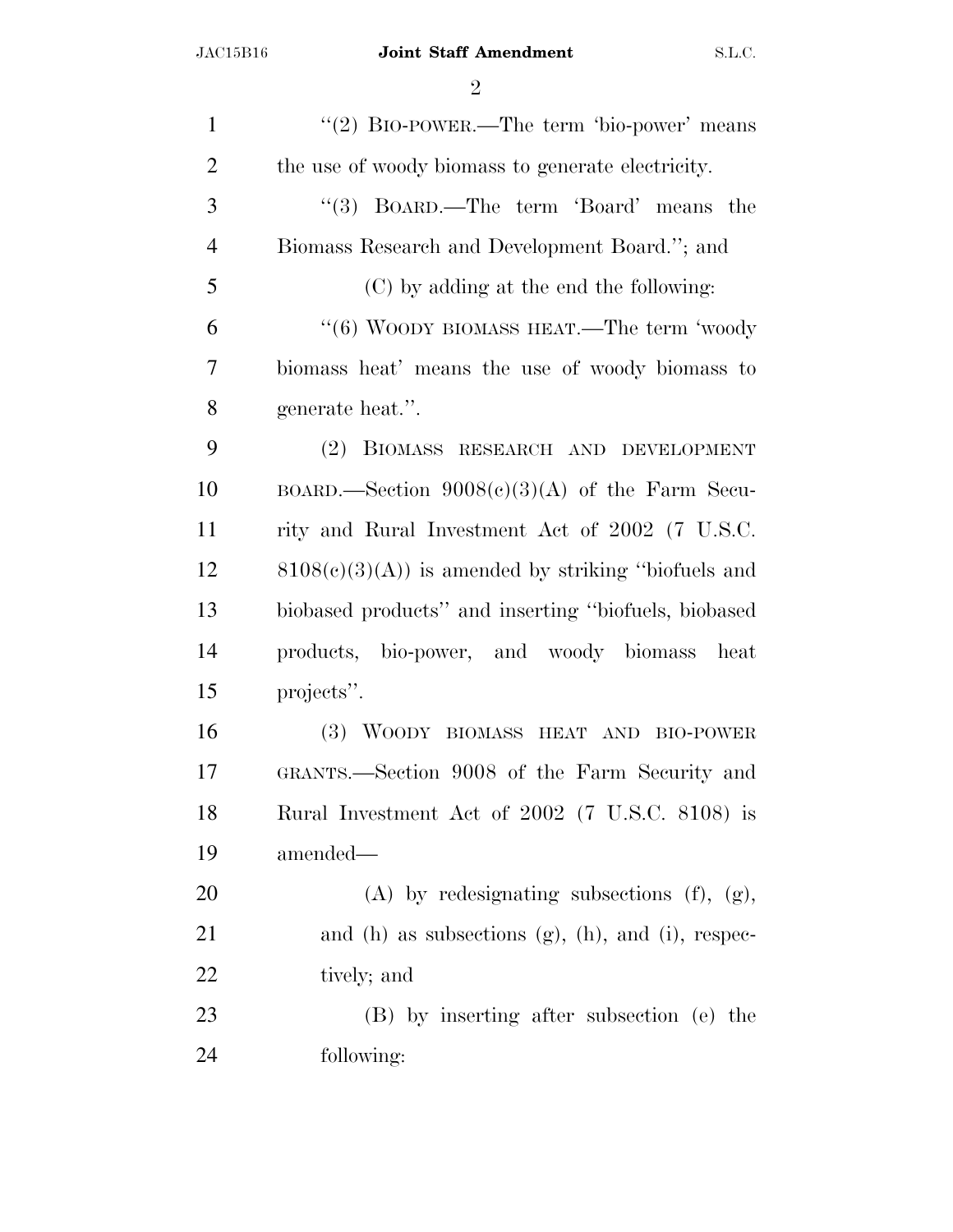''(f) WOODY BIOMASS HEAT AND BIO-POWER GRANTS.—

 ''(1) ESTABLISHMENT.—The Secretary of Agri- culture and the Secretary of Energy, in consultation with the Board, shall establish a program under which the Secretary of Agriculture and the Secretary of Energy shall provide grants to relevant projects to support innovation and market development in woody biomass heat and bio-power.

 $\frac{1}{2}$  APPLICATIONS.—To be eligible to receive a grant under this subsection, the owner or operator of a relevant project shall submit to the Secretary of Agriculture and the Secretary of Energy an applica- tion at such time, in such manner, and containing such information as the Secretary of Agriculture and 16 the Secretary of Energy may require.

17 "(3) ALLOCATION.—Of the amounts appro- priated to carry out this subsection, the Secretary of Agriculture and the Secretary of Energy shall not provide more than—

 $\frac{4}{(A)}$  \$15,000,000 for projects that develop innovative techniques for preprocessing biomass for woody biomass heat and bio-power, with the goals of lowering the costs of—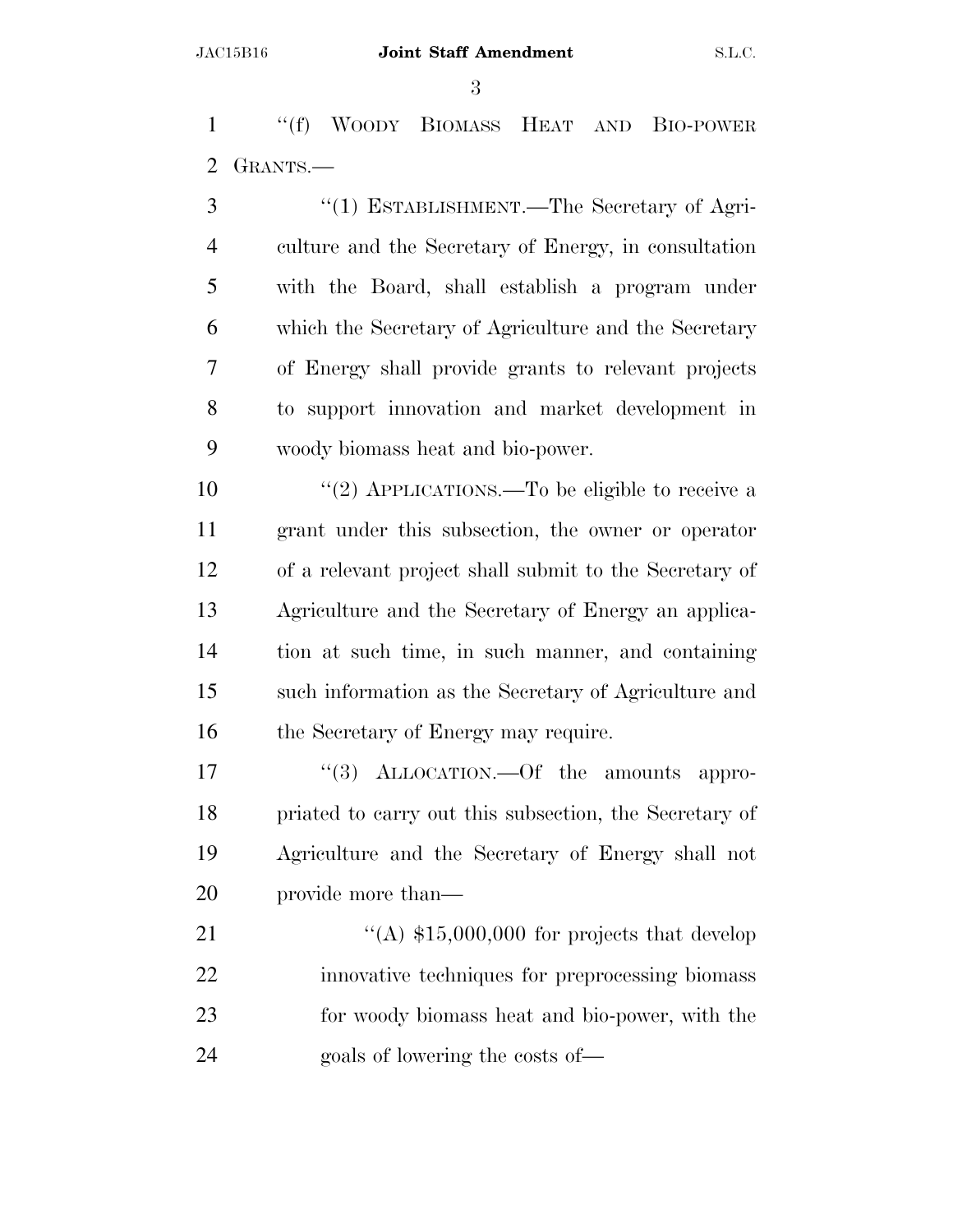| $\mathbf{1}$   | "(i) distributed preprocessing tech-                   |
|----------------|--------------------------------------------------------|
| $\overline{2}$ | nologies, including technologies designed to           |
| 3              | promote densification, torrefaction, and the           |
| $\overline{4}$ | broader commoditization of bioenergy feed-             |
| 5              | stocks; and                                            |
| 6              | "(ii) transportation; and                              |
| 7              | "(B) $$15,000,000$ for innovative woody                |
| 8              | biomass heat and bio-power demonstration               |
| 9              | projects, including—                                   |
| 10             | "(i) district energy projects;                         |
| 11             | "(ii) innovation in transportation; and                |
| 12             | "(iii) projects addressing the chal-                   |
| 13             | lenges of retrofitting existing coal-fired             |
| 14             | electricity generation facilities to use bio-          |
| 15             | mass.                                                  |
| 16             | REGIONAL DISTRIBUTION.-In selecting<br>(4)             |
| 17             | projects to receive grants under this subsection, the  |
| 18             | Secretary of Agriculture and the Secretary of En-      |
| 19             | ergy shall ensure, to the maximum extent prac-         |
| 20             | ticable, diverse geographical distribution among the   |
| 21             | projects.                                              |
| 22             | " $(5)$ COST SHARE.—The Federal share of the           |
| 23             | cost of a project carried out using a grant under this |
| 24             | subsection shall be 50 percent.                        |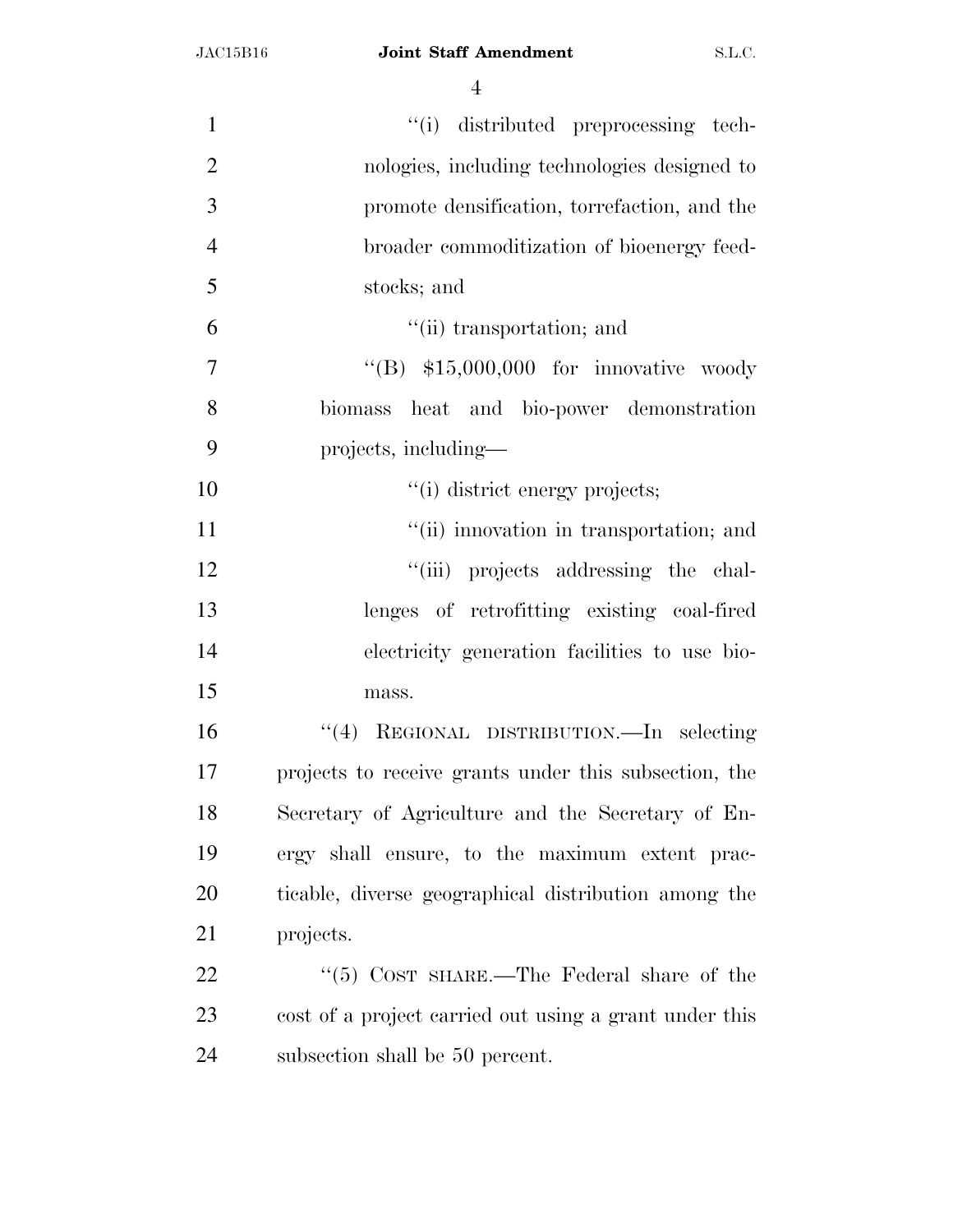| $\mathbf{1}$   | $(6)$ DUTIES OF RECIPIENTS.—As a condition            |
|----------------|-------------------------------------------------------|
| $\overline{2}$ | of receiving a grant under this subsection, the owner |
| 3              | or operator of a project shall—                       |
| $\overline{4}$ | "(A) participate in the applicable working            |
| 5              | group under paragraph $(7)$ ;                         |
| 6              | "(B) submit to the Secretary of Agri-                 |
| 7              | culture and the Secretary of Energy a report          |
| 8              | that includes—                                        |
| 9              | "(i) a description of the project and                 |
| 10             | any relevant findings; and                            |
| 11             | "(ii) such other information as the                   |
| 12             | Secretary of Agriculture and the Secretary            |
| 13             | of Energy determine to be necessary to                |
| 14             | complete the report of the Secretary under            |
| 15             | paragraph $(8)$ ; and                                 |
| 16             | $\lq\lq$ (C) carry out such other activities as the   |
| 17             | Secretary of Agriculture and the Secretary of         |
| 18             | Energy determine to be necessary.                     |
| 19             | "(7) WORKING GROUPS.—The Secretary of Ag-             |
| 20             | riculture and the Secretary of Energy shall establish |
| 21             | 2 working groups to share best practices and col-     |
| 22             | laborate in project implementation, of which—         |
| 23             | $\lq\lq$ (A) 1 shall be comprised of representa-      |
| 24             | tives of projects that receive grants under para-     |
| 25             | graph $(3)(A)$ ; and                                  |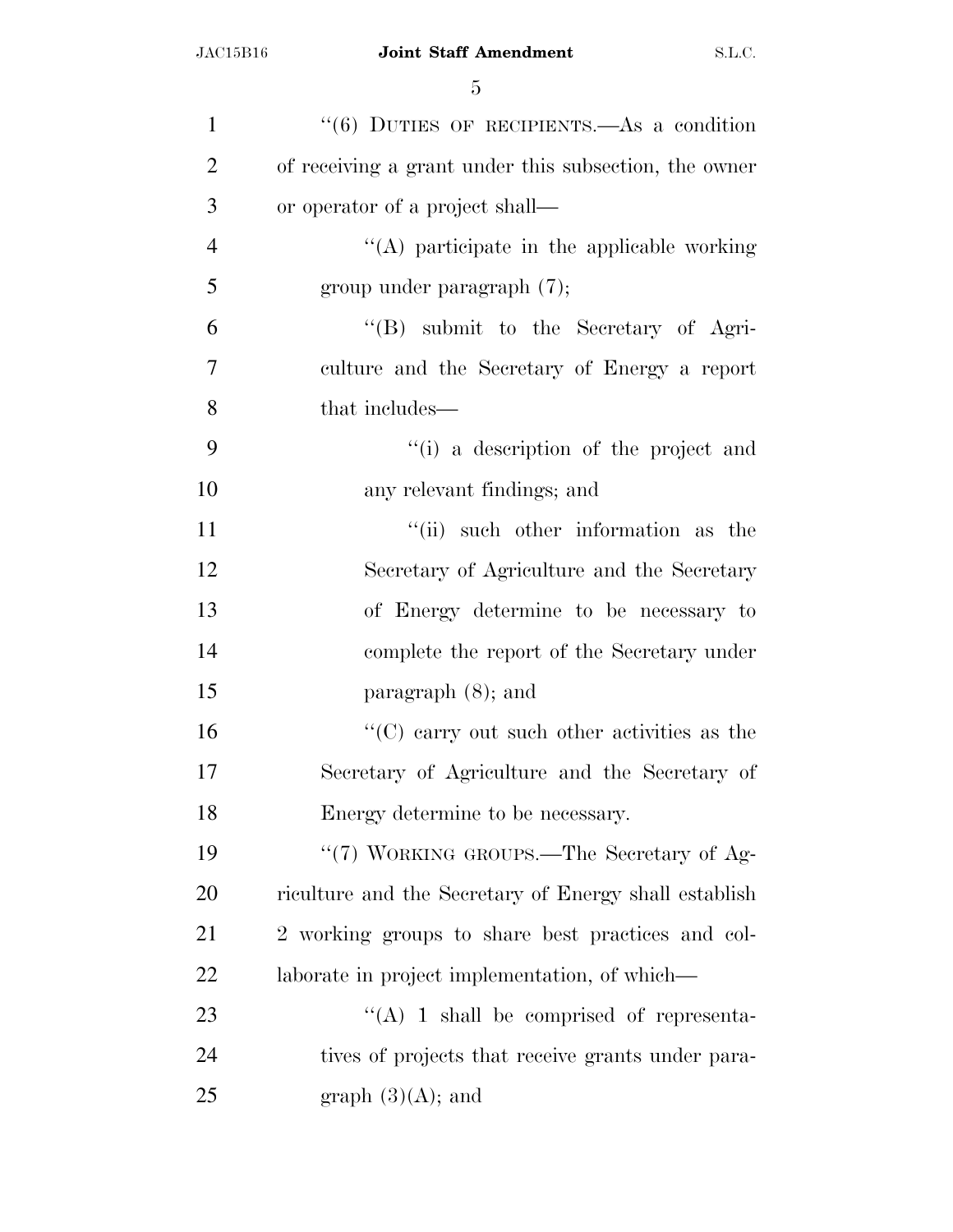| $\cdot$ (B) 1 shall be comprised of representa-     |
|-----------------------------------------------------|
| tives of projects that receive grants under para-   |
| graph $(3)(B)$ .                                    |
| " $(8)$ REPORTS.—Not later than 5 years after       |
| the date of enactment of this Act, the Secretary of |
| Agriculture and the Secretary of Energy shall sub-  |
| mit to Congress a report describing—                |
| $\lq\lq$ each project for which a grant has         |
| been provided under this subsection;                |
| "(B) any findings as a result of those              |
| projects; and                                       |
| "(C) the state of market and technology             |
| development, including market barriers and op-      |
| portunities.".                                      |
| (b) LOAN PROGRAMS; STRATEGIC ANALYSIS AND RE-       |
| $SEARCH$ .                                          |
| (1) LOW-INTEREST LOANS.—                            |
| (A) ESTABLISHMENT.—The Secretary of                 |
| Agriculture shall establish, within the Rural       |
| Development Office, a low-interest loan pro-        |
| gram to support construction of residential,        |
| commercial or institutional, and industrial         |
| woody biomass heat and bio-power systems.           |
| (B) REQUIREMENTS.—The program under                 |
| this subsection shall be carried out in accord-     |
|                                                     |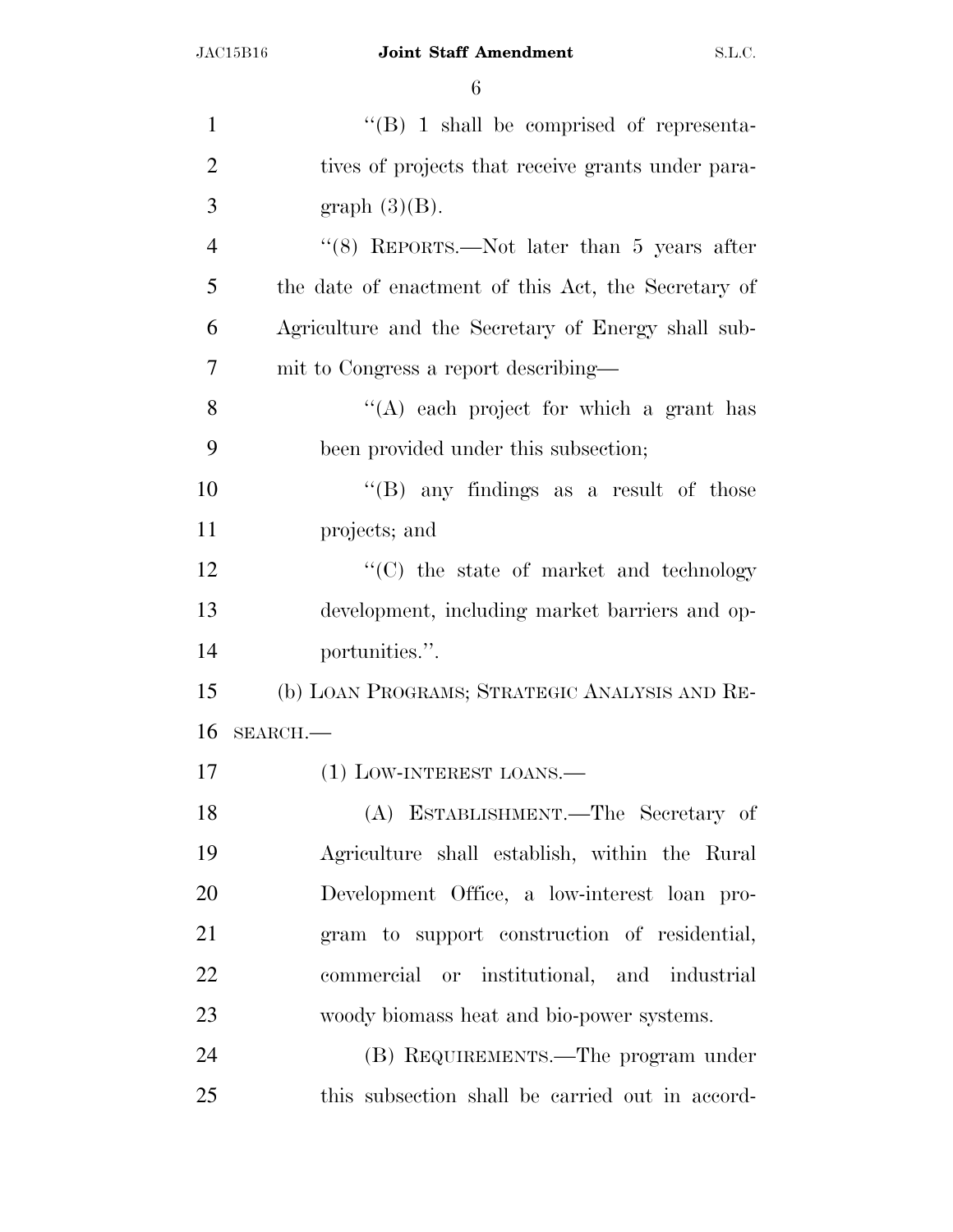#### JAC15B16 **Joint Staff Amendment** S.L.C.

| $\mathbf{1}$   | ance with such requirements as the Secretary of        |
|----------------|--------------------------------------------------------|
| $\overline{2}$ | Agriculture may establish, by regulation, in tak-      |
| 3              | ing into consideration best practices.                 |
| $\overline{4}$ | AUTHORIZATION OF<br>(C)<br>APPROPRIA-                  |
| 5              | TIONS.—There is authorized to be appropriated          |
| 6              | to the Secretary of Agriculture to carry out this      |
| 7              | subsection \$50,000,000.                               |
| 8              | (2) ENERGY EFFICIENCY AND CONSERVATION                 |
| 9              | LOAN PROGRAM.—In addition to loans under para-         |
| 10             | graph (1), woody biomass heat residential, commer-     |
| 11             | cial or institutional, and industrial wood energy sys- |
| 12             | tems shall be eligible to receive loans under the en-  |
| 13             | ergy efficiency and conservation loan program of the   |
| 14             | Department of Agriculture under section 2 of the       |
| 15             | Rural Electrification Act of 1936 (7 U.S.C. 902).      |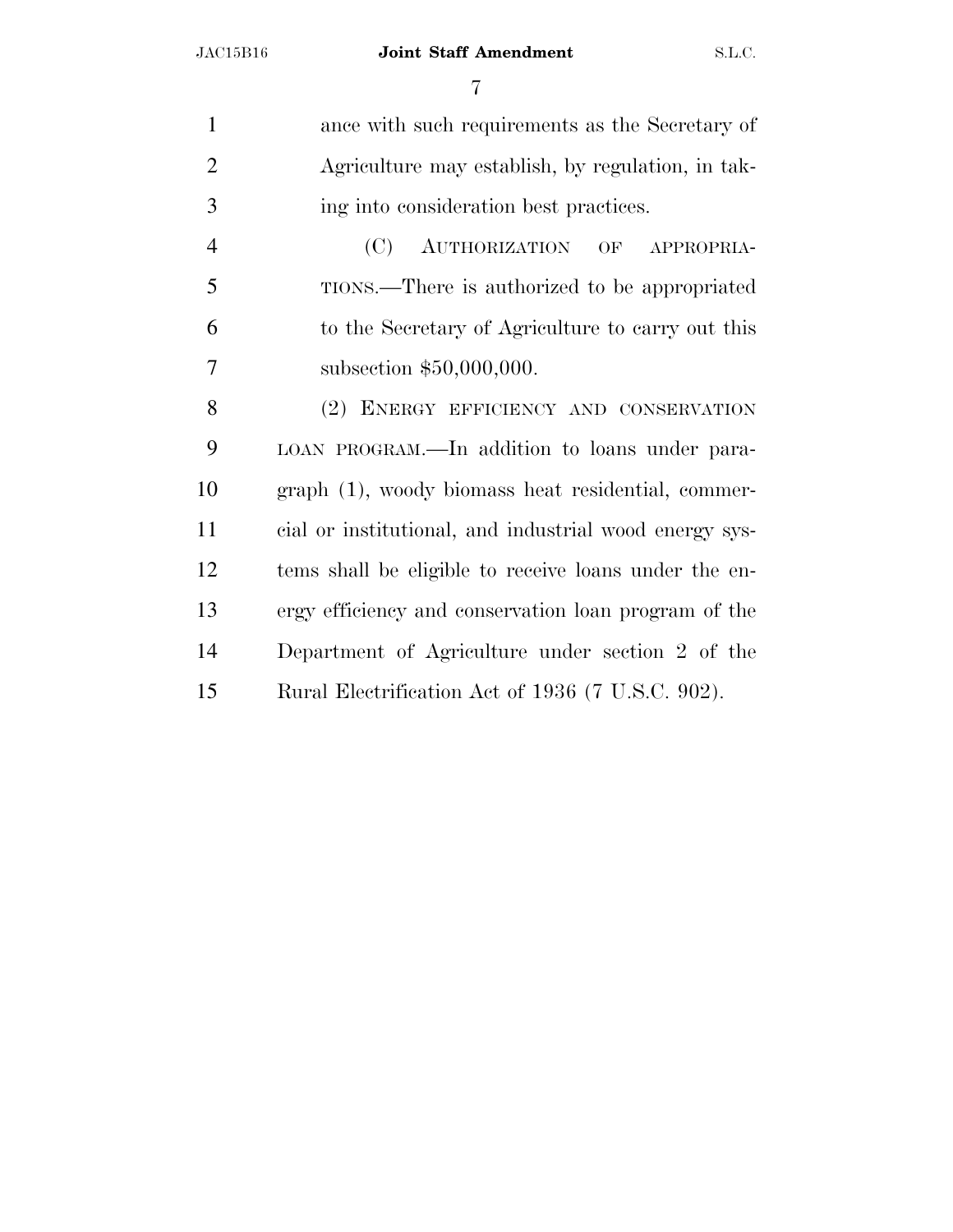Purpose: To modify a provision relating to borrower payment of subsidy cost.

**IN THE SENATE OF THE UNITED STATES—114th Cong., 1st Sess.** 

**(no.)** 

To provide for the modernization of the energy policy of the United States, and for other purposes.

Referred to the Committee on and ordered to be printed

Ordered to lie on the table and to be printed

AMENDMENT intended to be proposed by

lla se al constituit de la constituit de la constituit de la constituit de la constituit de la constituit de l<br>La constituit de la constituit de la constituit de la constituit de la constituit de la constituit de la const

Viz:

1 On page 272, line 22, strike ''No'' and insert ''In ad-

2 dition to the requirement in subsection  $(b)(1)$ , no".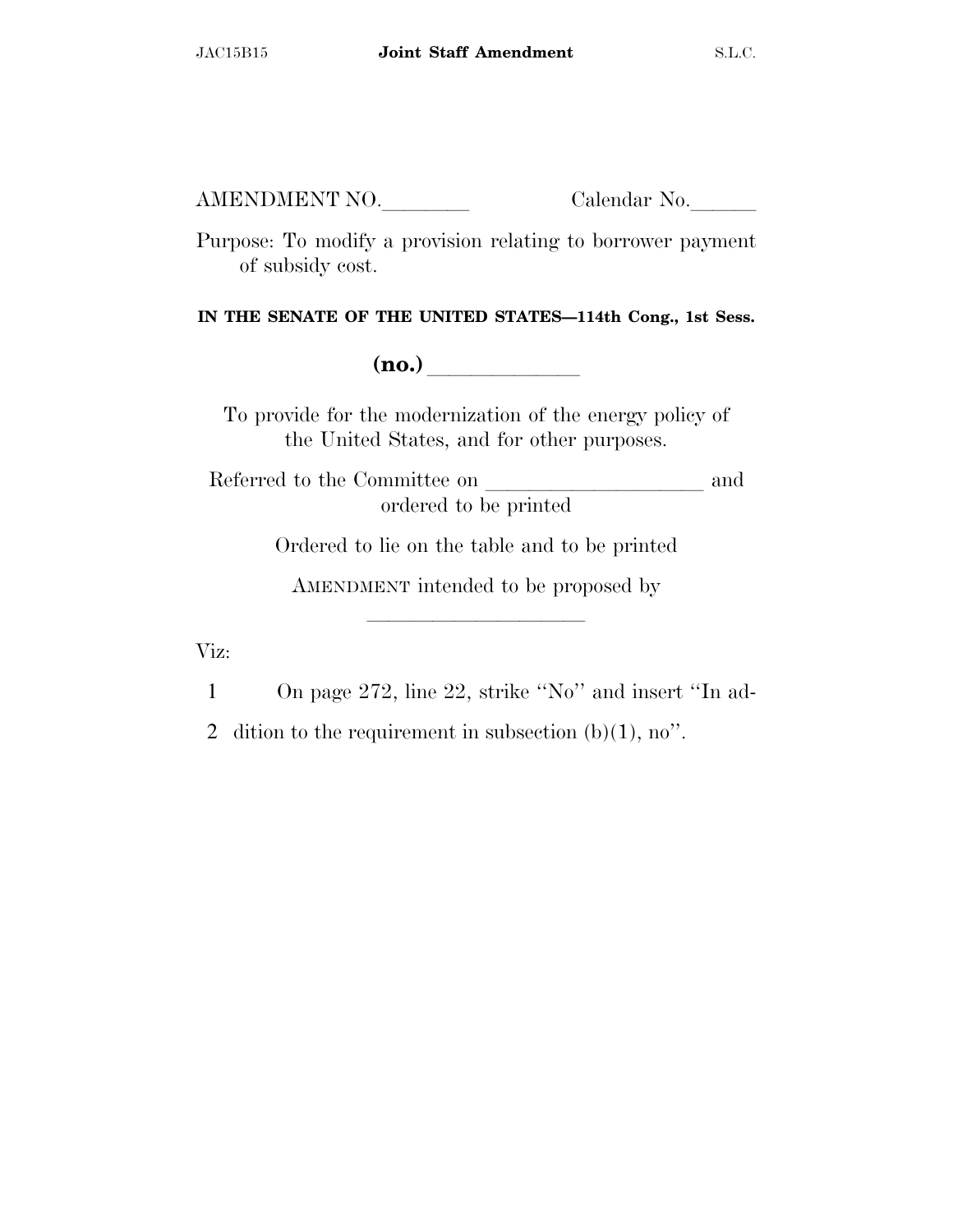Purpose: To modify a provision relating to the Financial Market Analysis Office.

**IN THE SENATE OF THE UNITED STATES—114th Cong., 1st Sess.** 

**(no.)** 

To provide for the modernization of the energy policy of the United States, and for other purposes.

Referred to the Committee on and ordered to be printed

Ordered to lie on the table and to be printed

AMENDMENT intended to be proposed by

lla se al constituit de la constituit de la constituit de la constituit de la constituit de la constituit de l<br>La constituit de la constituit de la constituit de la constituit de la constituit de la constituit de la const

Viz:

1 On page 326, beginning on line 17, strike '', headed 2 by'' and all that follows through ''Administration'' on line 3 19.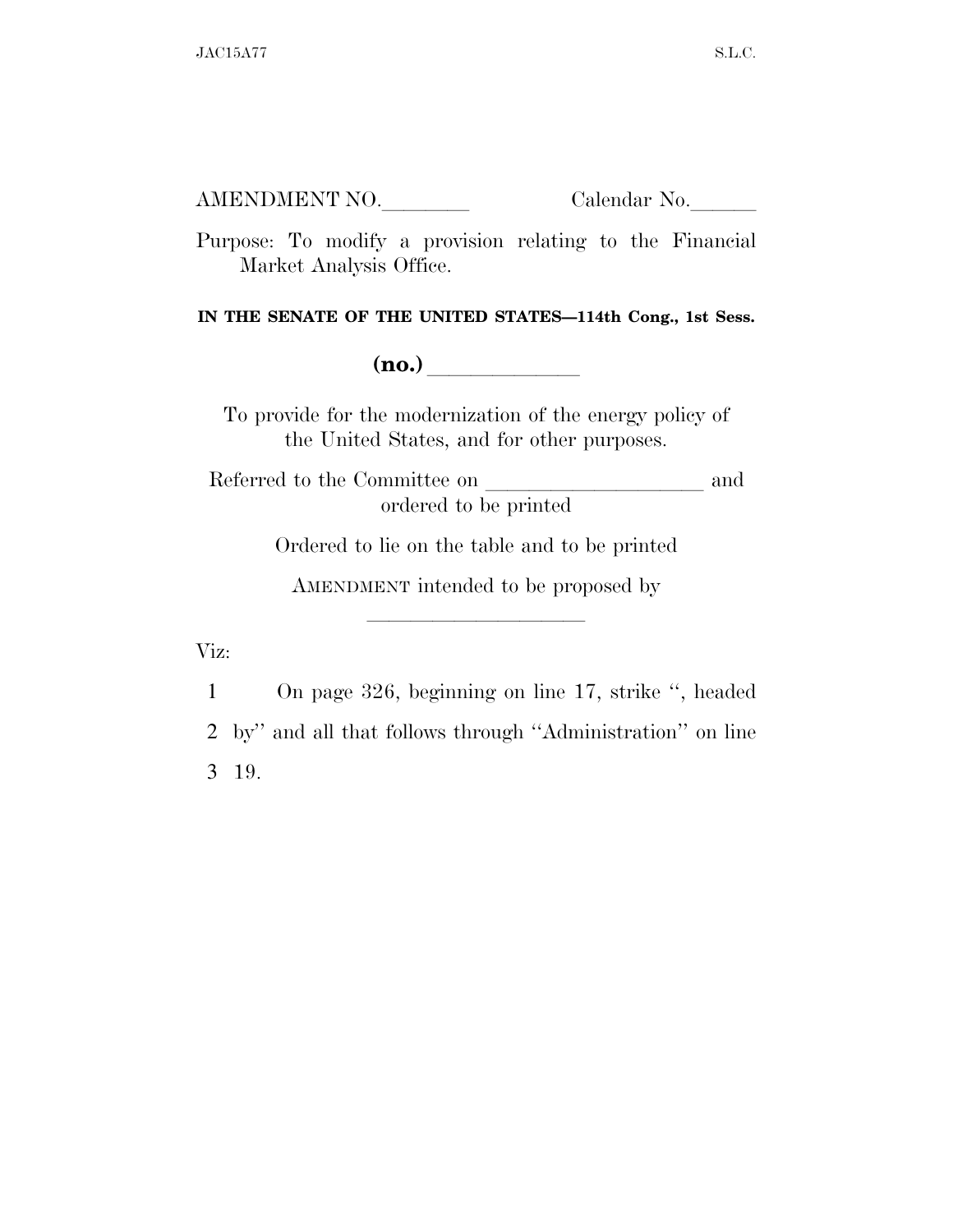Purpose: To modify the subtitle relating to Code maintenance.

**IN THE SENATE OF THE UNITED STATES—114th Cong., 1st Sess.** 

 $(no.)$ 

To provide for the modernization of the energy policy of the United States, and for other purposes.

Referred to the Committee on and ordered to be printed

Ordered to lie on the table and to be printed

AMENDMENT intended to be proposed by

Viz:

1 Strike subtitle H of title IV and insert the following:

### 2 **Subtitle H—Code Maintenance**

3 **SEC. 4701. REPEAL OF OFF-HIGHWAY MOTOR VEHICLES**  4 **STUDY.** 

5 (a) REPEAL.—Part I of title III of the Energy Policy 6 and Conservation Act (42 U.S.C. 6373) is repealed.

7 (b) CONFORMING AMENDMENT.—The table of con-8 tents for the Energy Policy and Conservation Act (Public 9 Law 94–163; 89 Stat. 871) is amended—

10 (1) by striking the item relating to part I of 11 title III; and

12 (2) by striking the item relating to section 385.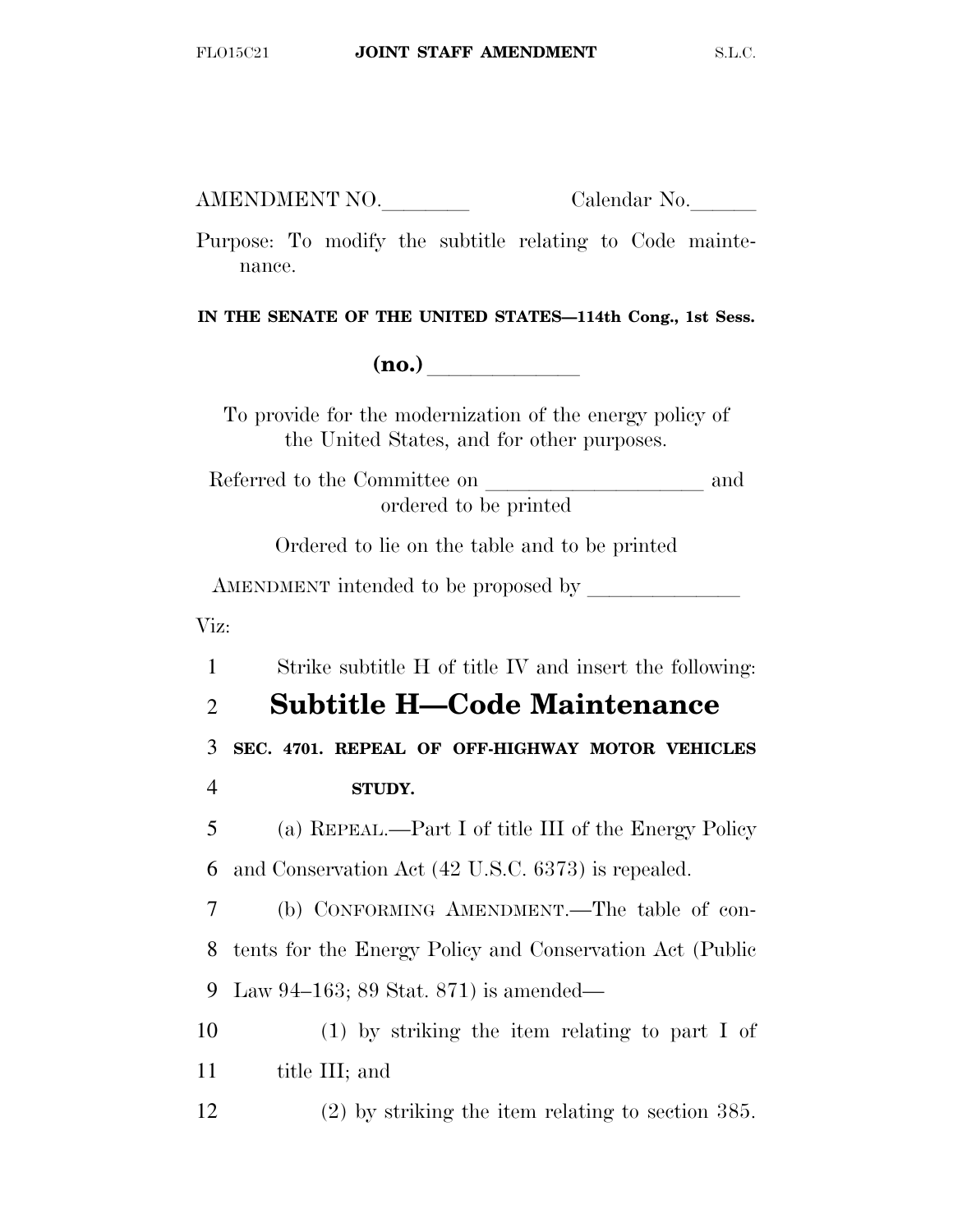# $\mathcal{D}_{\alpha}$ FLO15C21 **JOINT STAFF AMENDMENT** S.L.C. **SEC. 4702. REPEAL OF METHANOL STUDY.**  Section 400EE of the Energy Policy and Conserva- tion Act (42 U.S.C. 6374d) is amended— (1) by striking subsection (a); and (2) by redesignating subsections (b) and (c) as subsections (a) and (b), respectively. **SEC. 4703. REPEAL OF AUTHORIZATION OF APPROPRIA- TIONS PROVISION.**  (a) REPEAL.—Section 208 of the Energy Conserva- tion and Production Act (42 U.S.C. 6808) is repealed. (b) CONFORMING AMENDMENT.—The table of con- tents for the Energy Conservation and Production Act is amended by striking the item relating to section 208. **SEC. 4704. REPEAL OF RESIDENTIAL ENERGY EFFICIENCY STANDARDS STUDY.**  (a) REPEAL.—Section 253 of the National Energy Conservation Policy Act (42 U.S.C. 8232) is repealed. (b) CONFORMING AMENDMENT.—The table of con- tents for the National Energy Conservation Policy Act (Public Law 95–619; 92 Stat. 3206) is amended by strik- ing the item relating to section 253. **SEC. 4705. REPEAL OF WEATHERIZATION STUDY.**  (a) REPEAL.—Section 254 of the National Energy Conservation Policy Act (42 U.S.C. 8233) is repealed. (b) CONFORMING AMENDMENT.—The table of con-

tents for the National Energy Conservation Policy Act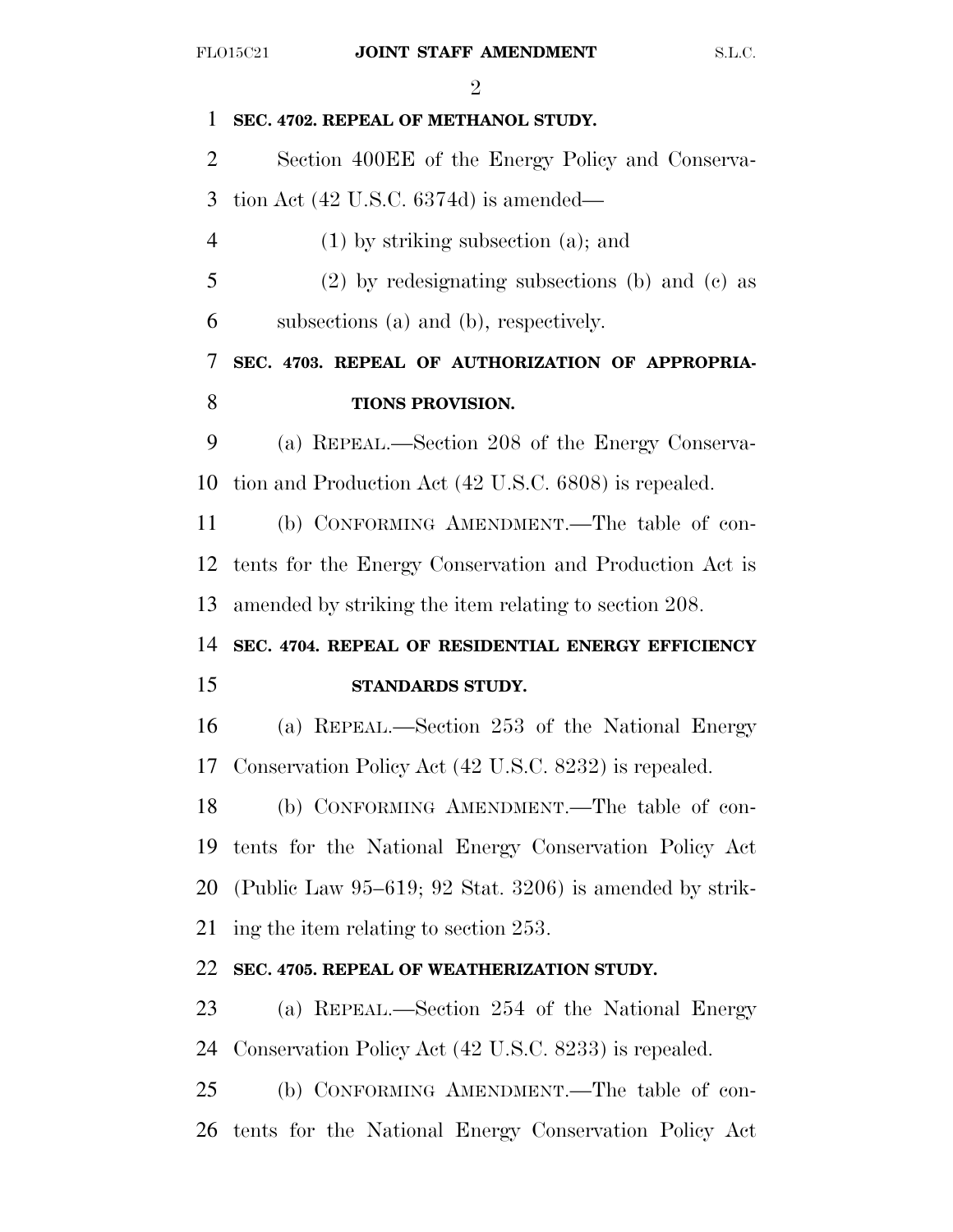(Public Law 95–619; 92 Stat. 3206) is amended by strik-ing the item relating to section 254.

#### **SEC. 4706. REPEAL OF REPORT TO CONGRESS.**

 (a) REPEAL.—Section 273 of the National Energy Conservation Policy Act (42 U.S.C. 8236b) is repealed. (b) CONFORMING AMENDMENT.—The table of con- tents for the National Energy Conservation Policy Act (Public Law 95–619; 92 Stat. 3206) is amended by strik-ing the item relating to section 273.

# **SEC. 4707. REPEAL OF REPORT BY GENERAL SERVICES AD-MINISTRATION.**

 (a) REPEAL.—Section 154 of the Energy Policy Act of 1992 (42 U.S.C. 8262a) is repealed.

(b) CONFORMING AMENDMENTS.—

 (1) The table of contents for the Energy Policy Act of 1992 (Public Law 102–486; 106 Stat. 2776) is amended by striking the item relating to section 154.

 (2) Section 159 of the Energy Policy Act of 1992 (42 U.S.C. 8262e) is amended by striking sub-section (c).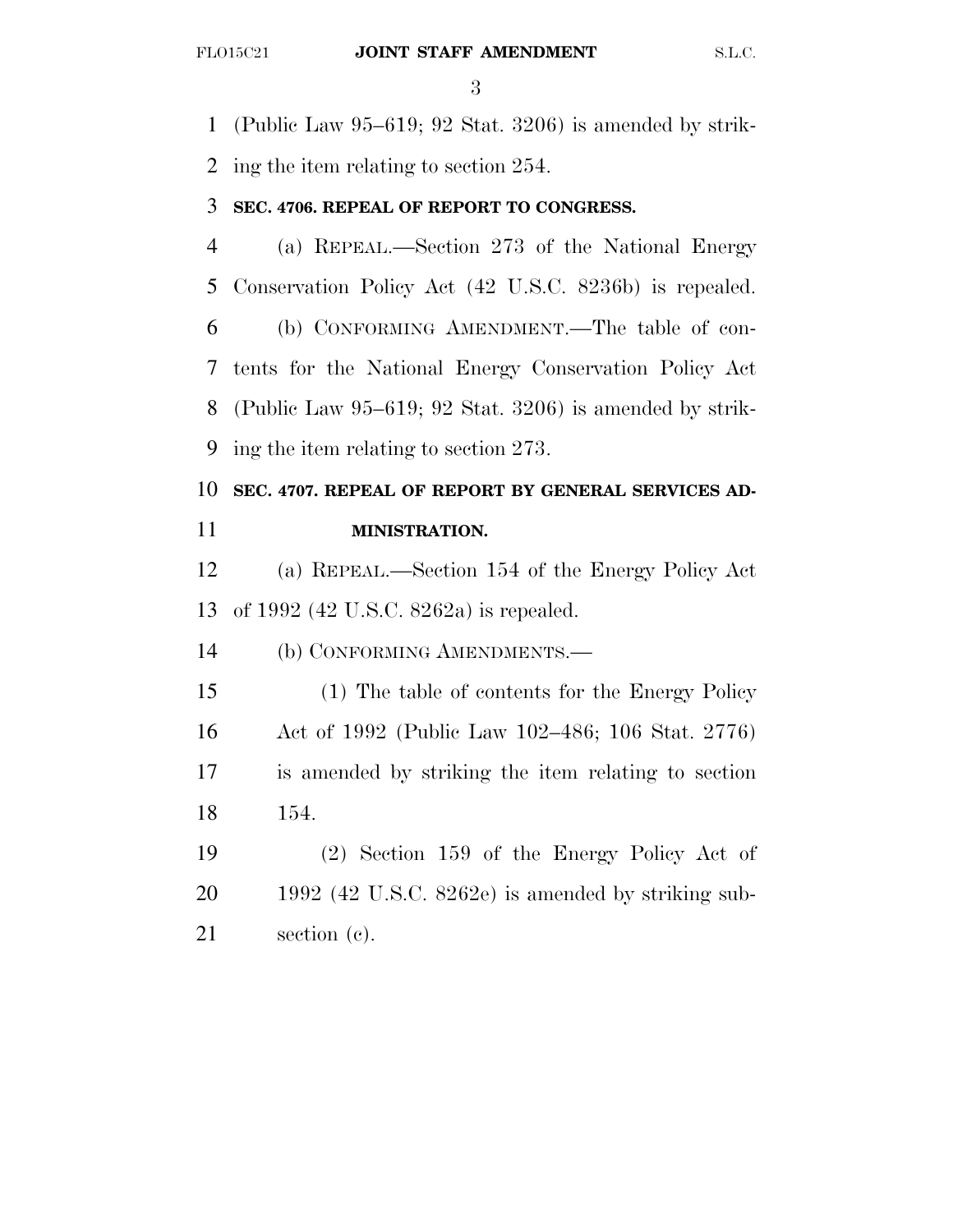**SEC. 4708. REPEAL OF INTERGOVERNMENTAL ENERGY MANAGEMENT PLANNING AND COORDINA- TION WORKSHOPS.**  (a) REPEAL.—Section 156 of the Energy Policy Act of 1992 (42 U.S.C. 8262b) is repealed. (b) CONFORMING AMENDMENT.—The table of con- tents for the Energy Policy Act of 1992 (Public Law 102– 486; 106 Stat. 2776) is amended by striking the item re- lating to section 156. **SEC. 4709. REPEAL OF INSPECTOR GENERAL AUDIT SUR- VEY AND PRESIDENT'S COUNCIL ON INTEG- RITY AND EFFICIENCY REPORT TO CON- GRESS.**  Section 160 of the Energy Policy Act of 1992 (42 U.S.C. 8262f) is amended by striking subsections (a) and (b). **SEC. 4710. REPEAL OF PROCUREMENT AND IDENTIFICA- TION OF ENERGY EFFICIENT PRODUCTS PRO- GRAM.**  (a) REPEAL.—Section 161 of the Energy Policy Act of 1992 (42 U.S.C. 8262g) is repealed. (b) CONFORMING AMENDMENT.—The table of con- tents for the Energy Policy Act of 1992 (Public Law 102– 486; 106 Stat. 2776) is amended by striking the item re-lating to section 161.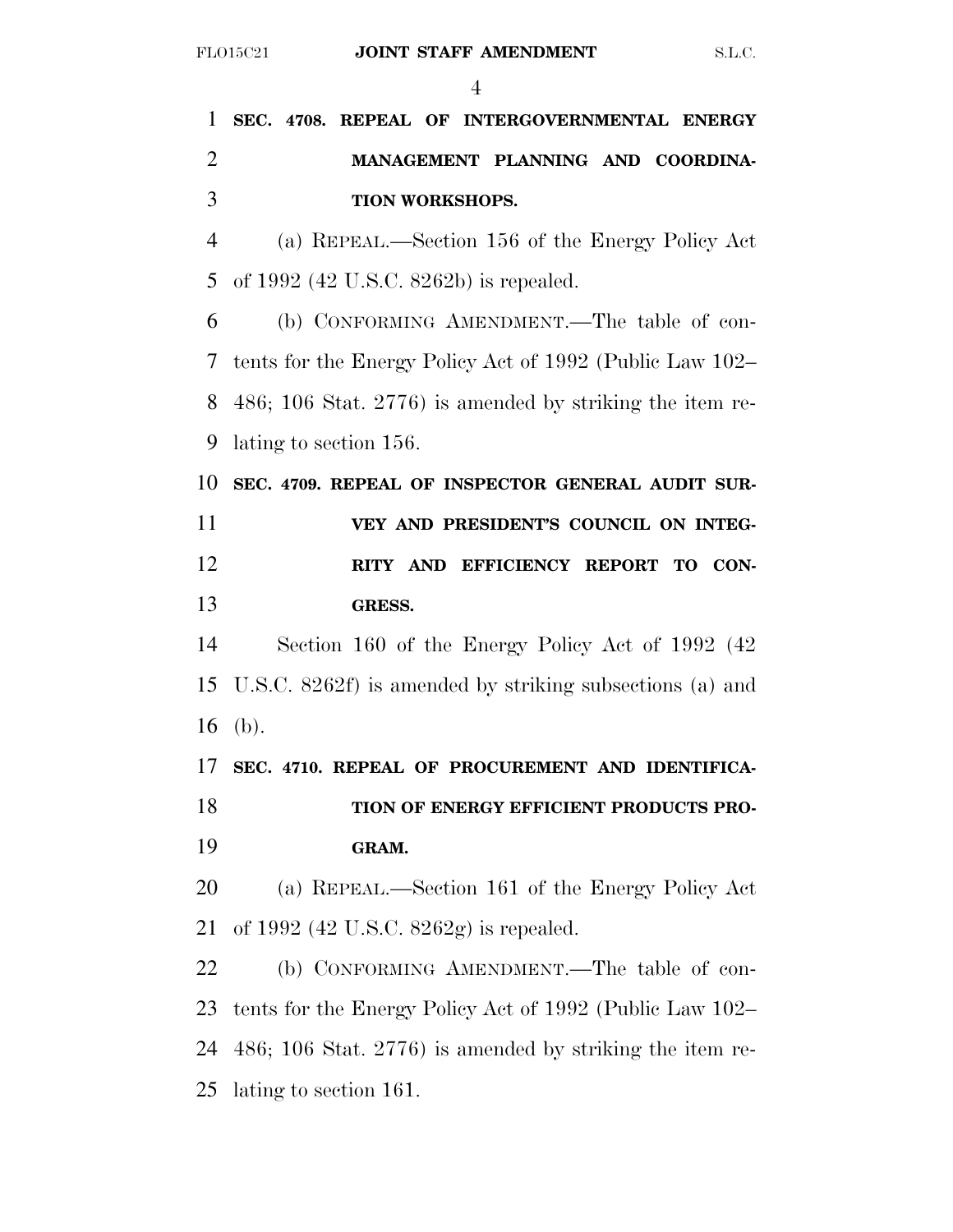### **SEC. 4711. REPEAL OF NATIONAL ACTION PLAN FOR DE-MAND RESPONSE.**

 (a) REPEAL.—Part 5 of title V of the National En- ergy Conservation Policy Act (42 U.S.C. 8279 et seq.) is repealed.

 (b) CONFORMING AMENDMENT.—The table of con- tents for the National Energy Conservation Policy Act (Public Law 95–619; 92 Stat. 3206; 121 Stat. 1665) is amended—

 (1) by striking the item relating to part 5 of 11 title V; and

 (2) by striking the item relating to section 571. **SEC. 4712. REPEAL OF NATIONAL COAL POLICY STUDY.** 

 (a) REPEAL.—Section 741 of the Powerplant and In- dustrial Fuel Use Act of 1978 (42 U.S.C. 8451) is re-pealed.

 (b) CONFORMING AMENDMENT.—The table of con- tents for the Powerplant and Industrial Fuel Use Act of 1978 (Public Law 95–620; 92 Stat. 3289) is amended by striking the item relating to section 741.

## **SEC. 4713. REPEAL OF STUDY ON COMPLIANCE PROBLEM OF SMALL ELECTRIC UTILITY SYSTEMS.**

 (a) REPEAL.—Section 744 of the Powerplant and In- dustrial Fuel Use Act of 1978 (42 U.S.C. 8454) is re-pealed.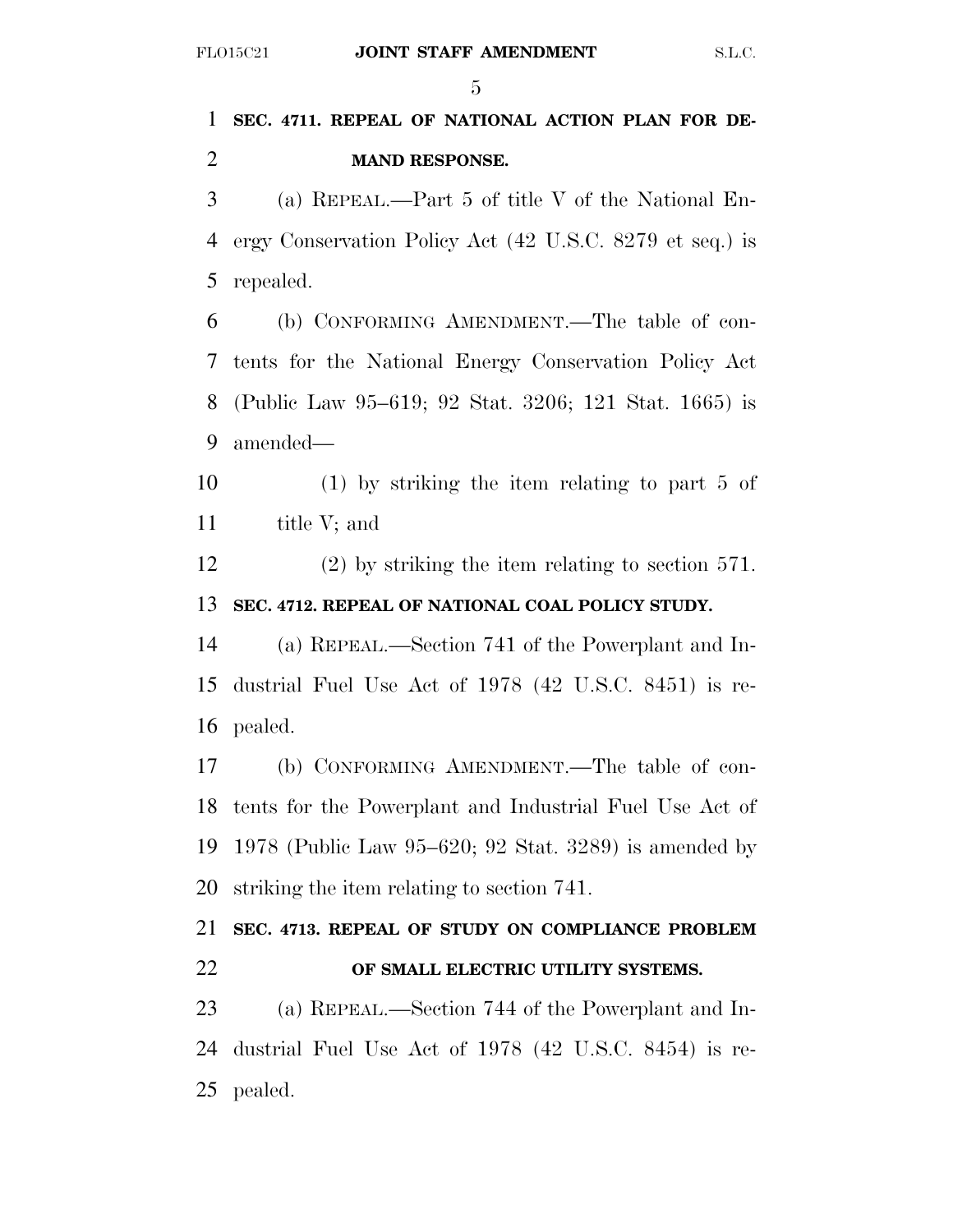(b) CONFORMING AMENDMENT.—The table of con- tents for the Powerplant and Industrial Fuel Use Act of 1978 (Public Law 95–620; 92 Stat. 3289) is amended by striking the item relating to section 744.

 **SEC. 4714. REPEAL OF STUDY OF SOCIOECONOMIC IM- PACTS OF INCREASED COAL PRODUCTION AND OTHER ENERGY DEVELOPMENT.** 

 (a) REPEAL.—Section 746 of the Powerplant and In- dustrial Fuel Use Act of 1978 (42 U.S.C. 8456) is re-pealed.

 (b) CONFORMING AMENDMENT.—The table of con- tents for the Powerplant and Industrial Fuel Use Act of 1978 (Public Law 95–620; 92 Stat. 3289) is amended by striking the item relating to section 746.

### **SEC. 4715. REPEAL OF STUDY OF THE USE OF PETROLEUM AND NATURAL GAS IN COMBUSTORS.**

 (a) REPEAL.—Section 747 of the Powerplant and In- dustrial Fuel Use Act of 1978 (42 U.S.C. 8457) is re-pealed.

 (b) CONFORMING AMENDMENT.—The table of con- tents for the Powerplant and Industrial Fuel Use Act of 1978 (Public Law 95–620; 92 Stat. 3289) is amended by striking the item relating to section 747.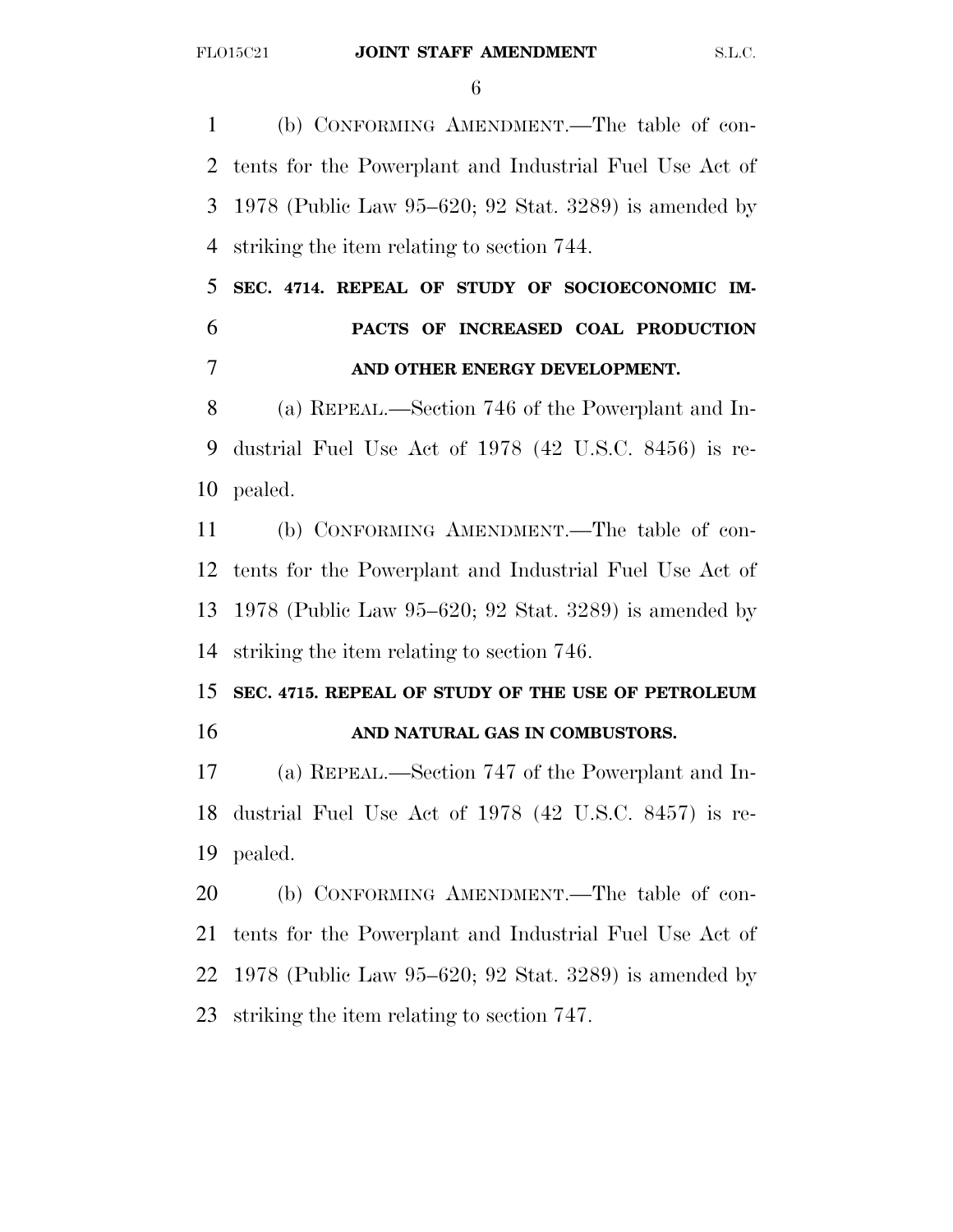#### **SEC. 4716. REPEAL OF SUBMISSION OF REPORTS.**

 (a) REPEAL.—Section 807 of the Powerplant and In- dustrial Fuel Use Act of 1978 (42 U.S.C. 8483) is re-pealed.

 (b) CONFORMING AMENDMENT.—The table of con- tents for the Powerplant and Industrial Fuel Use Act of 1978 (Public Law 95–620; 92 Stat. 3289) is amended by striking the item relating to section 807.

# **SEC. 4717. REPEAL OF ELECTRIC UTILITY CONSERVATION PLAN.**

 (a) REPEAL.—Section 808 of the Powerplant and In- dustrial Fuel Use Act of 1978 (42 U.S.C. 8484) is re-pealed.

(b) CONFORMING AMENDMENTS.—

 (1) TABLE OF CONTENTS.—The table of con- tents for the Powerplant and Industrial Fuel Use Act of 1978 (Public Law 95–620; 92 Stat. 3289) is amended by striking the item relating to section 808.

 (2) REPORT ON IMPLEMENTATION.—Section 712 of the Powerplant and Industrial Fuel Use Act of 1978 (42 U.S.C. 8422) is amended—

23 (A) by striking  $(4)$  GENERALLY.—"; and

(B) by striking subsection (b).

**SEC. 4718. EMERGENCY ENERGY CONSERVATION REPEALS.** 

(a) REPEALS.—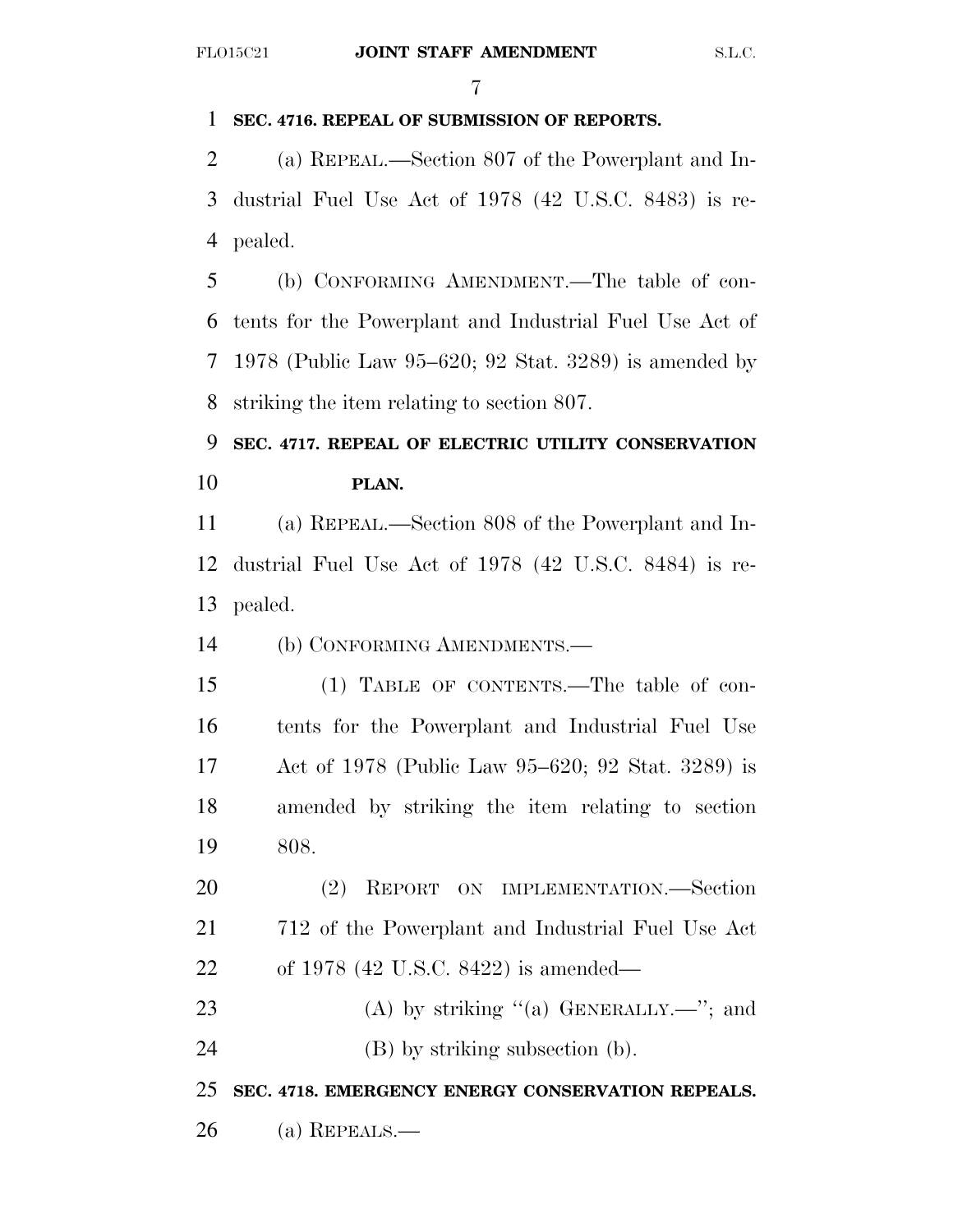| $\mathbf{1}$   | (1) Section 201 of the Emergency Energy Con-              |
|----------------|-----------------------------------------------------------|
| $\overline{2}$ | servation Act of 1979 (42 U.S.C. 8501) is amend-          |
| 3              | $ed$ —                                                    |
| $\overline{4}$ | $(A)$ in the section heading, by striking                 |
| 5              | "FINDINGS AND"; and                                       |
| 6              | (B) by striking subsection (a).                           |
| 7              | $(2)$ Section 221 of the Emergency Energy Con-            |
| 8              | servation Act of $1979$ (42 U.S.C. 8521) is repealed.     |
| 9              | (3) Section 222 of the Emergency Energy Con-              |
| 10             | servation Act of $1979$ (42 U.S.C. 8522) is repealed.     |
| 11             | (4) 241 of the Emergency Energy Conservation              |
| 12             | Act of $1979$ (42 U.S.C. 8531) is repealed.               |
| 13             | (b) CONFORMING AMENDMENT.—The table of con-               |
| 14             | tents for the Emergency Energy Conservation Act of 1979   |
| 15             | (Public Law $96-102$ ; 93 Stat. 749) is amended—          |
| 16             | $(1)$ by striking the item relating to section 201        |
| 17             | and inserting the following:                              |
|                | "Sec. 201. Congressional purposes."; and                  |
| 18             | $(2)$ by striking the items relating to sections          |
| 19             | $221, 222,$ and $241.$                                    |
| 20             | SEC. 4719. ENERGY SECURITY ACT REPEALS.                   |
| 21             | (a) BIOMASS ENERGY DEVELOPMENT PLANS.—Sub-                |
| 22             | title A of title II of the Energy Security Act (42 U.S.C. |
| 23             | 8811 et seq.) is repealed.                                |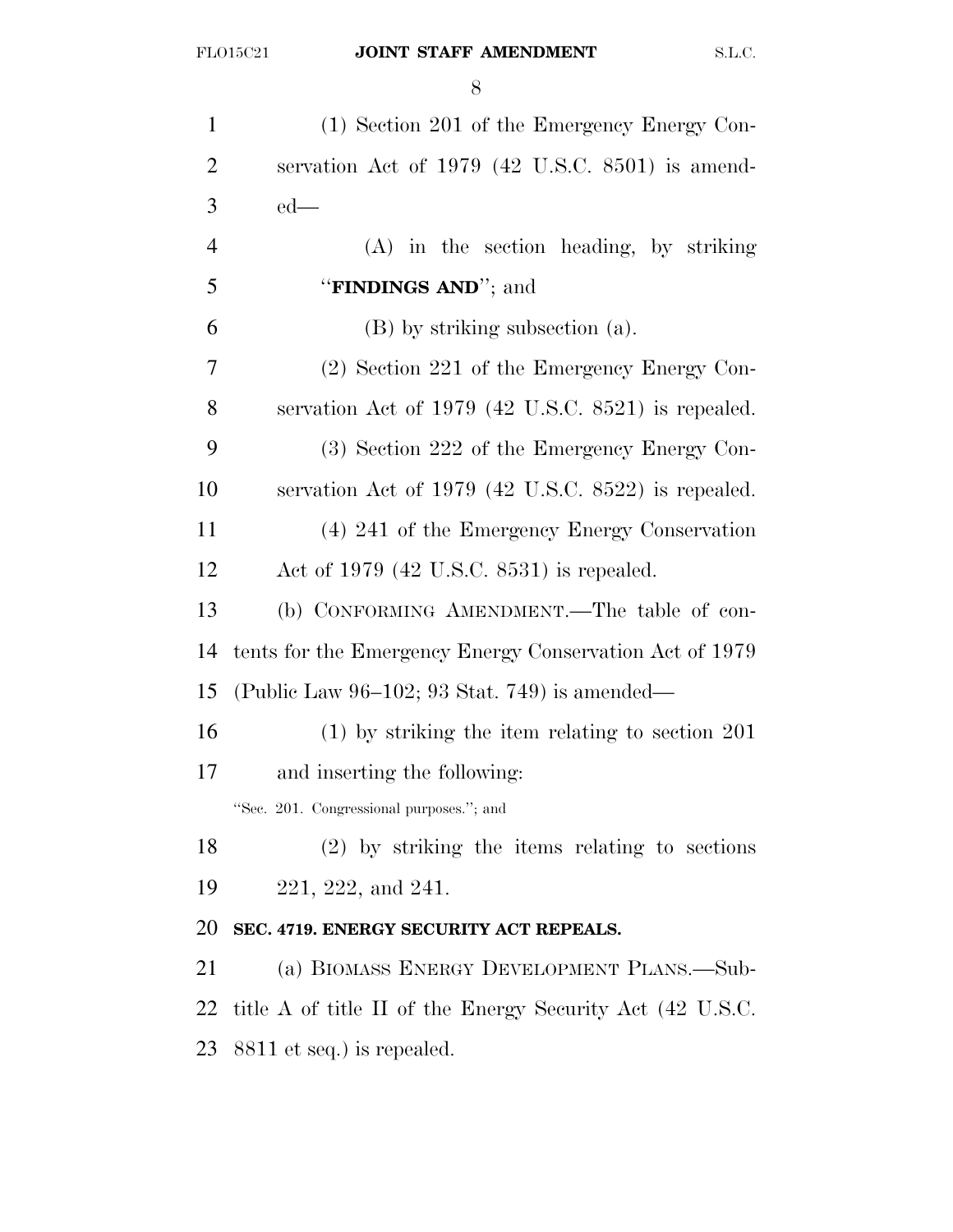(b) MUNICIPAL WASTE BIOMASS ENERGY.—Subtitle B of title II of the Energy Security Act (42 U.S.C. 8831 et seq.) is repealed. (c) USE OF GASOHOL IN FEDERAL MOTOR VEHI- CLES.—Section 271 of the Energy Security Act (42 U.S.C. 8871) is repealed. (d) CONFORMING AMENDMENTS.— (1) The table of contents for the Energy Secu- rity Act (Public Law 96–294; 94 Stat. 611) is amended— (A) by striking the items relating to sub-12 title A and B of title II; and (B) by striking the item relating to section 271. (2) Section 203 of the Biomass Energy and Al- cohol Fuels Act of 1980 (42 U.S.C. 8802) is amend- ed— (A) by striking paragraph (16); and (B) by redesignating paragraphs (17) 20 through (19) as paragraphs (16) through (18), 21 respectively. (3) Section 204 of the Energy Security Act (42 U.S.C. 8803) is amended— (A) in the section heading, by striking ''FOR SUBTITLES A AND B''; and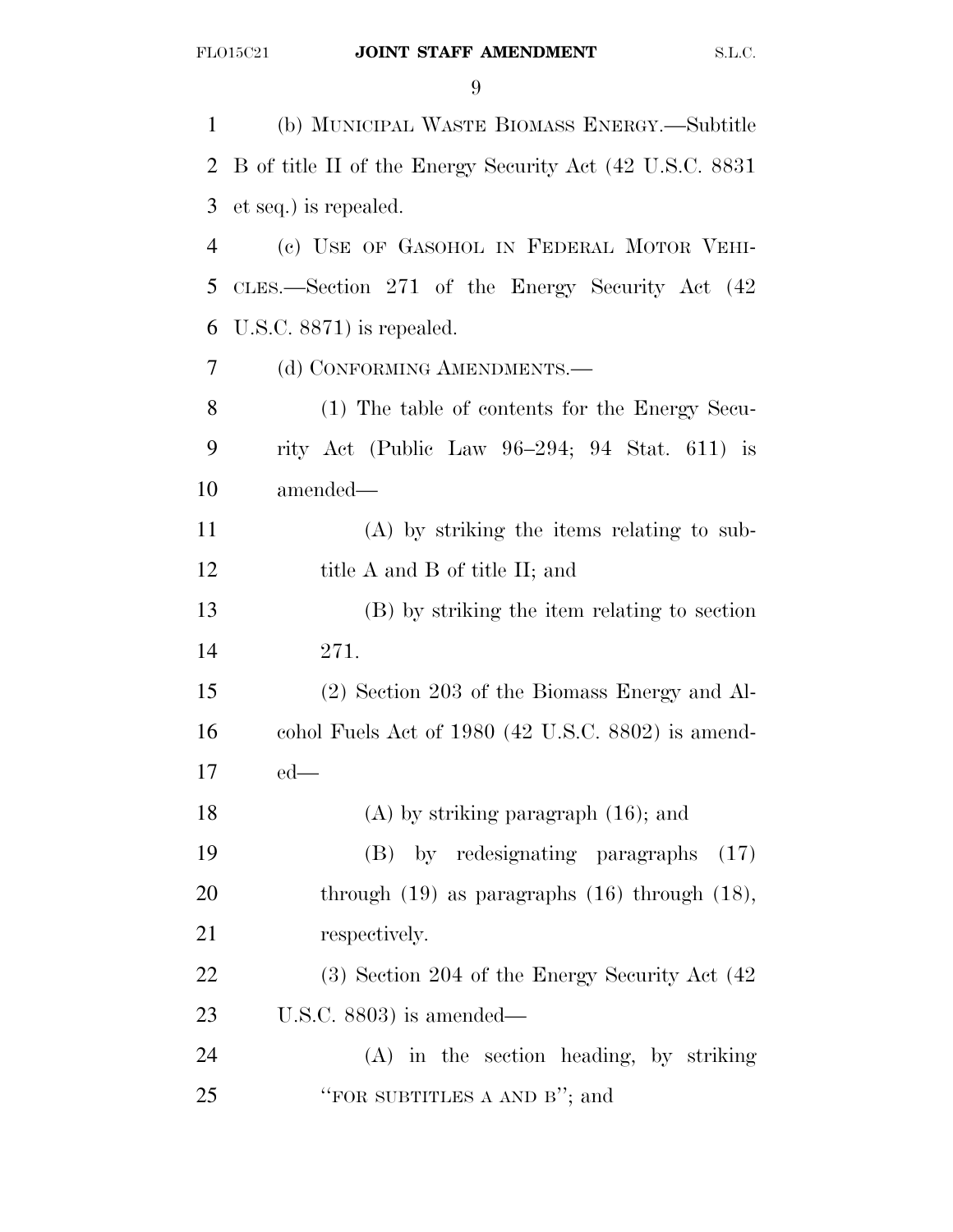| $\mathbf{1}$   | $(B)$ in subsection $(a)$ —                          |
|----------------|------------------------------------------------------|
| $\overline{2}$ | (i) in paragraph $(1)$ , by adding "and"             |
| 3              | after the semicolon at the end;                      |
| $\overline{4}$ | (ii) in paragraph $(2)$ , by striking ";             |
| 5              | and" at the end and inserting a period;              |
| 6              | and                                                  |
| 7              | (iii) by striking paragraph $(3)$ .                  |
| 8              | SEC. 4720. NUCLEAR SAFETY RESEARCH, DEVELOPMENT,     |
| 9              | AND DEMONSTRATION ACT OF 1980 REPEALS.               |
| 10             | Sections 5 and 6 of the Nuclear Safety Research, De- |
| 11             | velopment, and Demonstration Act of 1980 (42 U.S.C.  |
| 12             | $9704, 9705$ are repealed.                           |
| 13             | SEC. 4721. ELIMINATION AND CONSOLIDATION OF CERTAIN  |
| 14             | AMERICA COMPETES PROGRAMS.                           |
| 15             | (a) ELIMINATION OF PROGRAM AUTHORITIES.—             |
| 16             | (1) NUCLEAR SCIENCE TALENT EXPANSION                 |
| 17             | PROGRAM FOR INSTITUTIONS OF<br>HIGHER<br>EDU-        |
| 18             | CATION.—Section 5004 of the America COMPETES         |
| 19             | Act $(42 \text{ U.S.C. } 16532)$ is repealed.        |
| 20             | (2) HYDROCARBON SYSTEMS SCIENCE TALENT               |
| 21             | EXPANSION PROGRAM FOR INSTITUTIONS OF HIGH-          |
| 22             | ER EDUCATION.                                        |
| 23             | (A) IN GENERAL.—Section $5005(e)$ of the             |
| 24             | COMPETES Act (42 U.S.C.<br>America                   |
| 25             | $16533(e)$ is repealed.                              |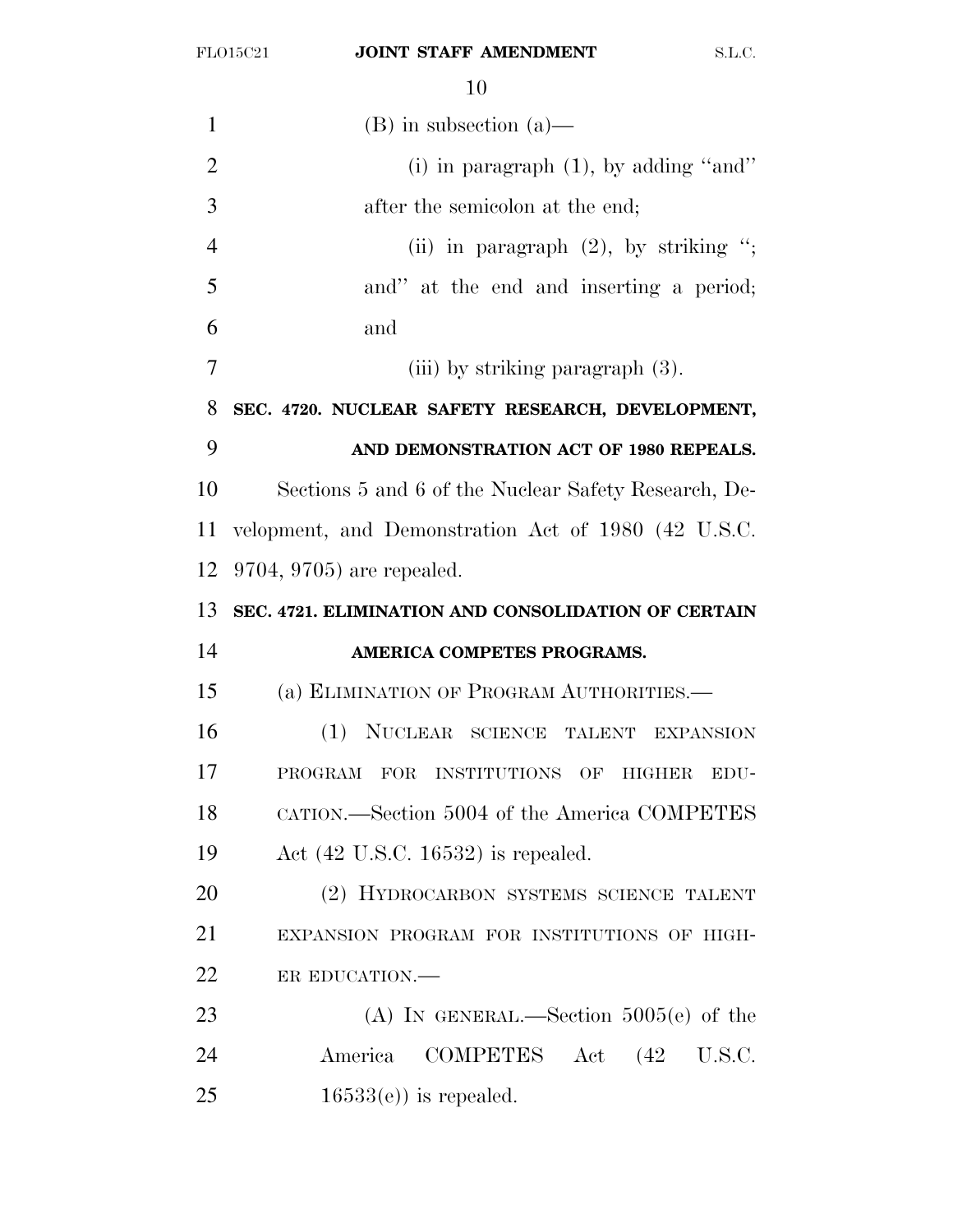| $\mathbf{1}$   | (B) CONFORMING AMENDMENTS.—                            |
|----------------|--------------------------------------------------------|
| $\overline{2}$ | (i) Section $5005(f)$ of the America                   |
| 3              | COMPETES Act $(42 \text{ U.S.C. } 16533(f))$ is        |
| $\overline{4}$ | amended-                                               |
| 5              | (I) by striking paragraph $(2)$ ;                      |
| 6              | (II) by striking the subsection                        |
| $\overline{7}$ | designation and heading and all that                   |
| 8              | follows through "There are" in para-                   |
| 9              | graph (1) and inserting the following:                 |
| 10             | "(f) AUTHORIZATION OF APPROPRIATIONS.—There            |
| 11             | are"; and                                              |
| 12             | (III) by redesignating subpara-                        |
| 13             | graphs $(A)$ through $(C)$ as paragraphs               |
| 14             | $(1)$ through $(3)$ , respectively, and in-            |
| 15             | denting appropriately.                                 |
| 16             | (ii) Section 5005 of the America                       |
| 17             | COMPETES Act (42 U.S.C. 16533) is                      |
| 18             | amended by redesignating subsection (f) as             |
| 19             | subsection (e).                                        |
| 20             | (3) DISCOVERY SCIENCE AND ENGINEERING IN-              |
| 21             | NOVATION INSTITUTES.—Section 5008 of the Amer-         |
| 22             | ica COMPETES Act (42 U.S.C. 16535) is repealed.        |
| 23             | (4) ELIMINATION OF DUPLICATIVE AUTHORITY               |
| 24             | EDUCATION PROGRAMS.-Sections 3181<br>and<br><b>FOR</b> |
| 25             | 3185 of the Department of Energy Science Edu-          |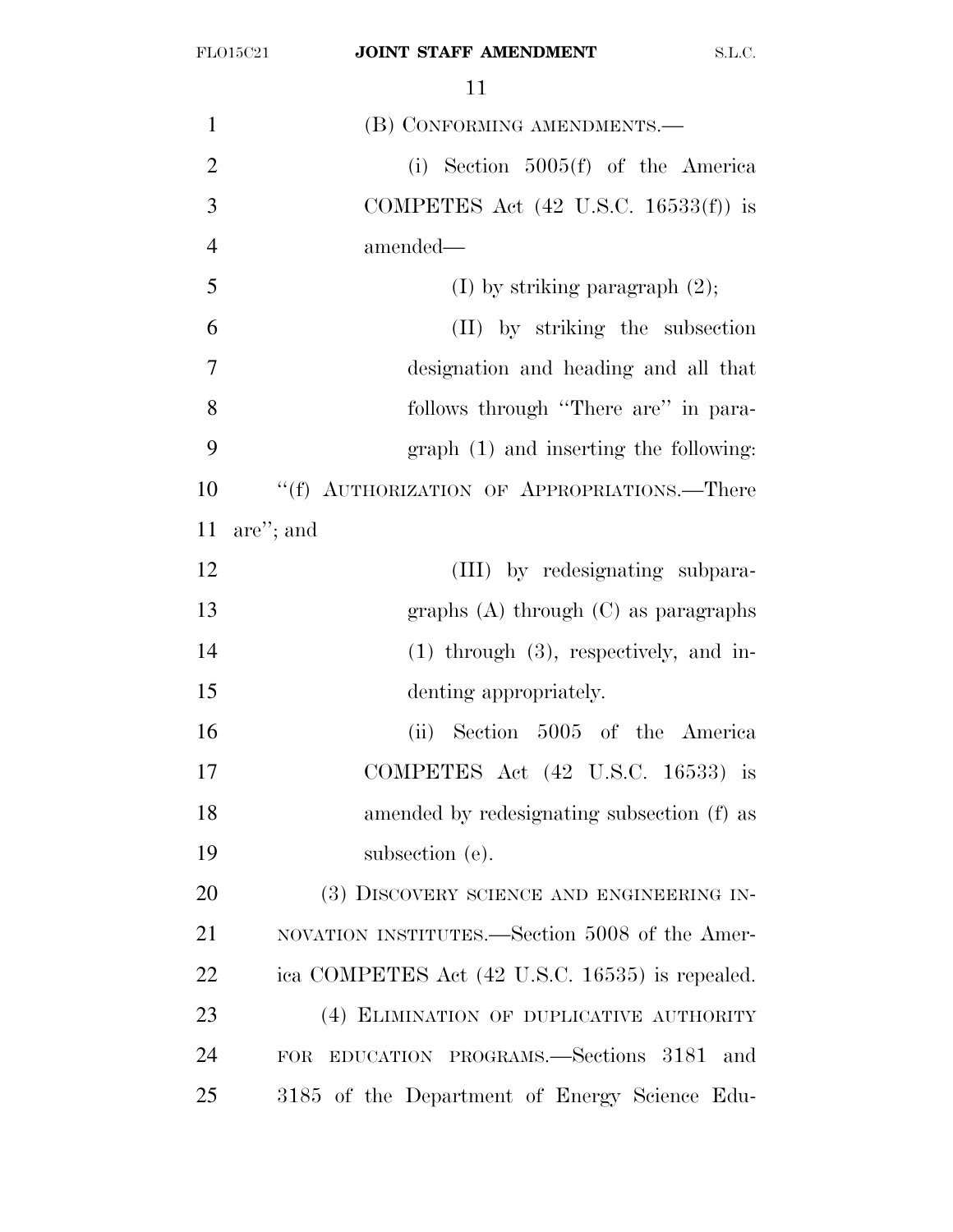| $\mathbf{1}$   | cation Enhancement Act (42 U.S.C. 7381l, 42             |
|----------------|---------------------------------------------------------|
| $\overline{2}$ | U.S.C. 7381n) are repealed.                             |
| 3              | (5) MENTORING PROGRAM.—Section 3195 of                  |
| $\overline{4}$ | the Department of Energy Science Education En-          |
| 5              | hancement Act (42 U.S.C. 7381r) is repealed.            |
| 6              | (b) REPEAL OF AUTHORIZATIONS.—                          |
| 7              | (1) DEPARTMENT OF ENERGY EARLY CAREER                   |
| 8              | AWARDS FOR SCIENCE, ENGINEERING, AND MATHE-             |
| 9              | MATICS RESEARCHERS.—Section 5006 of the Amer-           |
| 10             | ica COMPETES Act (42 U.S.C. 16534) is amended           |
| 11             | by striking subsection (h).                             |
| 12             | DISTINGUISHED SCIENTIST<br>(2)<br>PROGRAM.-             |
| 13             | Section 5011 of the America COMPETES Act (42)           |
| 14             | U.S.C. 16537) is amended by striking subsection (j).    |
| 15             | PROTECTING AMERICA'S COMPETITIVE<br>(3)                 |
| 16             | EDGE (PACE) GRADUATE FELLOWSHIP PROGRAM.-               |
| 17             | Section 5009 of the America COMPETES Act (42            |
| 18             | U.S.C. $16536$ ) is amended by striking subsection (f). |
| 19             | (c) CONSOLIDATION OF DUPLICATIVE PROGRAM AU-            |
| 20             | THORITIES.-                                             |
| 21             | (1) UNIVERSITY NUCLEAR SCIENCE AND ENGI-                |
| 22             | NEERING SUPPORT.—Section 954 of the Energy Pol-         |
| 23             | icy Act of $2005$ (42 U.S.C. 16274) is amended—         |
| 24             | $(A)$ in subsection $(a)$ , by inserting "nuclear"      |
| 25             | chemistry," after "nuclear engineering,"; and           |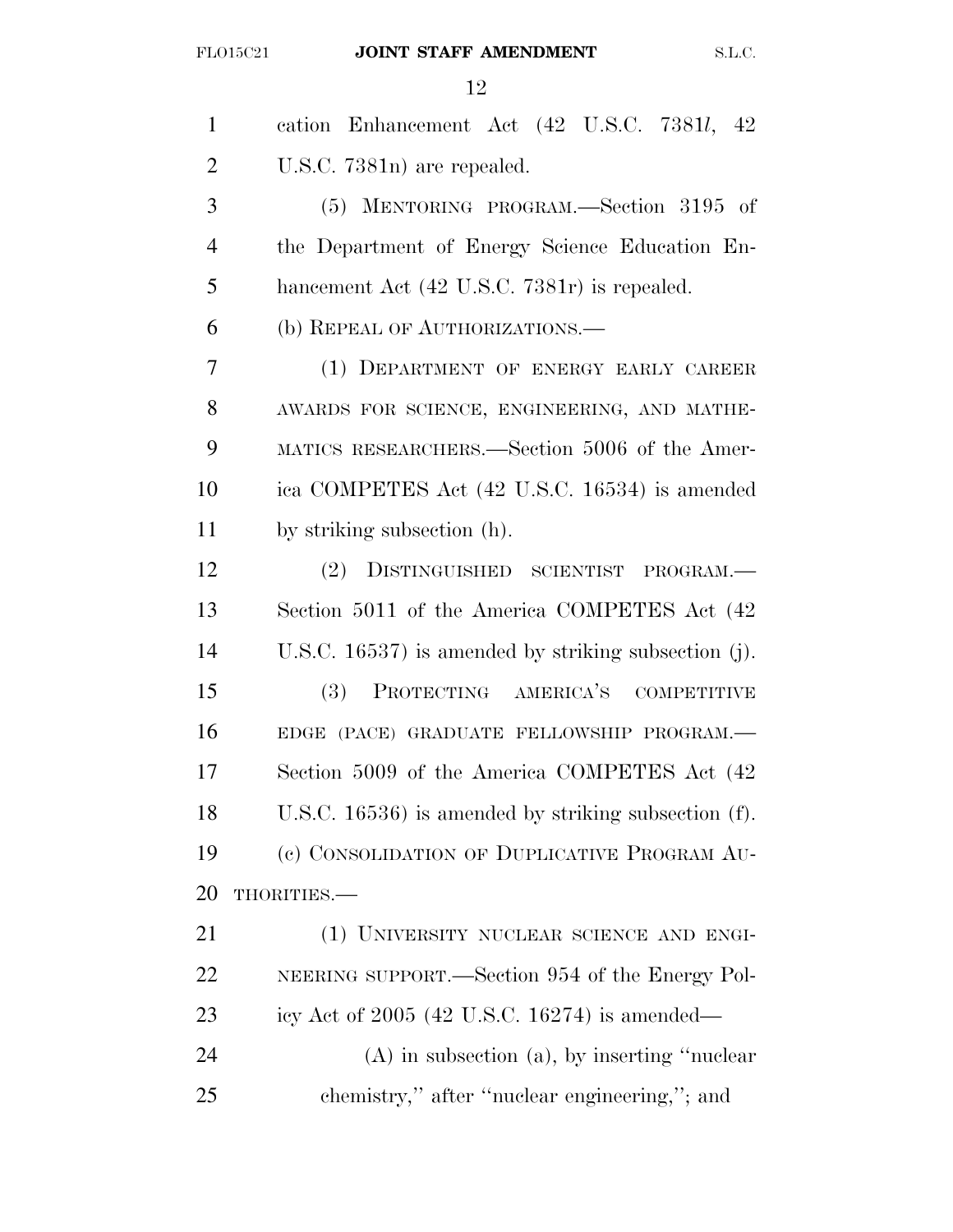| 1              | $(B)$ in subsection $(b)$ —                             |
|----------------|---------------------------------------------------------|
| $\overline{2}$ | (i) by redesignating paragraphs (3)                     |
| 3              | through $(5)$ as paragraphs $(4)$ through $(6)$ ,       |
| $\overline{4}$ | respectively; and                                       |
| 5              | (ii) by inserting after paragraph $(2)$                 |
| 6              | the following:                                          |
| 7              | "(3) award grants, not to exceed 5 years in du-         |
| 8              | ration, to institutions of higher education with exist- |
| 9              | ing academic degree programs in nuclear sciences        |
| 10             | and related fields—                                     |
| 11             | $\lq\lq$ to increase the number of graduates            |
| 12             | in nuclear science and related fields;                  |
| 13             | $\lq\lq (B)$ to enhance the teaching and research       |
| 14             | of advanced nuclear technologies;                       |
| 15             | $\cdot$ (C) to undertake collaboration with indus-      |
| 16             | try and National Laboratories; and                      |
| 17             | $\lq\lq$ to bolster or sustain nuclear infra-           |
| 18             | structure and research facilities of institutions       |
| 19             | of higher education, such as research and train-        |
| 20             | ing reactors and laboratories;".                        |
| 21             | (2) CONSOLIDATION OF DEPARTMENT OF EN-                  |
| 22             | ERGY EARLY CAREER AWARDS FOR SCIENCE, ENGI-             |
| 23             | NEERING, AND MATHEMATICS RESEARCHERS PRO-               |
| 24             | GRAM AND DISTINGUISHED SCIENTIST PROGRAM.—              |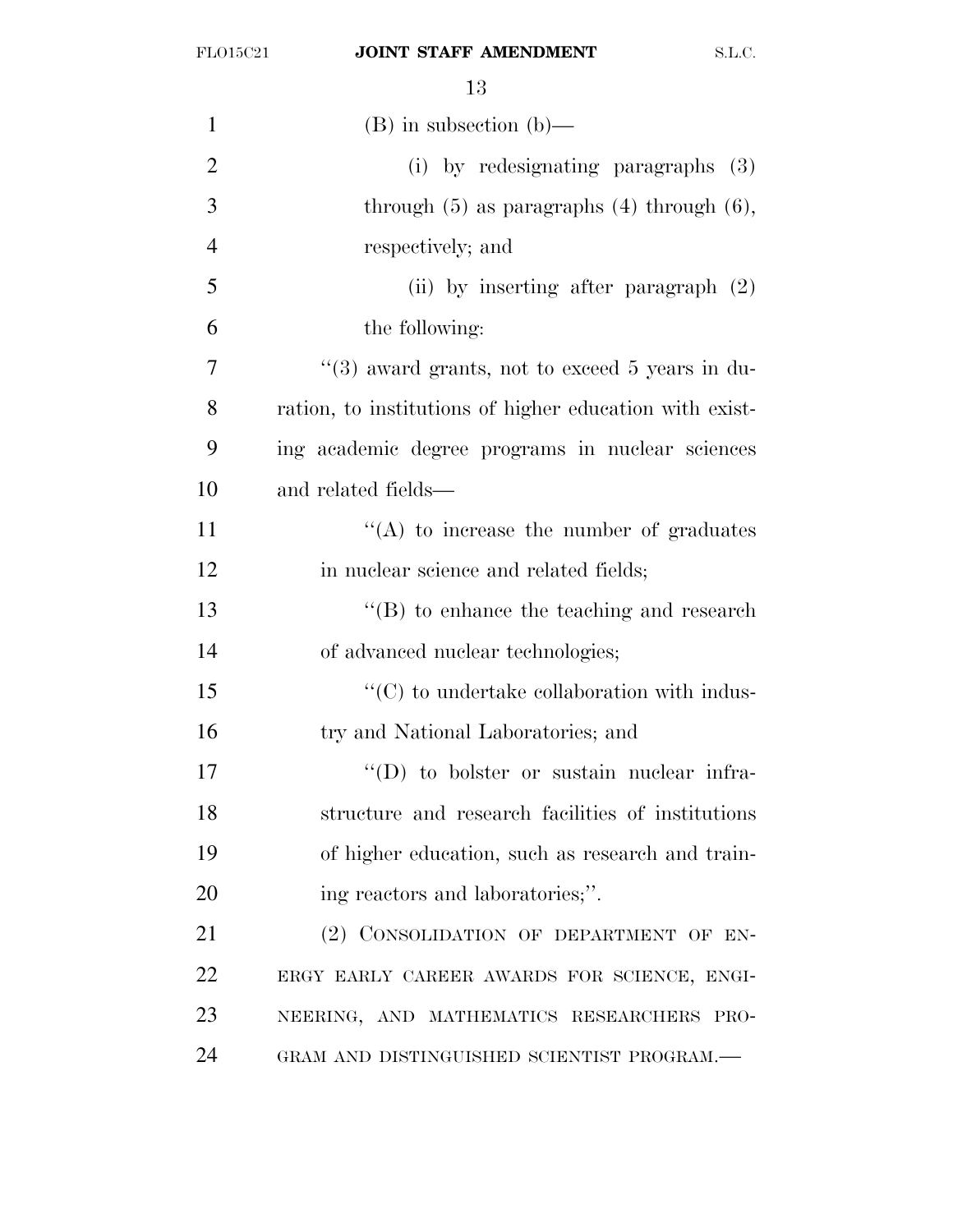| $\mathbf{1}$   | (A) FUNDING.—Section $971(c)$ of the En-               |
|----------------|--------------------------------------------------------|
| $\overline{2}$ | ergy Policy Act of 2005 (42 U.S.C. 16311(c))           |
| 3              | is amended by adding at the end the following:         |
| $\overline{4}$ | " $(8)$ For the Department of Energy early ca-         |
| 5              | reer awards for science, engineering, and mathe-       |
| 6              | matics researchers program under section 5006 of       |
| 7              | the America COMPETES Act (42 U.S.C. 16534)             |
| 8              | and the distinguished scientist program under sec-     |
| 9              | tion $5011$ of that Act $(42 \text{ U.S.C. } 16537)$ , |
| 10             | $$150,000,000$ for each of fiscal years 2016 through   |
| 11             | 2020, of which not more than 65 percent of the         |
| 12             | amount made available for a fiscal year under this     |
| 13             | paragraph may be used to carry out section 5006 or     |
| 14             | $5011$ of that Act.".                                  |
| 15             | (B) DEPARTMENT OF ENERGY EARLY CA-                     |
| 16             | REER AWARDS FOR SCIENCE, ENGINEERING,                  |
| 17             | MATHEMATICS RESEARCHERS.-Section<br><b>AND</b>         |
| 18             | 5006 of the America COMPETES Act (42                   |
| 19             | U.S.C. $16534$ ) is amended—                           |
| <b>20</b>      | (i) in subsection (b) $(1)$ —                          |
| 21             | (I) in the matter preceding sub-                       |
| 22             | paragraph $(A)$ —                                      |
| 23             | (aa) by inserting "average"                            |
| 24             | before "amount"; and                                   |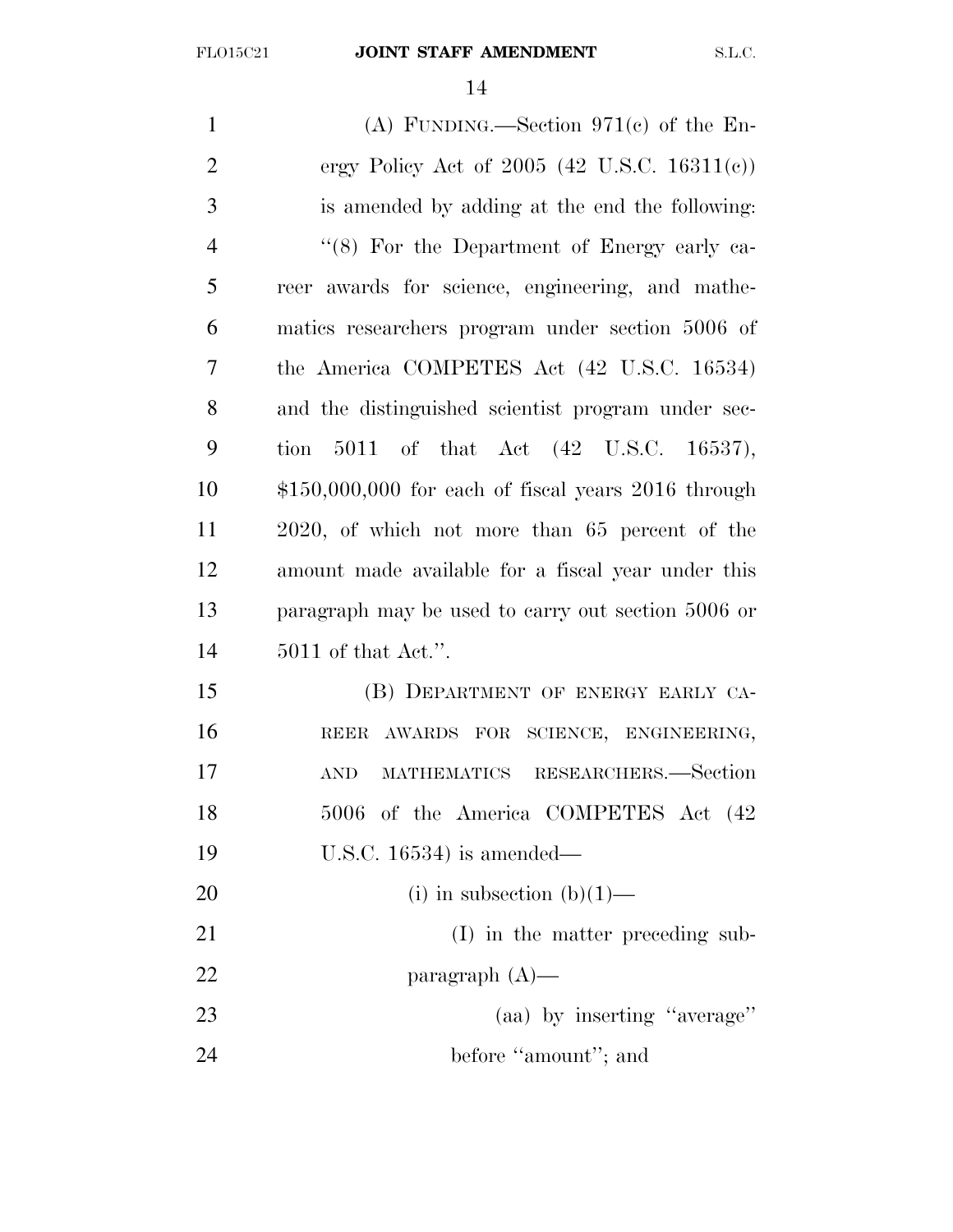| $\mathbf{1}$   | (bb) by inserting "for each"              |  |
|----------------|-------------------------------------------|--|
| $\overline{2}$ | year" before "shall";                     |  |
| 3              | $(II)$ in subparagraph $(A)$ , by         |  |
| $\overline{4}$ | striking "\$80,000" and inserting         |  |
| 5              | " $$190,000"$ ; and                       |  |
| 6              | (III) in subparagraph $(B)$ , by          |  |
| $\tau$         | striking " $$125,000"$ and inserting      |  |
| 8              | " $$490,000"$ ;                           |  |
| 9              | (ii) in subsection (c)(1)(C)—             |  |
| 10             | (I) in clause $(i)$ —                     |  |
| 11             | (aa) by striking "assistant"              |  |
| 12             | professor or equivalent title" and        |  |
| 13             | inserting "untenured assistant or         |  |
| 14             | associate professor"; and                 |  |
| 15             | (bb) by inserting "or" after              |  |
| 16             | the semicolon at the end;                 |  |
| 17             | $(II)$ by striking clause (ii); and       |  |
| 18             | (III) by redesignating clause (iii)       |  |
| 19             | as clause (ii);                           |  |
| 20             | (iii) in subsection (d), by striking "on  |  |
| 21             | a competitive, merit-reviewed basis" and  |  |
| 22             | inserting "through a competitive process" |  |
| 23             | using merit-based peer review.";          |  |
| 24             | $(iv)$ in subsection $(e)$ —              |  |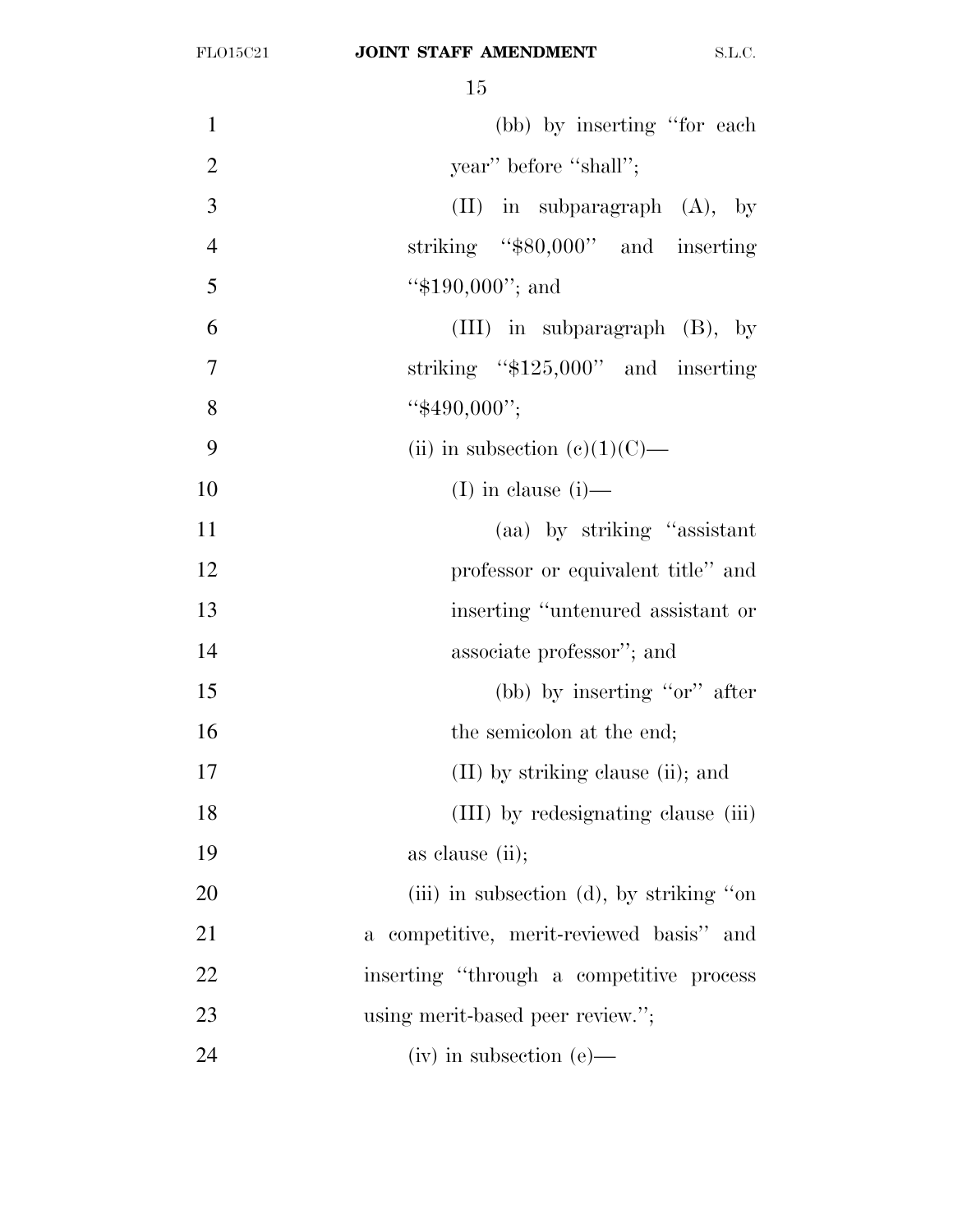| $\mathbf{1}$   | (I) by striking " $(e)$ " and all that                 |  |
|----------------|--------------------------------------------------------|--|
| $\overline{2}$ | follows through "To be eligible" and                   |  |
| 3              | inserting the following:                               |  |
| $\overline{4}$ | "(e) SELECTION PROCESS AND CRITERIA.—To be eli-        |  |
| 5              | gible"; and                                            |  |
| 6              | $(II)$ by striking paragraph $(2)$ ;                   |  |
| $\overline{7}$ | and                                                    |  |
| 8              | (v) in subsection $(f)(1)$ , by striking               |  |
| 9              | "nonprofit, nondegree-granting research                |  |
| 10             | organizations" and inserting "National                 |  |
| 11             | Laboratories".                                         |  |
| 12             | (3) SCIENCE EDUCATION PROGRAMS.-Section                |  |
| 13             | 3164 of the Department of Energy Science Edu-          |  |
| 14             | cation Enhancement Act (42 U.S.C. 7381a) is            |  |
| 15             | amended—                                               |  |
| 16             | $(A)$ in subsection $(b)$ —                            |  |
| 17             | (i) by striking paragraphs $(1)$ and $(2)$             |  |
| 18             | and inserting the following:                           |  |
| 19             | "(1) IN GENERAL.—The Director of the Office            |  |
| 20             | of Science (referred to in this subsection as the 'Di- |  |
| 21             | rector') shall provide for appropriate coordination of |  |
| 22             | science, technology, engineering, and mathematics      |  |
| 23             | education programs across all functions of the De-     |  |
| 24             | partment.                                              |  |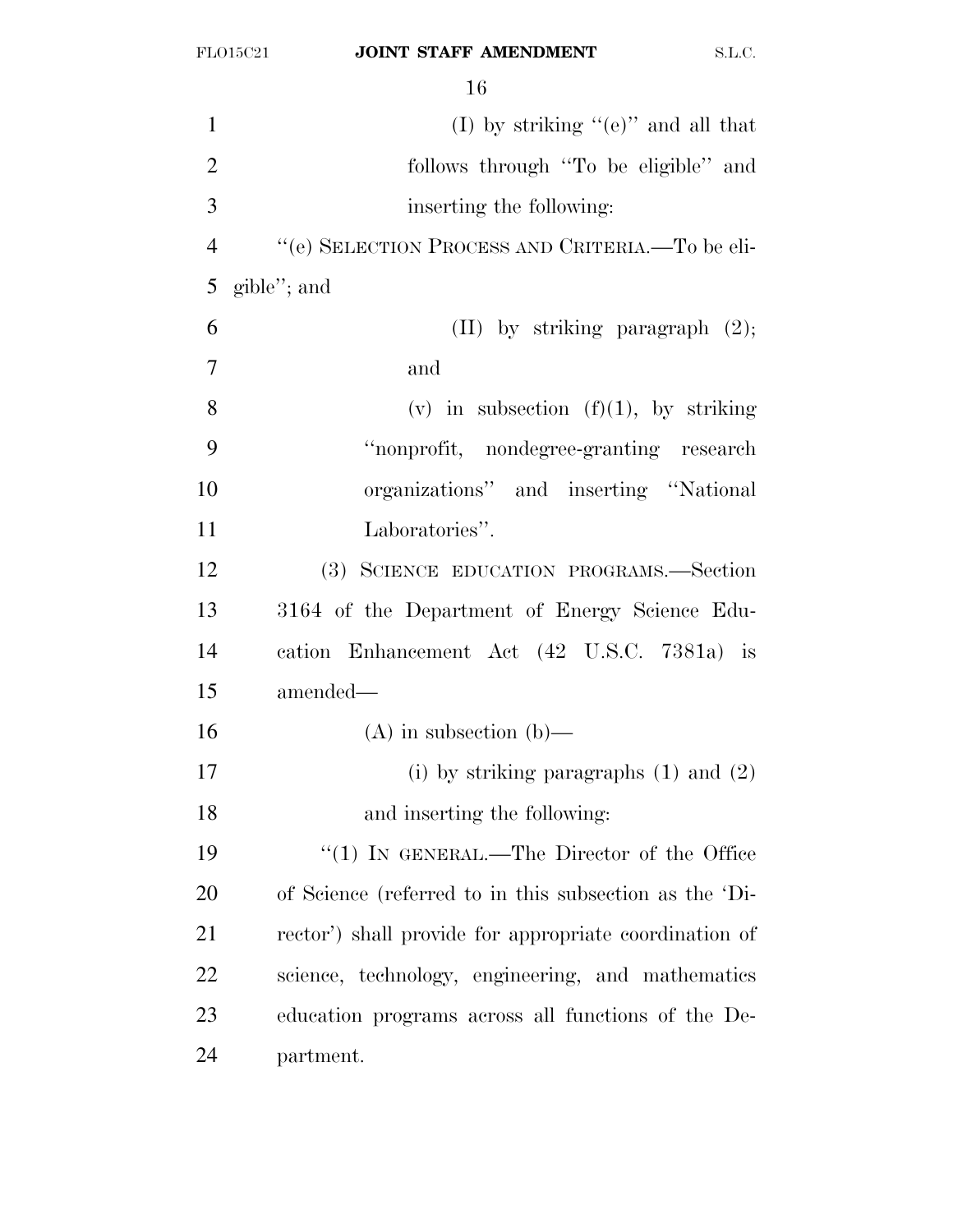| $\mathbf{1}$   | "(2) ADMINISTRATION.—In carrying out para-         |
|----------------|----------------------------------------------------|
| $\overline{2}$ | graph $(1)$ , the Director shall—                  |
| 3              | $\lq\lq$ consult with —                            |
| $\overline{4}$ | "(i) the Assistant Secretary of Energy             |
| 5              | with responsibility for energy efficiency          |
| 6              | and renewable energy programs; and                 |
| 7              | "(ii) the Deputy Administrator for                 |
| 8              | Defense Programs of the National Nuclear           |
| 9              | Security Administration; and                       |
| 10             | $\lq\lq$ seek to increase the participation and    |
| 11             | advancement of women and underrepresented          |
| 12             | minorities at every level of science, technology,  |
| 13             | engineering, and mathematics education."; and      |
| 14             | (ii) in paragraph $(3)$ —                          |
| 15             | $(I)$ in subparagraph $(D)$ , by                   |
| 16             | striking "and" at the end;                         |
| 17             | (II) by redesignating subpara-                     |
| 18             | graph $(E)$ as subparagraph $(F)$ ; and            |
| 19             | (III) by inserting after subpara-                  |
| 20             | $graph$ (D) the following:                         |
| 21             | $\lq\lq(E)$ represent the Department as the        |
| 22             | principal interagency liaison for all coordination |
| 23             | activities under the President for science, tech-  |
| 24             | nology, engineering, and mathematics education     |
| 25             | programs; and"; and                                |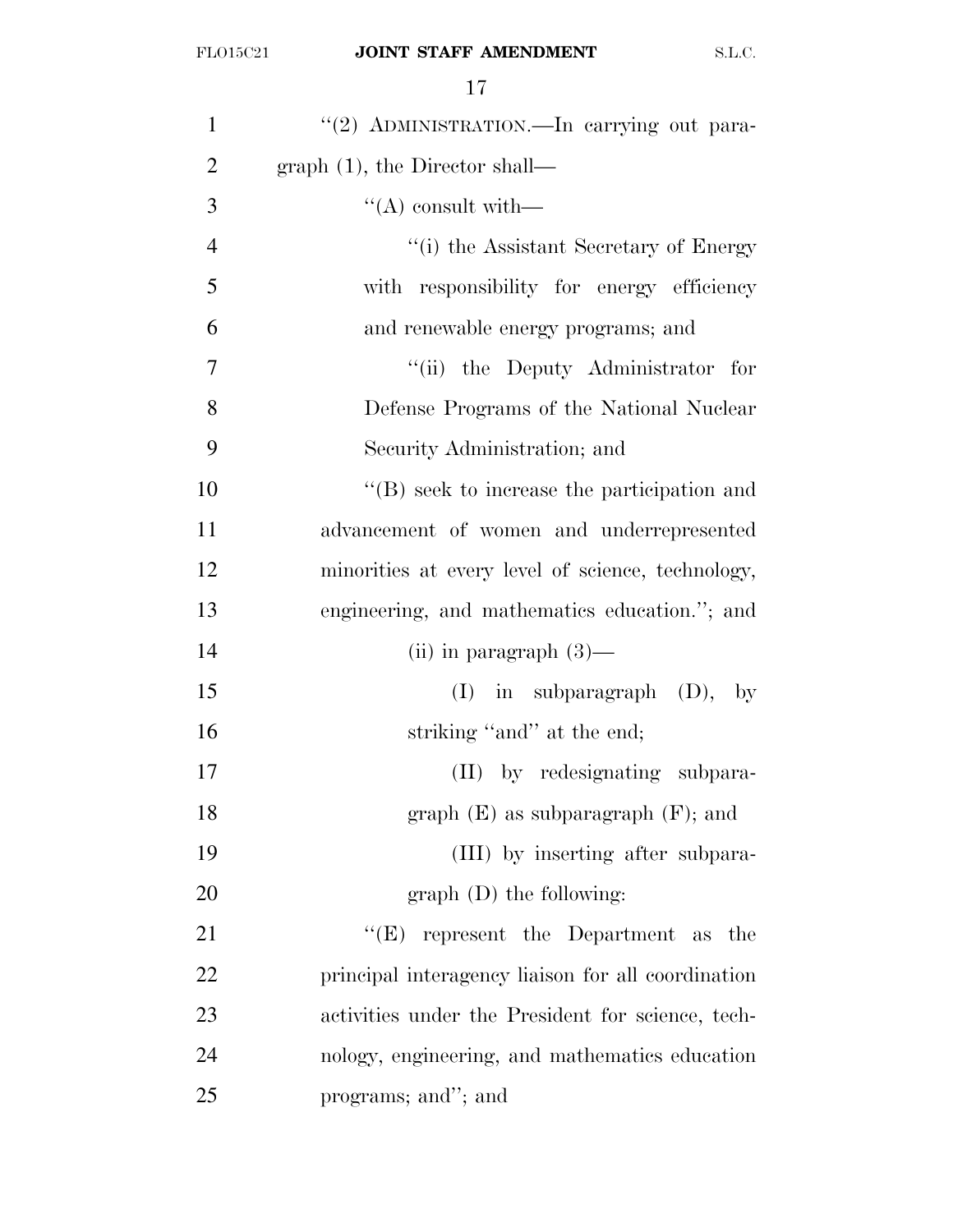| $\mathbf{1}$   | $(B)$ in subsection $(d)$ —                           |
|----------------|-------------------------------------------------------|
| $\overline{2}$ | (i) by striking "The Secretary" and                   |
| 3              | inserting the following:                              |
| $\overline{4}$ | "(1) IN GENERAL.—The Secretary"; and                  |
| 5              | (ii) by adding at the end the fol-                    |
| 6              | lowing:                                               |
| 7              | "(2) REPORT.—Not later than $180$ days after          |
| 8              | the date of enactment of this subparagraph, the Di-   |
| 9              | rector shall submit a report describing the impact of |
| 10             | the activities assisted with the Fund established     |
| 11             | under paragraph $(1)$ to —                            |
| 12             | "(A) the Committee on Science, Space,                 |
| 13             | and Technology of the House of Representa-            |
| 14             | tives; and                                            |
| 15             | "(B) the Committee on Energy and Nat-                 |
| 16             | ural Resources of the Senate.".                       |
| 17             | PROTECTING AMERICA'S COMPETITIVE<br>(4)               |
| 18             | EDGE (PACE) GRADUATE FELLOWSHIP PROGRAM.-             |
| 19             | Section 5009 of the America COMPETES Act (42)         |
| 20             | U.S.C. $16536$ ) is amended—                          |
| 21             | $(A)$ in subsection $(e)$ —                           |
| 22             | (i) in paragraph $(1)$ by striking ", in-             |
| 23             | volving" and all that follows through "Sec-           |
| 24             | retary"; and                                          |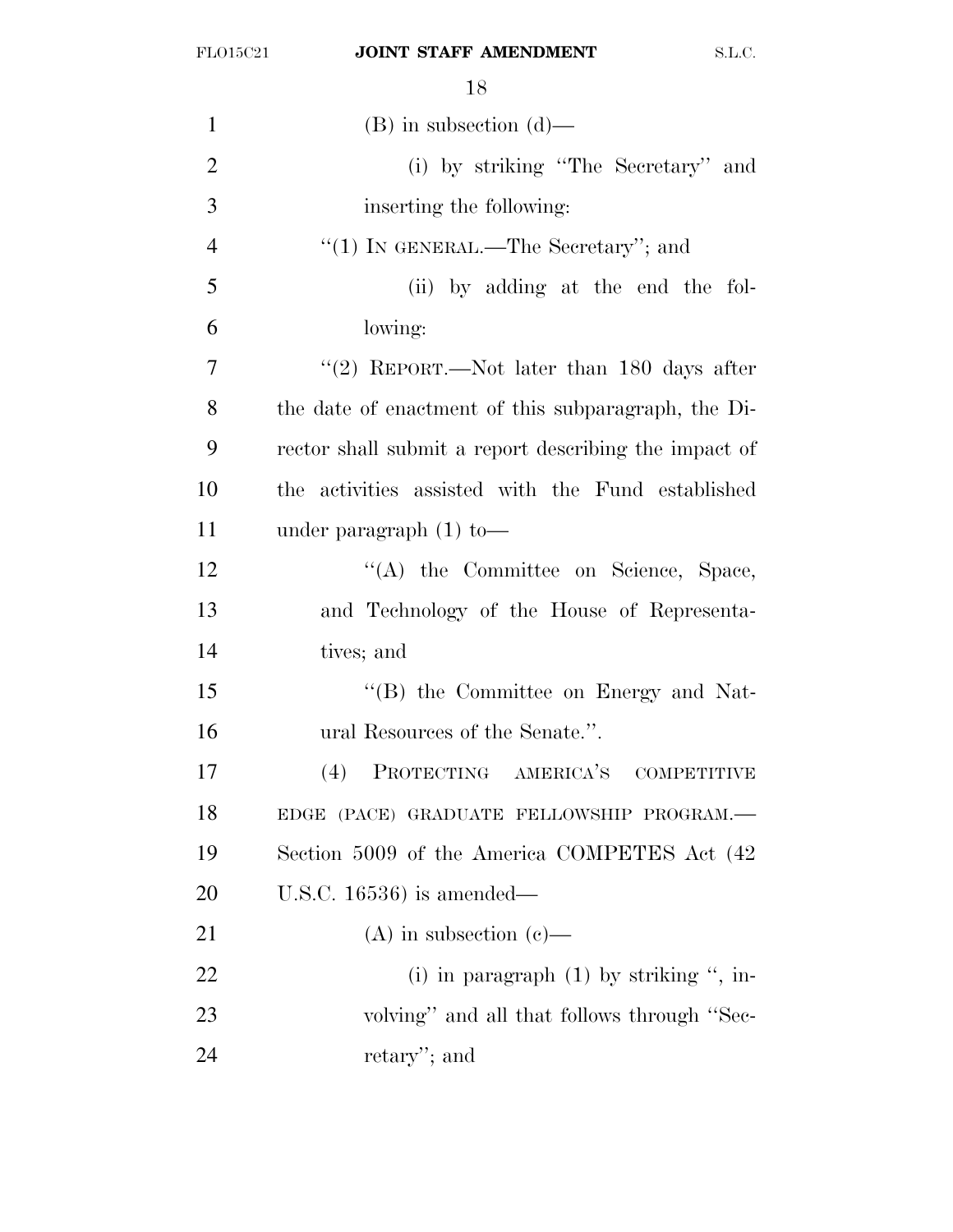| $\mathbf{1}$   | (ii) in paragraph $(2)$ , by striking sub-       |
|----------------|--------------------------------------------------|
| 2              | paragraph $(B)$ and inserting the following:     |
| 3              | "(B) to demonstrate excellent academic           |
| $\overline{4}$ | performance and understanding of scientific or   |
| 5              | technical subjects; and";                        |
| 6              | (B) in subsection $(d)(1)(B)(i)$ , by inserting  |
| 7              | "full or partial" before "graduate tuition"; and |
| 8              | $(C)$ in subsection (e), in the matter pre-      |
| 9              | eeding paragraph (1), by striking "Director of   |
| 10             | Science, Engineering, and Mathematics Edu-       |
| 11             | cation" and inserting "Director of the Office of |
| 12             | Science.".                                       |
|                |                                                  |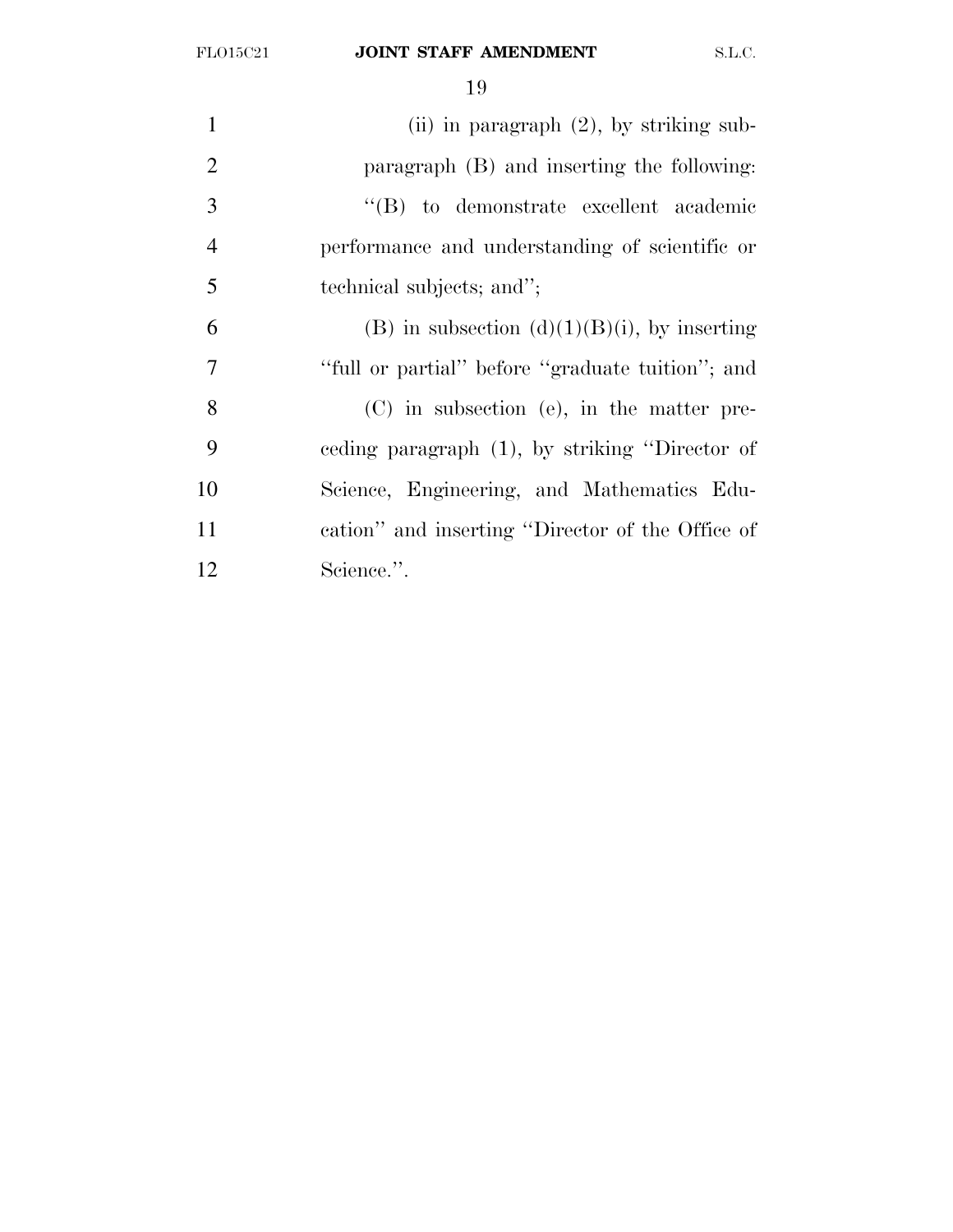| AMENDMENT NO. | Calendar No. |
|---------------|--------------|
|               |              |

Purpose: To make technical corrections to section 4005.

#### **IN THE SENATE OF THE UNITED STATES—114th Cong., 1st Sess.**

**(no.)** 

To provide for the modernization of the energy policy of the United States, and for other purposes.

Referred to the Committee on land ordered to be printed

Ordered to lie on the table and to be printed

AMENDMENT intended to be proposed by Ms. STABENOW (for herself and Mr. CASSIDY)

Viz:

1 On page 281, strike lines 8 through 22.